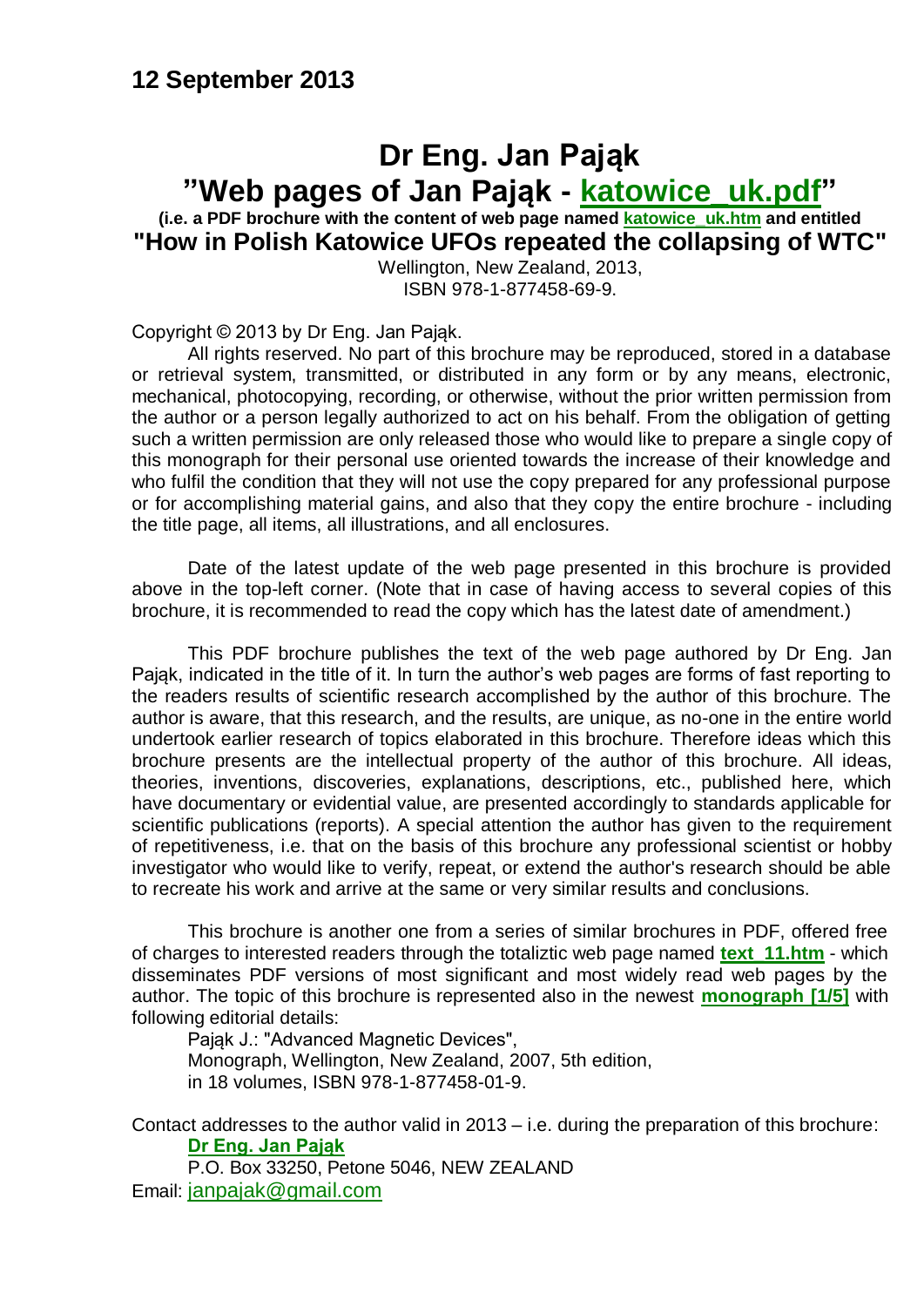In 2007 I discovered with a huge surprise and almost a shock, that the so-called "UFOs" and "UFOnauts" are simply temporary "simulations" (or "fabrications") carried out on the Earth by God in order to stimulate people for a more intense and more effective "pursue of knowledge". More information on this subject is provided in numerous totaliztic web pages - for example, amongst others, in items #L1 to #L5 from the web page named [magnocraft.htm,](http://totalizm.com.pl/magnocraft.htm) or in item #C2 from the web page named [tornado.htm.](http://totalizm.com.pl/tornado.htm) But before I accomplished this discovery, I adhered strongly to exactly the same views, which at present are adhered by a significant proportion of people - namely that UFOnauts are simply cosmic relatives of humans, which (relatives) practice a highly immoral philosophy called the [evil parasitism](http://totalizm.com.pl/parasitism.htm) (i.e. the philosophy which persuades to exploit and to harm everything that is around us - just in order to draw from it some material gains). Because of the practicing of this philosophy, these technically highly advanced (although decadent morally) UFOnauts supposed to secretly occupy and exploit the Earth and the humanity.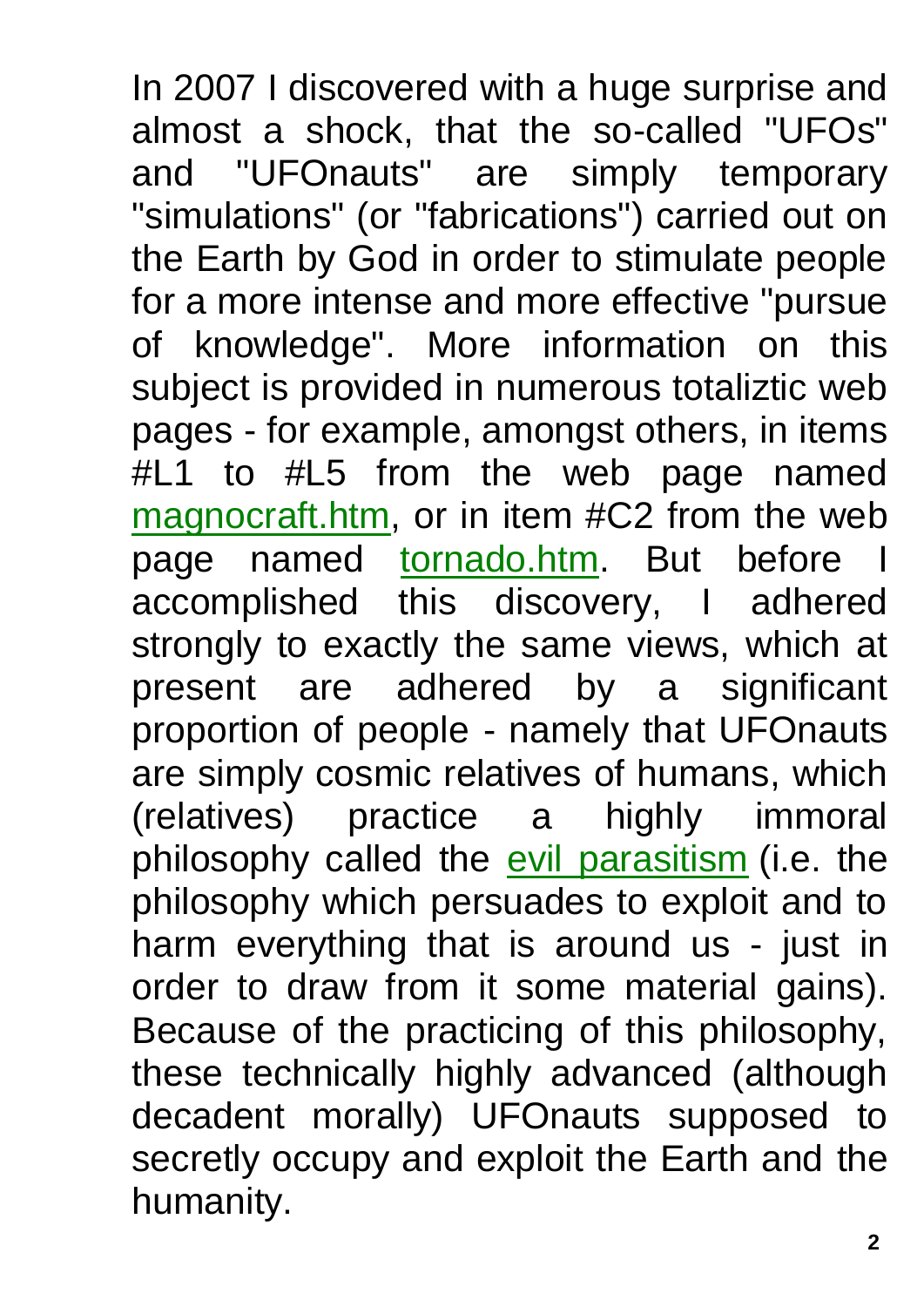This web page was prepared and published in 2006, i.e. in times when I still believed in the secretive occupation of the Earth and humanity by evil UFOnauts. Thus, the page still maintains its original (first) formulation. After the discovery that UFOnauts are just temporary "simulations" of God, I still left the original formulation of it to be able to demonstrate with it how high is the level of perfection of God's "simulations", and to what actions God is forced to resort in order to persuade people to undertake the "pursue of knowledge". This is because learning these facts, from one hand allows the reader to get to know better his or her [God,](http://totalizm.com.pl/god_proof.htm) while on the other hand it persuades, that we should start to treat very seriously and responsibly our duty to contribute in person to the goals in which God created people - and which (goals) are described more comprehensively, amongst others, in items #B1 and #B1.1 from the totaliztic web page named [antichrist.htm.](http://totalizm.com.pl/antichrist.htm) After all, the fulfilment of these goals God expects from each single one of us, while failing to fulfil them is linked to rather unpleasant consequences to all these unwise people

**3**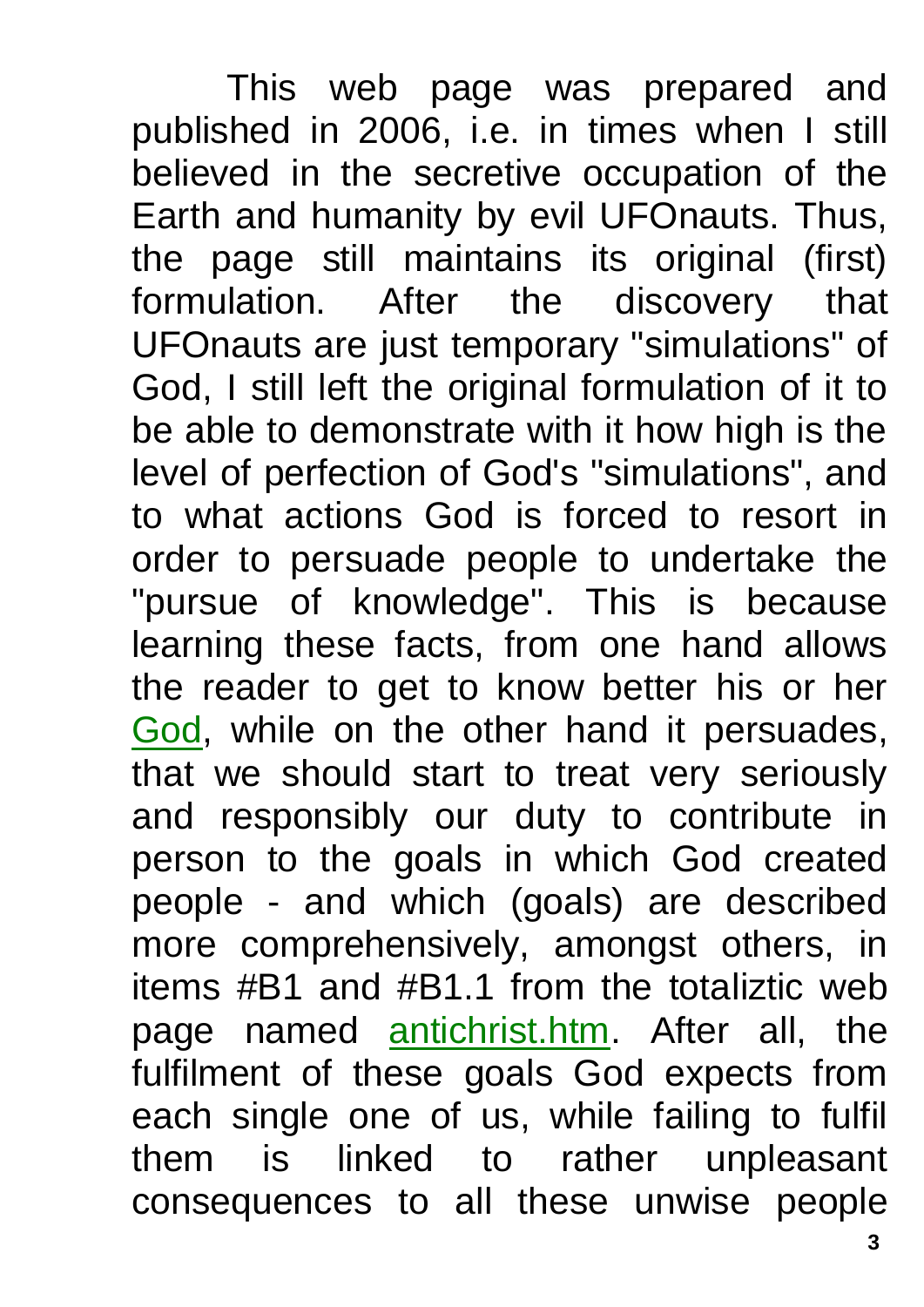who in that way disappoint their God. This is because from research of the so-called "totaliztic science" it stems, that these people who do NOT contribute towards the "pursue of knowledge" and who resist of upbringing into effective "soldiers of God" in any available for them manner, God turns into a meaningful "illustration" and "example" which allow other people to increase their own knowledge, but which are NOT too pleasant for the individuals that are used as such an illustration and example.

# **Part #A: Introductory information of this web page:**

# **#A1. What is the goal of this web page:**

The goal of the present wording of this web page (i.e. the wording which already includes my discovery of 2007, that UFOs and UFOnauts are temporary "simulations" of God) is to reveal to the reader various facts about our God, which facts are NOT disclosed by any amongst today's religions. However, these facts reveal God as a severe judge and parent, thus actually allow us to get to know our God much better than it is explained to us by present religions, and this way allow us to better respect and show our appreciation to God, and also to love Him more realistically.

# **Part #B: Circumstances in which our God is define the principles of God's**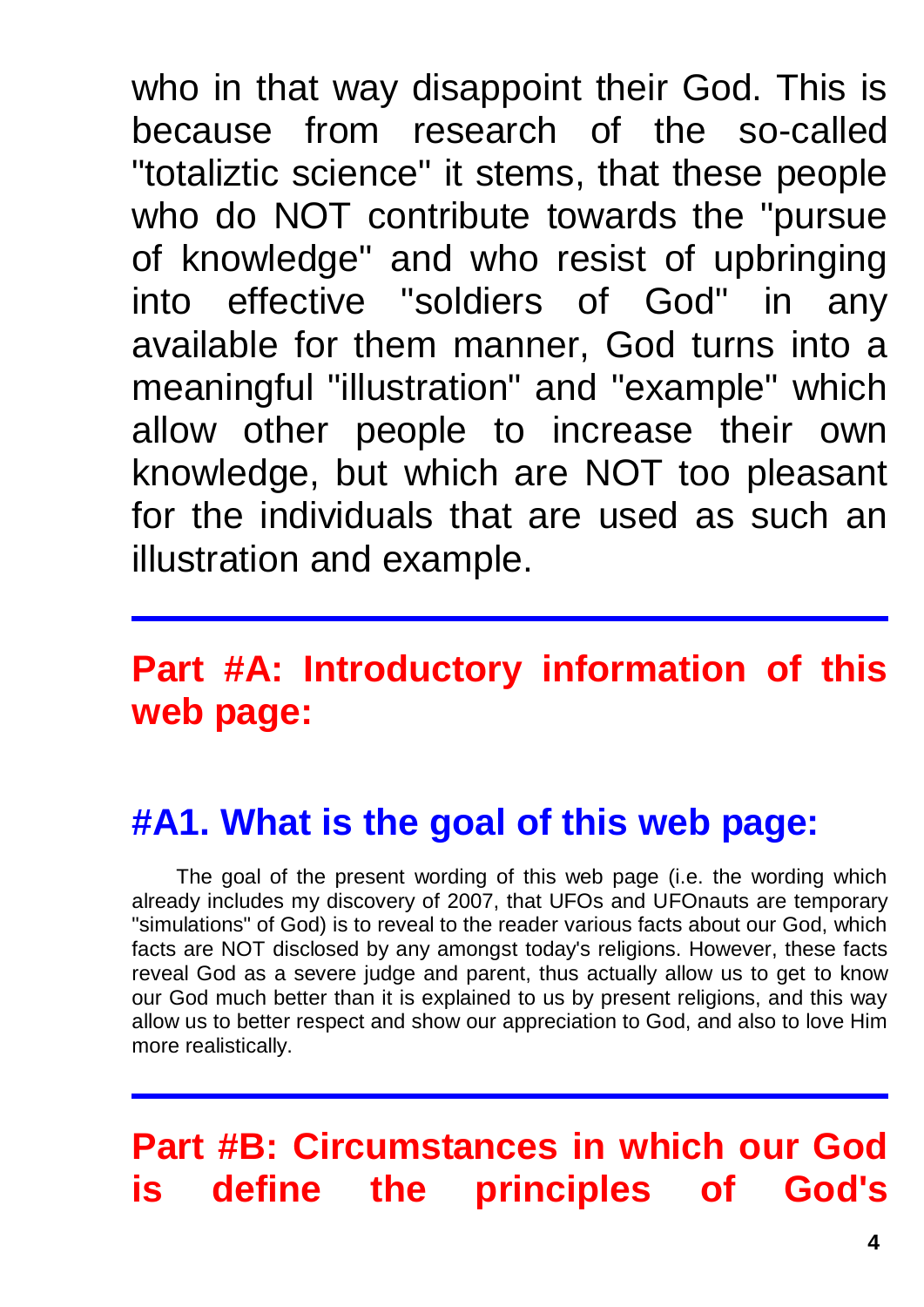#### **relationships with people:**

## **#B1. Characteristics and qualities of character that God is trying to develop in humans:**

In items #B1 and #B1.1 from the separate web page named **[antichrist.htm](http://totalizm.com.pl/antichrist.htm)** I explained to readers, that the most important character traits that God is trying to develop in people who are **"knowledge"** and the **"voluntary obedience of our God that stem from the human love and respect for our God"**. The reason for which God seeks to develop in people these features and qualities is quite an unique situation in which our God is, and which is described in more details in item #B1.1 from the web page named **[antichrist.htm](http://totalizm.com.pl/antichrist.htm)**.

## **Part #C: Methods and tools used by God to develop in humans the required traits of character:**

## **#C1. The problem of God - how carry out upbringing without breaking the human so-called "free will":**

God knows well, that to get from people the volunteer submissions to His will, He cannot NOT the forcing of people. Therefore, everything that God does, He always carries out in such a way, that it does not break the so-called **"free will"** of humans - for details see items #B1 to #B3 and #C2 from the web page named **[will.htm](http://totalizm.com.pl/will.htm)**.

**#C2. Upbringing people with the use of socalled "principle of reversals" implemented on the Earth with the help of**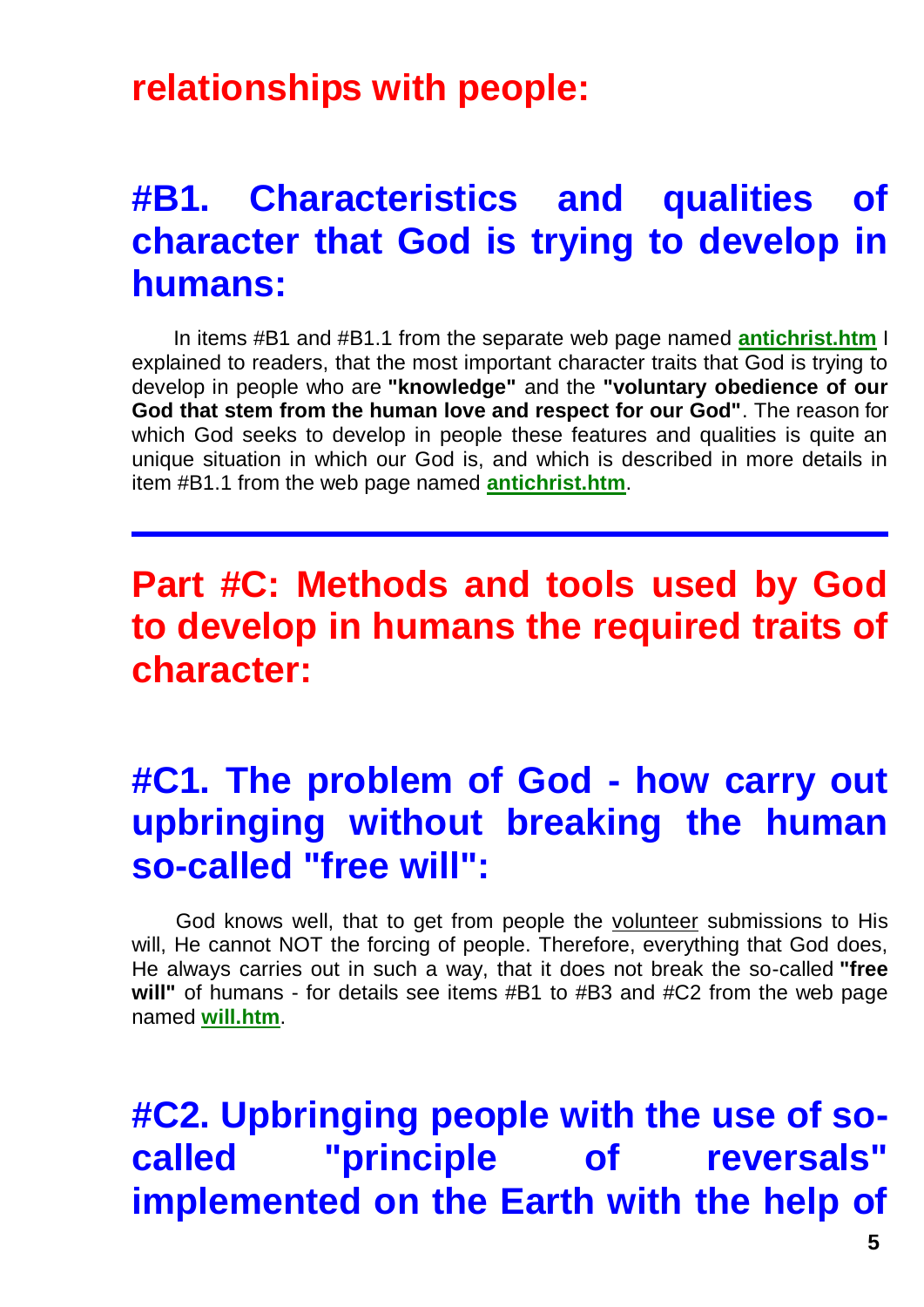#### **"omniplan":**

In item #F3 from a separate my web page named **[wszewilki\\_uk.htm](http://totalizm.com.pl/wszewilki_uk.htm)** I described a method which God commonly uses for upbringing people into tough and battle-hardened "soldiers of God". This method is described in there under the name "principle of reversals". This is because it boils down to passing people through the events and life experiences that are opposite to those that these people would themselves like to live through and to experience.

In order to implement on the Earth this "principle of reversals" continuously for thousands of years and in spite that people strongly oppose it, God uses the capabilities of the software entity which He created and which is described under the name **"omniplan"** in item #C4 from my separate web page named **[immortality.htm](http://totalizm.com.pl/immortality.htm)**. This "omniplan" has this advantage that it allows God for upbringing the people without violating their "free will". It is because it uses time control to obtain in humans effects which God desires.

## **Part #D: Vivid illustrating to people the effects of their disobedience of God:**

#### **#D1. Cataclysms as one amongst methods of vivid illustrating:**

One amongst methods which God commonly uses for vivid illustrating to what leads the immorality and disobedience of God's commandments, is the use of destructive **"cataclysms"**. This is because nothing speaks so illustratively to people, like visual seeing and personal experiencing the first-hand effects of a devastating cataclysm.

## **#D2. While using natural disasters, God must make sure that they do NOT deprive people of their "free will":**

If people were sure that the destructive cataclysms are send to them by God, then their effect would be the "forcing of people" - that is, destroying their "free will" and depriving them a chance that whatever people do for their God - they do it on a voluntary basis and as an expression of their love for God. That is why **God always so executes desytructive cataclysms that the evidence**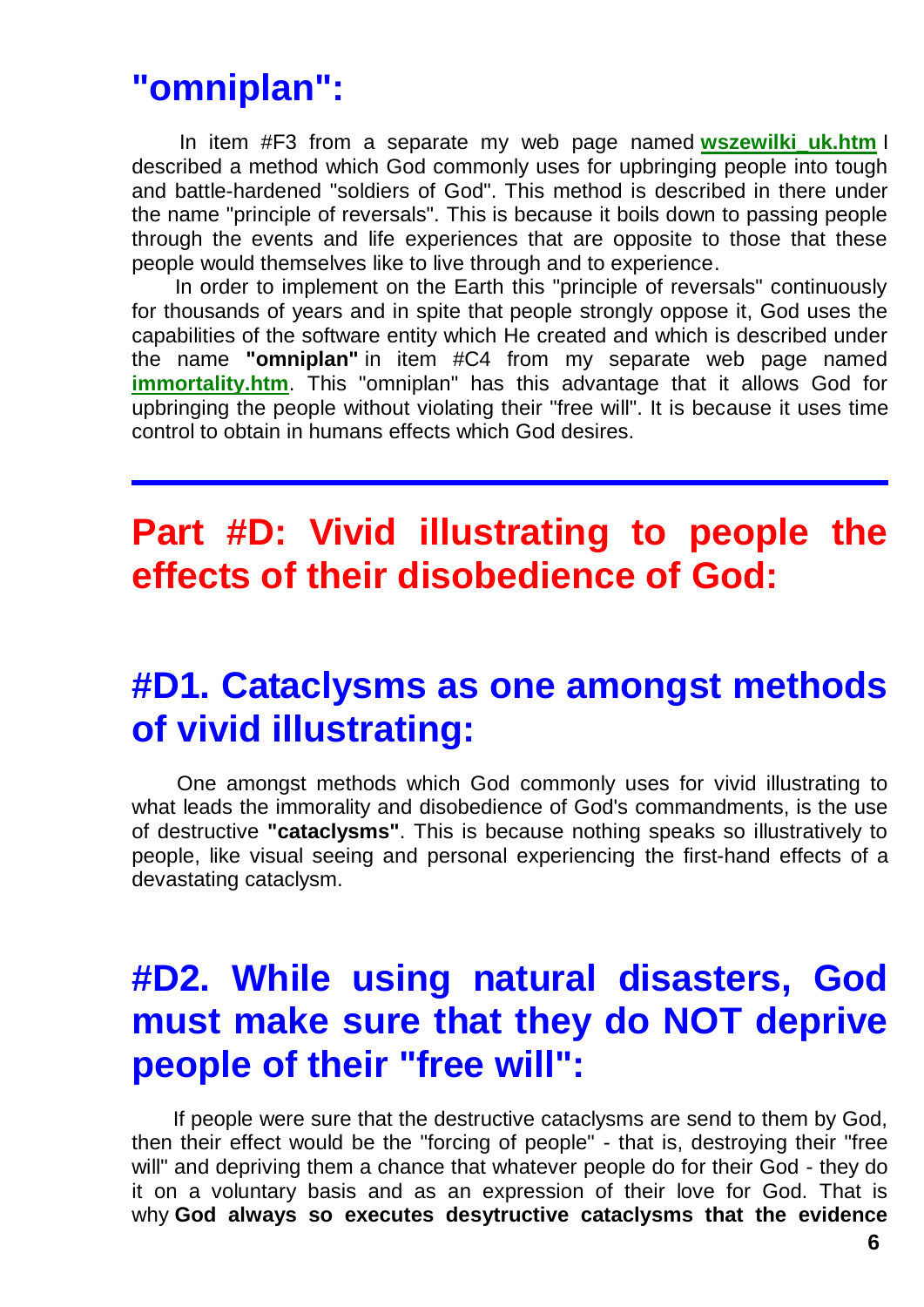**contained in them certifies for at least three different causes of their origins** - one of which origins are God's "simulations" of UFOs or UFOnauts. These evidence for the three different origins of cataclysms are discussed in more detail in item #C2 from the web page named **[tornado.htm](http://totalizm.com.pl/tornado.htm)**, and in item #K1 from the web page named **[landslips.htm](http://totalizm.com.pl/landslips.htm)**.

## **#D3. Why God's "simulations" of UFOs and UFOnauts are one amongst explanations for the origins of cataclysms:**

If people were absolutely sure, that all calamities and disasters are send by God, then consequence of this knowledge would be the loss of their "free will". Therefore, God introduces other creations, which may take the responsibility for causing these evils. In the past God used for this purpose supernatural beings, such as "devils", "Lucifer", "Satan", "Snake", "Dragon", etc. However, the current people have ceased to believe in these creatures. Hence God introduced to the use other beings who are just as evil as those old, while they are more acceptable in today's intellectual climate of the humanity. These other beings are "UFOnauts". In order to create them, God "simulates" the Earth's the existence and operation of UFOs and UFOnauts.

For more information on why and how UFOnauts are "simulated", is explained in a number of totaliztic publications, e.g. in item #F1 from the web page named **[katrina.htm](http://totalizm.com.pl/katrina.htm)**, or in item #L2 from the web page named **[magnocraft.htm](http://totalizm.com.pl/magnocraft.htm)**.

# **#D4. The collapses buildings described on this web page, are just one amongst a number of different kinds of cataclysms used by God for illustrative purposes:**

For illustrative purposes God uses a number of various cataclysms. To their descriptions is devoted many my web pages - for example see item #B4 from the web page named **[tornado.htm](http://totalizm.com.pl/tornado.htm)**, item #I3 from the web page named **[petone.htm](http://totalizm.com.pl/petone.htm)**, or item #I1 from the web page named **[quake.htm](http://totalizm.com.pl/quake.htm)**. Thus, the described on this web page collapse of the hall in Katowice, Poland, is just one amongst many examples of natural disasters used by God for illustrative purposes.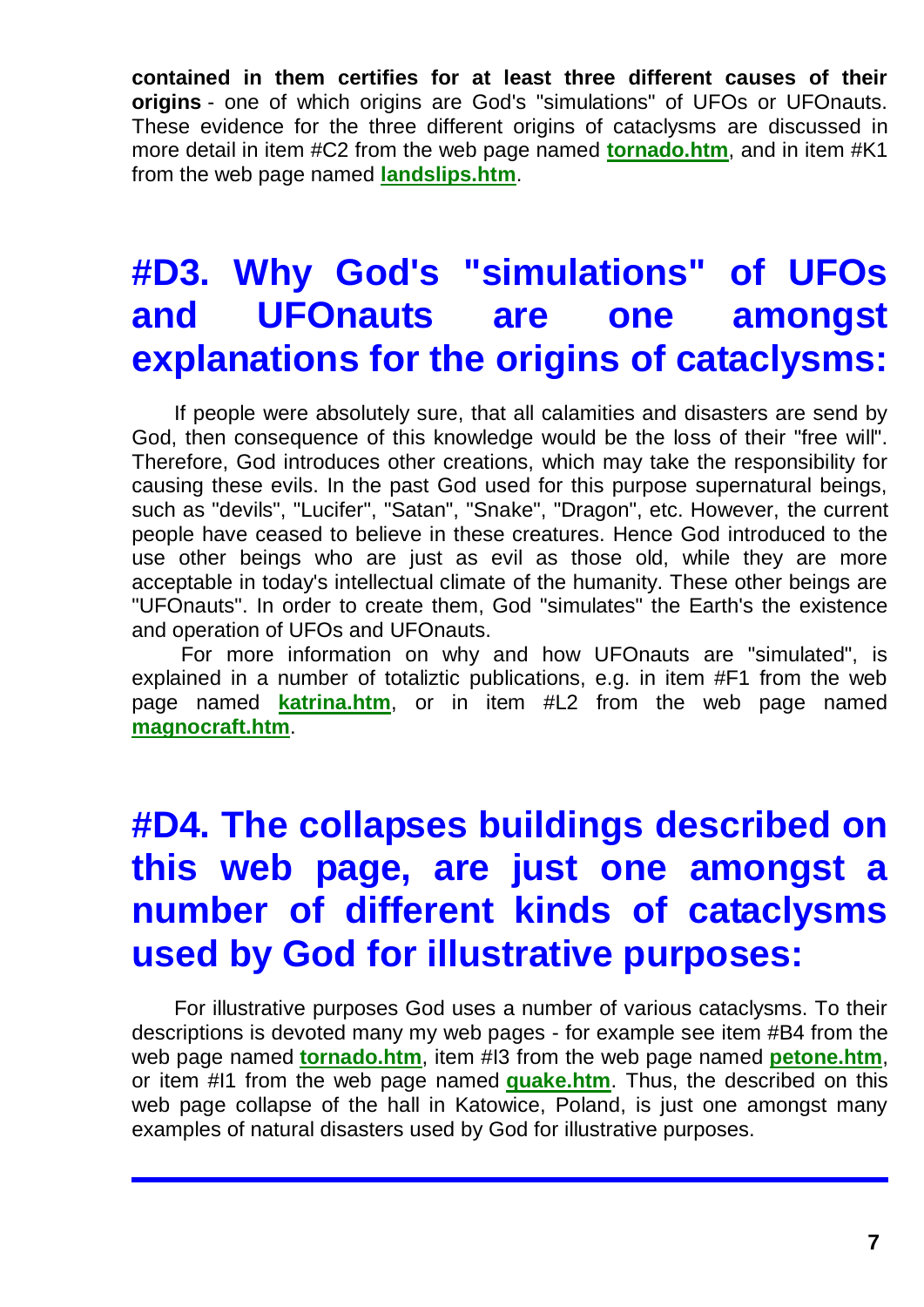**Part #E: Notice that this web page was written in 2006, that is when I did NOT know that UFOs and UFOnauts are "simulated" by God, thus in furthr parts of it I keep the original formulations:**

# **#E1. The maintaining of the original formulation of this web page perfectly illustrates how realistically and how perfectly God simulates the activities of UFOs on the Earth:**

I must admit here, that I have an enormous respect and admiration for the realism and accuracy with which God "simulates" the activities of UFOs and UFOnauts on the Earth. Since the time, when in 1972 I developed the so-called **"Periodic Table for Propulsion Systems"** which is shown and discussed in item #B1 from the web page named **[propulsion.htm](http://totalizm.com.pl/propulsion.htm)** (i.e. the table from which emerged the possibility of building and the principle of operation for my **[Magnocrafts](http://totalizm.com.pl/magnocraft.htm)**), until 2007 - when it discovered that UFOs are temporary "simulations" of God, I believed that UFOs and UFOnauts are of a cosmic origin. Thus, the realism and precision with which God simulates UFOs and UFOnauts, and also simulates their activities on the Earth, were able to misleed me for as long as 35 years. So in order to give to the reader a flavor, how I previously looked at, and how I have seen UFOs and UFOnauts, the remainder of this web page is left in its original formulation. Of course, while**reading the rest of this web page, the reader should take into account what I wrote in the previous parts of it**, namely that UFOs and UFOnauts are just highly realistic "simulations" that God uses for illustrative purposes to achieve His superior goals.

**Part #F: How until 2006, that is still in times when I did NOT know that UFOs and UFOnauts are "simulated" by God, I saw and understood activities of UFOs and**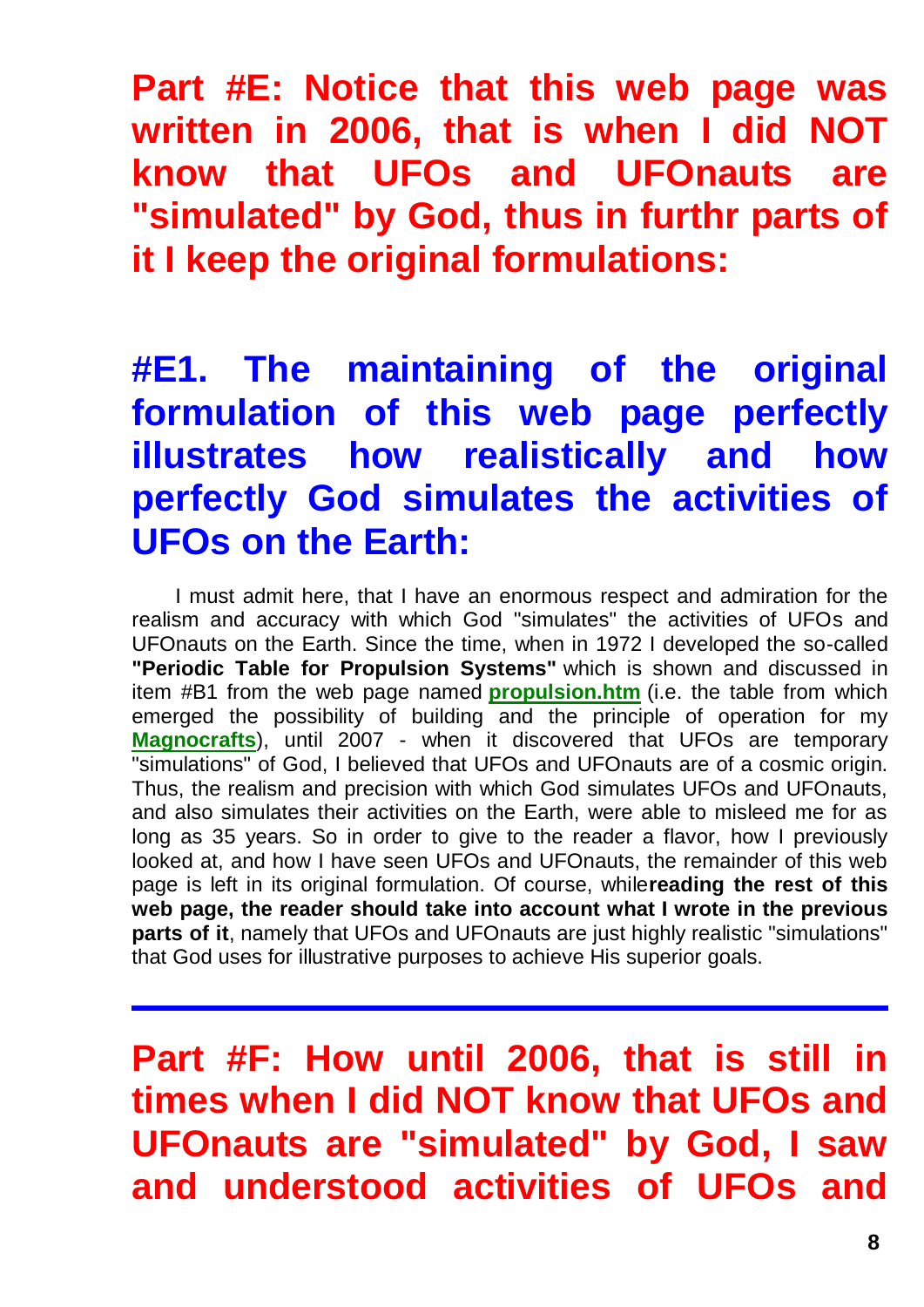#### **UFOnauts on the Earth:**

## **#F1. Introduction to the first (original) formulation of this web page:**

In the last part of 2005, UFOnauts started to utilise on Earth at a really massive scale the method of hidden assassination which previously remained unidentified by people. It depended on collapsing buildings on heads of people inside. In December 2005 in television news of the entire world a sizable epidemic of just such collapsing was reported, in which hundreds of people have died. Amongst buildings collapsed at that time the most memorable for me was the case from Moscow, which took tens of human lives because UFOnauts murderously collapsed an entire apartment block. Of course, no-one suspected UFOnauts for this series of murders. So the responsibility was charged on builders. In turn in January 2006, UFOnauts collapsed in this manner roofs of buildings in several different countries, including Switzerland, Germany, and Czech Republic. This time the responsibility was charged on overloading roofs of buildings with excessive falls of snow. Probably this murderous practice of UFOnauts would go unnoticed, if UFOnauts do not commit a strategic error and attack also Poland. On Saturday, 28 January 2006, at 5:15 pm, their invisible for human eyes UFO vehicle cunningly collapsed roof in an exhibition hall from Katowice, Poland. The collapse was done when the hall was filled with hundreds of people. In the result, as many as 66 people got killed. For Poles this attack of UFOnauts was a Polish equivalent of evaporation by UFOs of the **[WTC](http://totalizm.com.pl/wtc.htm)** skyscrapers in New York. This time the "camel's back got broken" while the **providence** put in my hands the body of evidence which indicated unambiguously that behind the collapse of the roof in Katowice, as well as in many other cases before, **[evil UFOnauts](http://totalizm.com.pl/evil.htm)** were hiding. But in spite of being caught, UFOnauts impudently continued their frenzy of collapsing. E.g. on 23 February 2006 their invisible vehicle crushed a next roof - this time from the market hall in Moscow. This web page reports on most vital facts about the collapse of buildings carried out intentionally, although secretly, by evil UFOnauts.

Please notice that an original, **[Polish](http://totalizm.com.pl/katowice.htm)** language version of this web page is available to interested readers. It carries a physical name "**[katowice.htm](http://totalizm.com.pl/katowice.htm)**". The complete internet address of this Polish web page appears in the address window of your browser, after you click on links in the text distinguished with a green colour. Send addresses of this web page to these your friends and acquaintances who know the Polish language, and thus who are able to read this web page in the original language version. After all, they may benefit even more from reading the original version of this web page, and thus from gaining an access to all these additional sources of information, blogs, and discussion arenas, currently existing on this subject in the Polish language.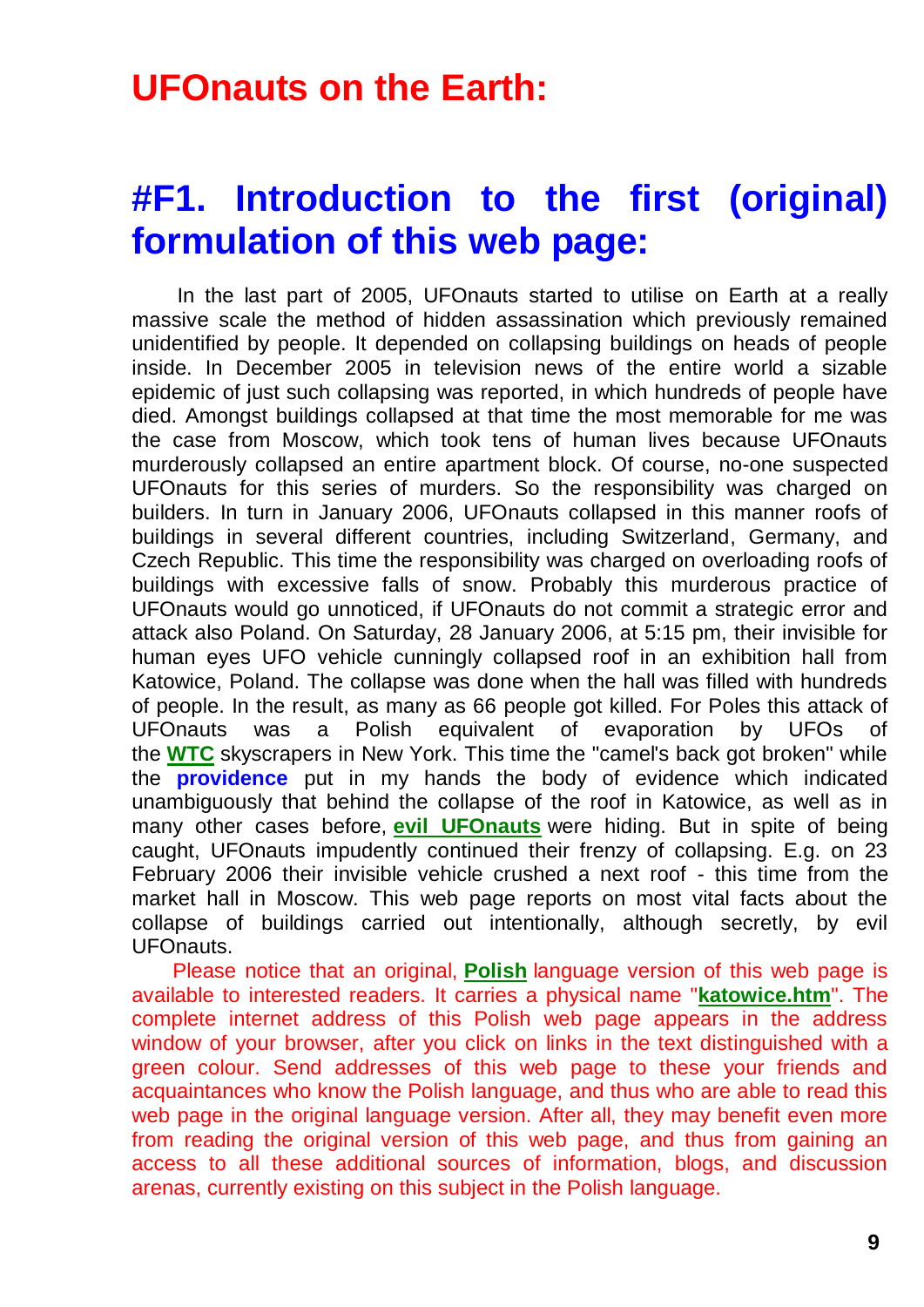### **#F2. Why and where UFOnauts murderously collapsed buildings on heads of people inside:**

#### **Motto:** *To make a slave from a free man he firstly needs to be broken, to make a slave from an enslaved person it is enough to issue a new law.*

On a number of **[totaliztic](http://totalizm.com.pl/totalizm.htm)** web pages, for example on web pages "**[evil](http://totalizm.com.pl/evil.htm)**", "**[26th day](http://totalizm.com.pl/day26.htm)**", "**[WTC](http://totalizm.com.pl/wtc.htm)**", "**[Columbia](http://totalizm.com.pl/shuttle.htm)**", "**[hurricanes](http://totalizm.com.pl/hurricane.htm)**", "**[tornados](http://totalizm.com.pl/tornado.htm)**", "**[predators](http://totalizm.com.pl/predators.htm)**", "**[plague](http://totalizm.com.pl/plague.htm)**", etc., a sinister campaign of tormenting our civilisation is described. This campaign is currently carried out on Earth by **[evil UFOnauts](http://totalizm.com.pl/evil.htm)**. Simultaneously with this campaign of tormenting people, UFOnauts carry out also another campaign, namely that of enslaving all people with the use of fear and terror. After all, people who are already so scared, that they are afraid e.g. to stand up against harassment of their bosses, come out on streets, feed ducks in a park, get into aeroplanes, or enjoy an overseas vacation, are already pre-destined slaves. They will not require prior breaking, when the time comes to issue official laws which will place chains on their hands and legs. So how UFOnauts enslave us increasingly more? Well, amongst others, they invent and implement in life, various new forms of scaring people and spreading social panic. One of such forms of spreading social panic by UFOnauts, depends on intentional collapsing of roofs and entire public buildings with the power of propulsion systems of UFO vehicles which remain invisible to human sight.

After several roofs and buildings were spectacularly and with success collapsed by UFOnauts in Russia (December 2005), Switzerland, Germany, and Czech Republic (January 2006), UFOnauts dared to use also in Poland the trick already verified in action. For the destruction they selected an exhibition hall in Katowice, or more strictly in Chorzów near Katowice (in Upper Silesia, Poland). This hall has the surface area of around 1 hectare. A UFO vehicle collapsed the roof of it exactly at 5:15 pm on Saturday, 28 January 2006. At that time in the hall an international exhibition of homing (carrier) pigeons, visited by huge crowds of people. In the result of the collapse 66 people perished. Similarly like in WTC from New York, they also originated from several countries. (Interesting, that for strange reasons which, however, can be deduced, only sparse sources provide the true number of victims equal to 66 people. The majority of mass media does not wish to link this collapse with "devils" and provides false information that there were only 65 victims of this massacre.)

\* \* \*

I was very moved, when on Sunday, 29 January 2006 I learned from New Zealand TV news, that UFOnauts openly attacked also Poland in this murderous manner. After all, at that time in Poland already lived around a half of million of people who were aware of cunning methods of acting of these cosmic murderers. These people could immediately and easily identify the hidden attack of UFOnauts at their country, and immediately indicate these evidential attributes of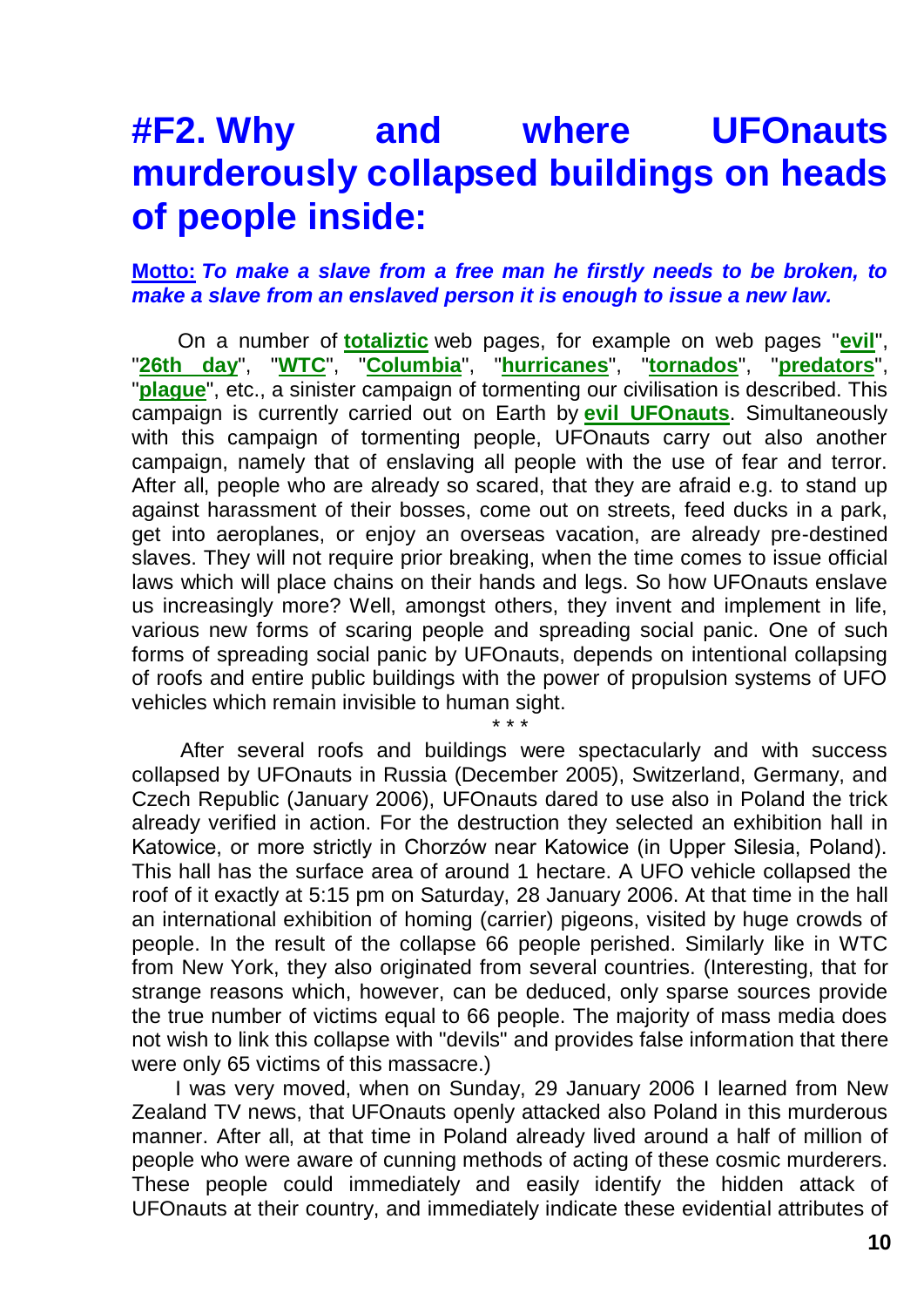such an attack, which disclosed to others the hidden involvement of UFOnauts in this supposed action of snow and forces of nature (onto which elements UFOnauts immediately tried to push the responsibility for this crime). But this time UFOnauts committed a strategic error by open attack on Poland. Their previously unpunished cruelty to humanity this time become disclosed.

## **Part #G: Mechanisms and principles used by UFOs to collapse buildings:**

## **#G1. What is the mechanism of sinister collapsing of buildings by invisible UFO vehicles:**

The mechanism of hidden collapsing of buildings by UFO vehicles remaining invisible to human sight, is very simple. For implementing this mechanism a UFO vehicle flies above the roof of a building selected for collapsing. After positioning itself above this roof in a position of attack, the UFO vehicle changes into the repulsions, normally neutral interaction of the magnetic field which propulsors of this vehicle produce, with metallic objects from the environment. As this is explained in detail in Figure F12 from subsection F7.3 in volume 2 of monograph [1/5] (and also in Figure F12 and in descriptions from item #B1 on the web page which describes operation of the so-called **[oscillatory chamber](http://totalizm.com.pl/oscillatory_chamber.htm)**), during normal flights of UFO vehicles the magnetic field they produce is so controlled that it has no force interaction with the ferromagnetic objects from the vicinity of the vehicle (i.e. the field is a neutral one - it behaves almost like this hypothetical "antigravity" described in chapter HB from monograph [1/5]). Means, normally the field of UFOs neither attracts these ferromagnetic objects, nor repels them. However, due to appropriate control change of parameters of this field, UFO vehicles are able to form either forces of magnetic repulsion, or forces of magnetic attraction. It is because of the use of such forces, that UFO vehicles are able to lift from the ground our whole cars and "abduct" them onto UFOs' decks - if they intend to abduct drives of these cars or rob their content. Also just because of the use of such forces that UFOnauts frequently destroy and shoot down our aeroplanes lately (see item #K4 below), as well as in the past they downed that way the American space shuttle "**[Columbia](http://totalizm.com.pl/shuttle.htm)**". So when a UFO vehicle wishes to collapse a building, the roof of which, floors, or ceilings, contain components made of steel, this vehicle simply places itself above the building being collapsed, switches on the powerful magnetic repulsive interaction, and then crushes the roof, subsequent levels, floors, and ceilings of cellars of this building towards the ground with an enormous force of its magnetic propelling devices. In order to spread the destruction over an entire building, during this crushing the UFO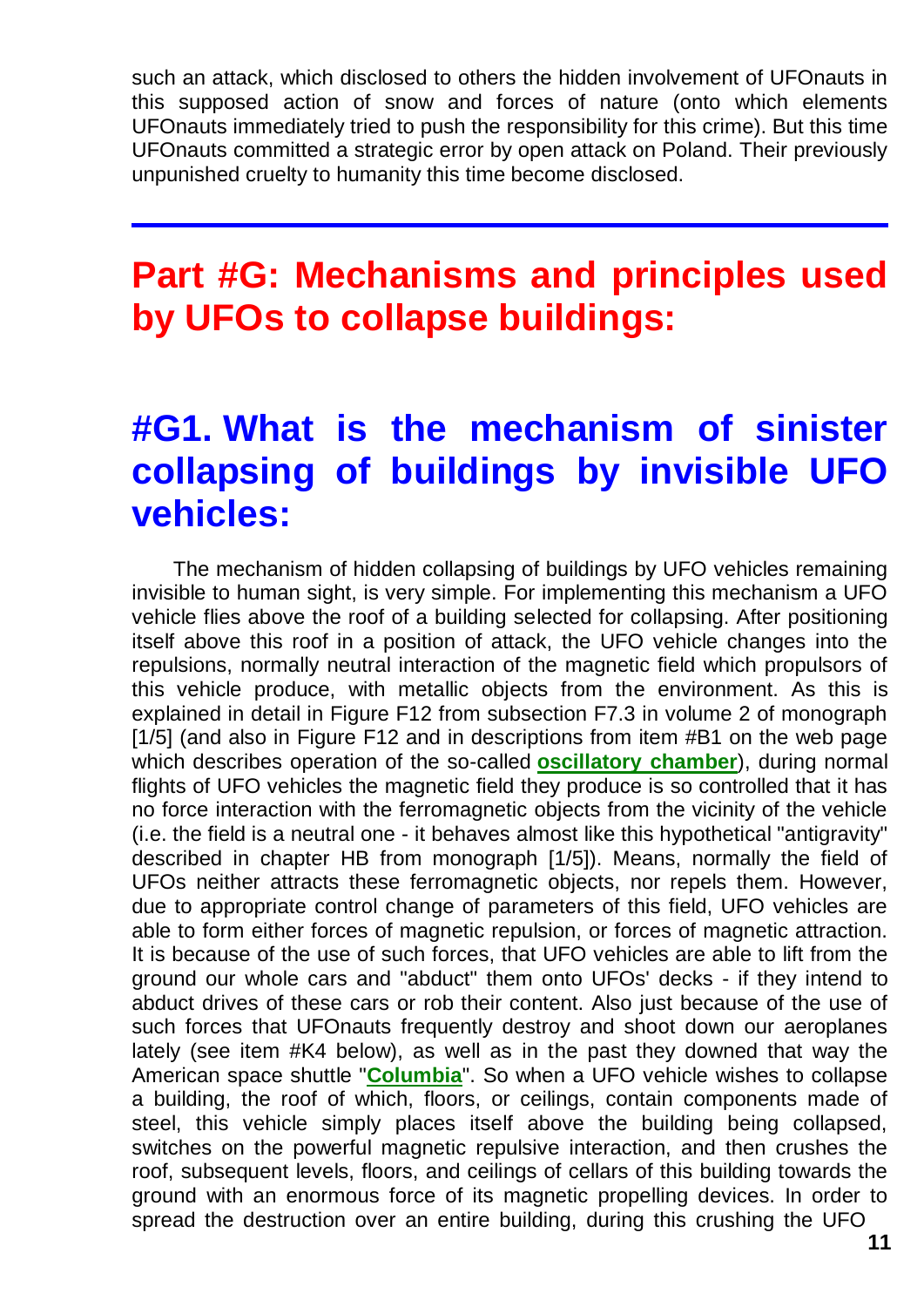vehicle flies along the roof. Of course, there is no building which would be able to resist such enormous crushing forces. The roof of it, ceilings, and floors, which contain metal components, must give away and collapse. But because the UFO vehicle remains invisible to human sight due to the operation in state of the socalled "**[telekinetic flickering](http://totalizm.com.pl/telekinesis.htm)**", people do not see that the collapse was carried out by a sinister UFO vehicle, and they place the fault on designers, snow, or any other supposedly "natural" factors.

## **Part #H: Callapsing of the hall in Katowice, Poland:**

## **#H1. Which evidence confirms that the roof of exhibition hall in Katowice was collapsed intentionally by an invisible UFO vehicle:**

Fortunately for these people, who still maintain the ability to think rationally, when a roof or a building is intentionally collapsed by such an action of an invisible for human sight UFO vehicle, not e.g. by consequences of accumulation of heavy snow on the roof, the collapsing must display a whole array of unique attributes. These attributes result directly from the mechanism of crushing such building with propulsion system of a UFO vehicle, described in previous item #G1. Therefore these attributes never appear in "natural" collapses of roofs. I listed below (in this item) the most important out of these attributes. I make sure, that they represent exclusively these characteristics, which directly stem from the principle of operation of UFO vehicles. Because all the attributes of the collapse listed below were present in the hall from Katowice, they are simultaneously a proof, that this hall was collapsed intentionally by a UFO vehicle. After all, the only thing that persuades us to believe in supposedly a "natural" collapsing of this hall (supposedly because of a heavy weight of snow on the roof), are unsupported by any evidence claims of the representatives of authorities (a proportion of which almost for sure is composed of so-called "**[changelings](http://totalizm.com.pl/changelings.htm)**" which operate on Earth on the behalf of these UFOnauts).

So here is the list of attributes which should characterise collapses of roofs and buildings induced intentionally by UFO vehicles which remain hidden from sight of humans. Notice that every attribute listed below was reported in Katowice by eye witnesses. Many out of these attributes were also present in a whole range of other recent collapses of roofs and buildings which took place in Europe in the final part of 2005, and also at the beginning of 2006.

**(i) The collapsing magnetic force penetrates through the roof of the**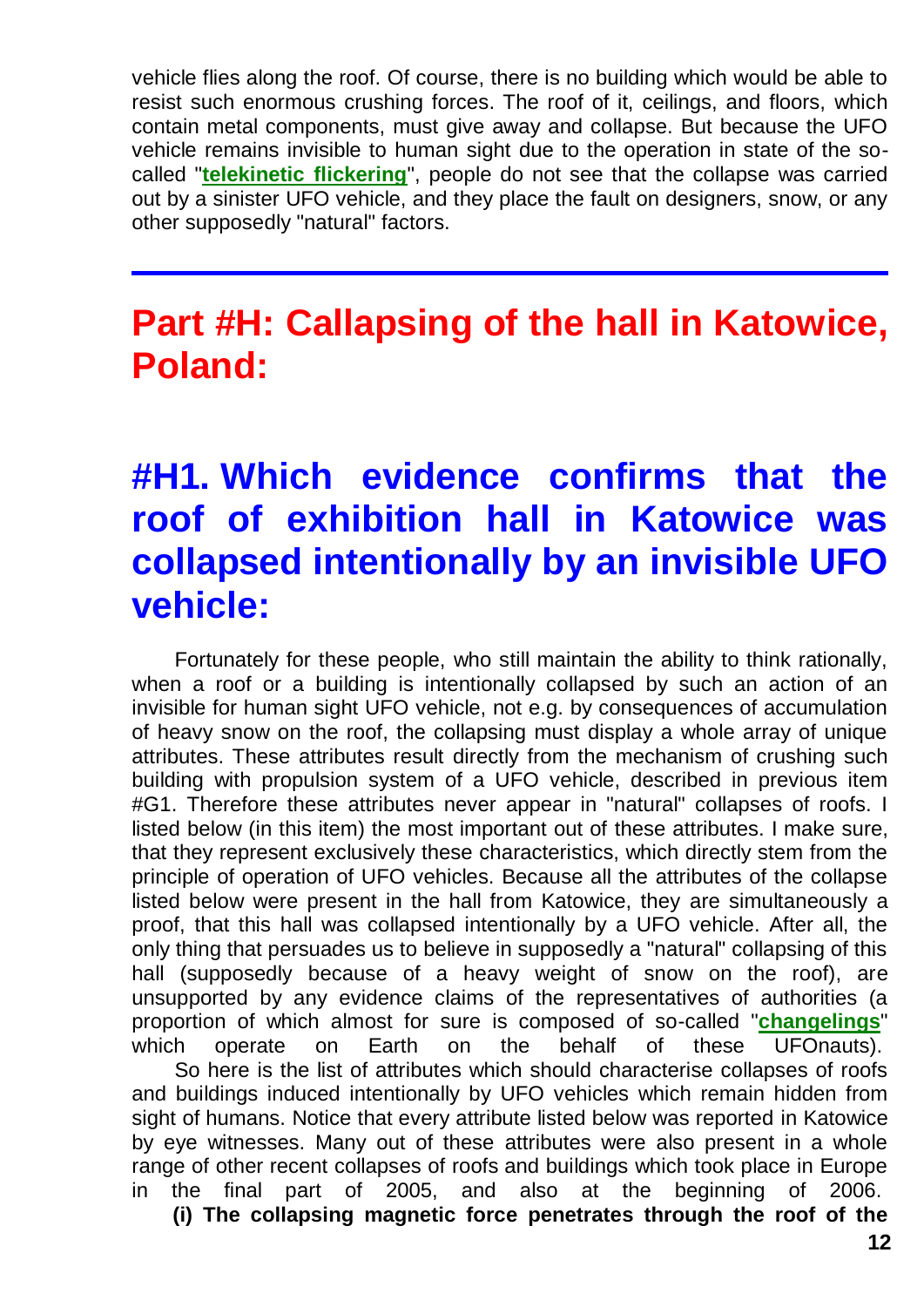**building and acts downward until the level of cellars.** Fortunately for our research and for these people who remain open to the truth, the mechanism of collapsing of roofs and buildings by UFOs described in item #G1 has one serious drawback. Namely, the magnetic force which carries out the collapse penetrates through the roof and is directed also onto everything that lies under this roof. So if under the collapsed roof, further floors and cellars are positioned, which also contain steel bars or other ferromagnetic components, then this magnetic force crushes these floors and cellars together with the roof. At this point it should be emphasized, that eye witnesses present in the hall from Katowice clearly noticed that simultaneously with the roof, also the collapse of the floor took place, which progressed in the same direction and with the same speed as the collapse of the roof. For eye witnesses present inside of the hall, it looked as if two invisible rollers rolled one above the other over the hall, the first of which was smashing and collapsing the roof, while the second one was simultaneously crushing and pushing down the floor of the hall. The fact of this simultaneous collapsing of the roof and the floor is described, amongst others, in the article **[DP1]** "Trapped and freezing" from page B1 of the New Zealand newspaper "**[The Dominion Post](http://www.dompost.co.nz/)**", issue dated on Monday, January 30, 2006. This collapse of the floor in Katowice, progressing simultaneously with the collapse of the roof, and clearly noticed by eye witnesses, is a conclusive evidence, that the collapse was carried out on purpose by an invisible to human sight UFO vehicle, which utilised for it the magnetic field controlled in such a manner that it repelled all ferromagnetic objects from the vehicle.

It needs to be added here, that for rationally thinking people any other explanation for just such a collapse of the floor, which progressed simultaneously with the collapse of the roof, is nothing else but just a groundless speculation. Especially absurd sounds the claim disseminated in the Polish press, that supposedly "old coal pits exploited by the poor" which, is claimed, existed exactly under this hall (but the existence of which over there no-one proved so far) awaited patiently underground for around one hundred of years in order to collapse accidentally only in the exact moment of time when, apparently also accidentally, the roof has collapsed. To make it even more spectacular, these supposed "old coal pits" collapsed in the same direction and with the same speed of progress as the collapsing of the roof. Surely, the mathematical probability that Moon rapidly falls down on heads of these people who invented such preposterous ideas is larger than the probability of such time synchronisation of these two apparent "coincidences".

**(ii) Exclusively metal roofs, and roofs containing metal components, are collapsed.** The magnetic forces discussed previously in item #G1, which are formed by UFO vehicles in order to secretly collapse roofs and entire public buildings, may only interact with metallic objects (e.g. with ferromagnetic). Therefore roofs collapsed in this manner must either be made of metal (e.g. steel), or contain metallic components inside. As it turns out, in the roof from the hall in Katowice, as well as in roofs from other public buildings which recently experienced this epidemic of collapses, numerous metal components were contained. (Actually the roof in Katowice was entirely made of steel.)

**(iii) There are no other forces which could cause the collapse.** For example, in contradiction to what the delegated by UFOnauts "**[changelings](http://totalizm.com.pl/changelings.htm)**"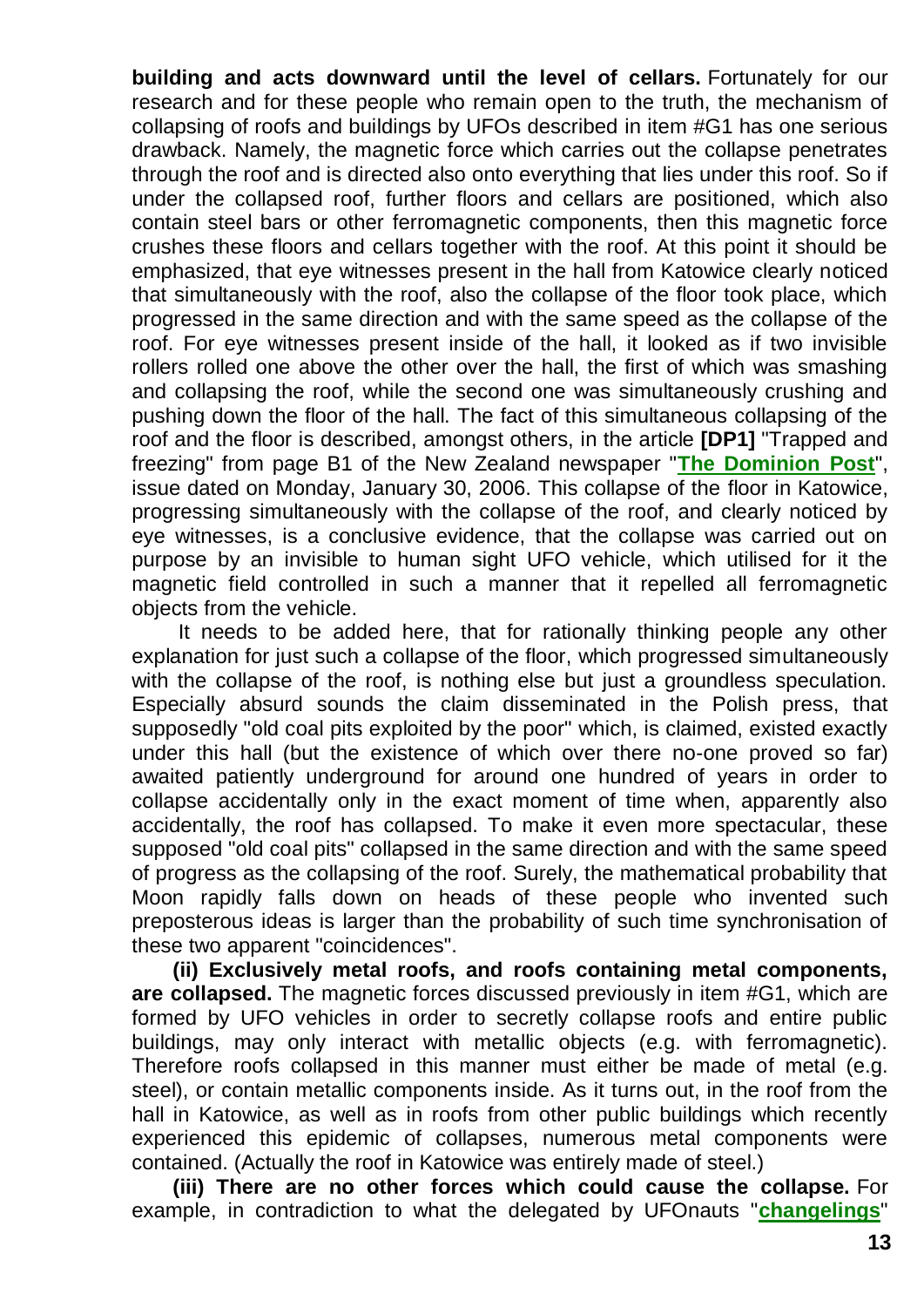operating in various earthly authorities try to persuade the general public, the roof in Katowice was regularly cleared from the snow, and just by itself was unable to form the force required to collapse. This means that the collapsing was carried out with a different force - the attributes of which coincide with the magnetic force of a UFO vehicle that remained invisible to human eyes.

**(iv) The noise of like thunder which results from cracking of steel and concrete under the pressure of smashing forces from a UFO propulsion.** In item #K7 of this web page, as well as in items #E1 and #L1 of a separate web pages named "**[landslips.htm](http://totalizm.com.pl/landslips.htm)**", is explained, that when a healthy steel or concrete structure is crushed by powerful forces of a UFO propulsion system, than this crushing must cause a progressing noise like from a thunder. This noise was heard during the collapse of the hall in Katowice. About hearing it was written in the article entitled "Tragedia, która wstrząsnęła Polską" (means "The tragedy, which shaken Poland"), published in bi-weekly "Angora", no 7, date 12 February (luty) 2006. In the article interviews with numerous eye witnesses were quoted. Many eye witnesses stressed the existence of this powerful noise. They always emphasized, that it had a dynamic character, which moved fast along the roof of the hall, as if it originated from a jet airplane which slide along the roof and which produced a powerful thundering noise.

**(v) The rapid collapse which progresses along the trajectory of flight of a UFO vehicle.** When a UFO vehicle is smaller from dimensions of a collapsed roof, the crushing of this roof is carried out due to the flight along the roof. In this way the collapsing is rapid and progressive, means looks as if it imitates the motion of a powerful roller. In turn, if the collapse is caused by some natural forces, e.g. by the weight of snow, then it would occur through the gradual deformation, means initially in a manner almost constant along the entire surface of the roof. It is worth to notice, that eye witnesses of last collapses of roofs, in this also witnesses from Katowice, clearly noticed that the collapse had just such a rapid and progressive character. For example, in Katowice the entire course of the collapse took the span of time of around 15 seconds (i.e. UFOnauts clearly rushed with this collapse, so that the smallest possible number of people managed to escape death inside).

There is one vital attribute of this collapse, the existence of which was impossible for me to determine on the basis of press descriptions from Katowice. It results from the principles of operation of UFO vehicles - and thus it must be present in collapses caused by these vehicles. Namely, in order to not reveal to people the presence of the magnetic field, during the collapsing of buildings UFO vehicles must operate in the mode, which in volume 3 of monograph [1/5] is described under the name of "throbbing mode". In turn the UFO vehicle in such a mode is able to fly exclusively along directions which coincide with the direction of Earth's magnetic field force lines (i.e. along magnetic meridians). This means that the direction of collapsing of buildings, and also the arrangement of aftercollapsing debris, must in Katowice be such, that it reflected the meridianal motion of the collapsing force. (The after-collapsed arrangement of debris can be established, e.g. from photographs of these debris - even if debris themselves were hurryingly removed on orders from UFO-changelings.)

**(vi) The panic which descends on people already at the time when a UFO positions itself above the collapsed roof.** UFOs form magnetic forces,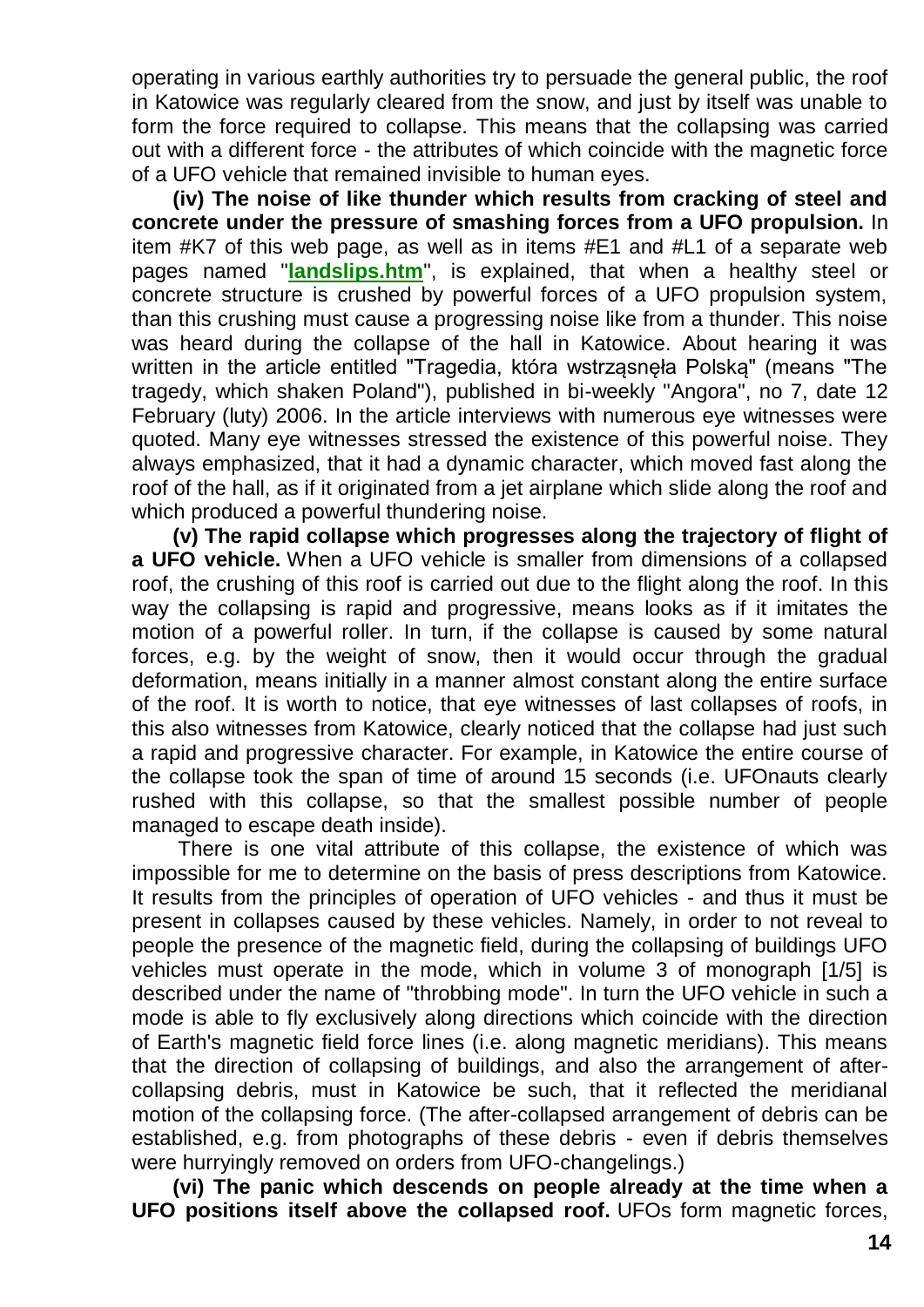which are sub-conscientiously perceived by people. Furthermore, in order to increase the panic, to induce the mutual stampede of people, and thus to multiply the death and destruction, at the time of collapsing UFOnauts induce telepathically a special signal of panic (this signal is described in item #K5 below). In recent collapses of roofs, in this number also in Katowice, eye witnesses noticed the panic which paralysed them already in the first moment before the roof initiated the collapsing.

**(vii) The panic reaction of animals.** Animals are very sensitive to magnetic field of UFOs. Furthermore, all signs indicate that eyes of many animals (e.g. for sure eyes of cats and sheep, while highly probable also eyes of pigeons) in fact see UFO vehicles which remain hidden from human eyes behind the so-called "state of telekinetic flickering" (described in subsection LC3 from volume 9 of monograph [1/5], and also, amongst others, on the web page **[UFOnauts](http://totalizm.com.pl/ufo.htm)**). It happened somehow, that during the collapse of the hall in Katowice, the hall was full of carrier pigeons. On Tuesday, 31 January 2006, at 21:05, in Polish television TVP channel 2, probably in the programme "Magazyn Ekspresu Reporterów", a sad documentary was broadcasted about people whose close ones perished in this hall. In this program were also included reports of people who survived. They told interesting stories. From reports of these eye witnesses it appears, that homing pigeons from the hall, already 2 hours earlier before the collapse, "looked upward" and were nervous. Most clearly they either saw, or felt, that a UFO vehicle lurks above the roof of their exhibition hall, and that it prepares something really evil for people and animals gathered inside.

**(viii) The epidemic of collapses.** When UFOnauts develop for themselves a new method of extermination of people and discover that this method is successful in practice, then they use this method repetitively for long periods of time. And in fact, when they determined that their vehicles may unnoticeably collapse roofs and ceilings of public buildings, while telepathically confused people push the responsibility for this collapsing on snow or builders, UFOnauts started to utilise these collapses at a massive scale. In the result, at the end of 2005 and also at the beginning of 2006, people could notice a true epidemic of collapses of roofs and buildings. For example, roofs collapsed then in Switzerland (December 2005), Germany (on 2 January 2006 UFOnauts collapsed in Germany the roof of a skating rink - 15 humans perished), Czech Republic (the roof of a supermarket - 1 person injured), while on 29 January 2006 also in Katowice, Poland (66 people perished). All these collapses are characterised by similar attributes. Parallel with this epidemic of roof collapses, also appeared an epidemic of collapses of multiple storey apartment blocks. One of such buildings collapsed in Moscow in December 2006, taking tens of human lives. Additionally, this epidemic of collapses of roofs and houses is similar to previous "epidemic" of downing airplanes, "epidemic" of hurricanes, "epidemic" of tornados, and "epidemic" of earthquakes, which UFOnauts used previously until the time when totalizm started to disclose who really hides behind the causing these supposedly "natural" catastrophes - for details see the web page "**[predators](http://totalizm.com.pl/predators.htm)**".

**(ix) The after-collapse parody of justice, means "***a tailor is guilty so let us hang a shoemaker***".** If someone reads press reports which appeared in Poland immediately after the collapse of the hall in Katowice, then can be shocked by a parody of justice which the changelings from UFOs on positions of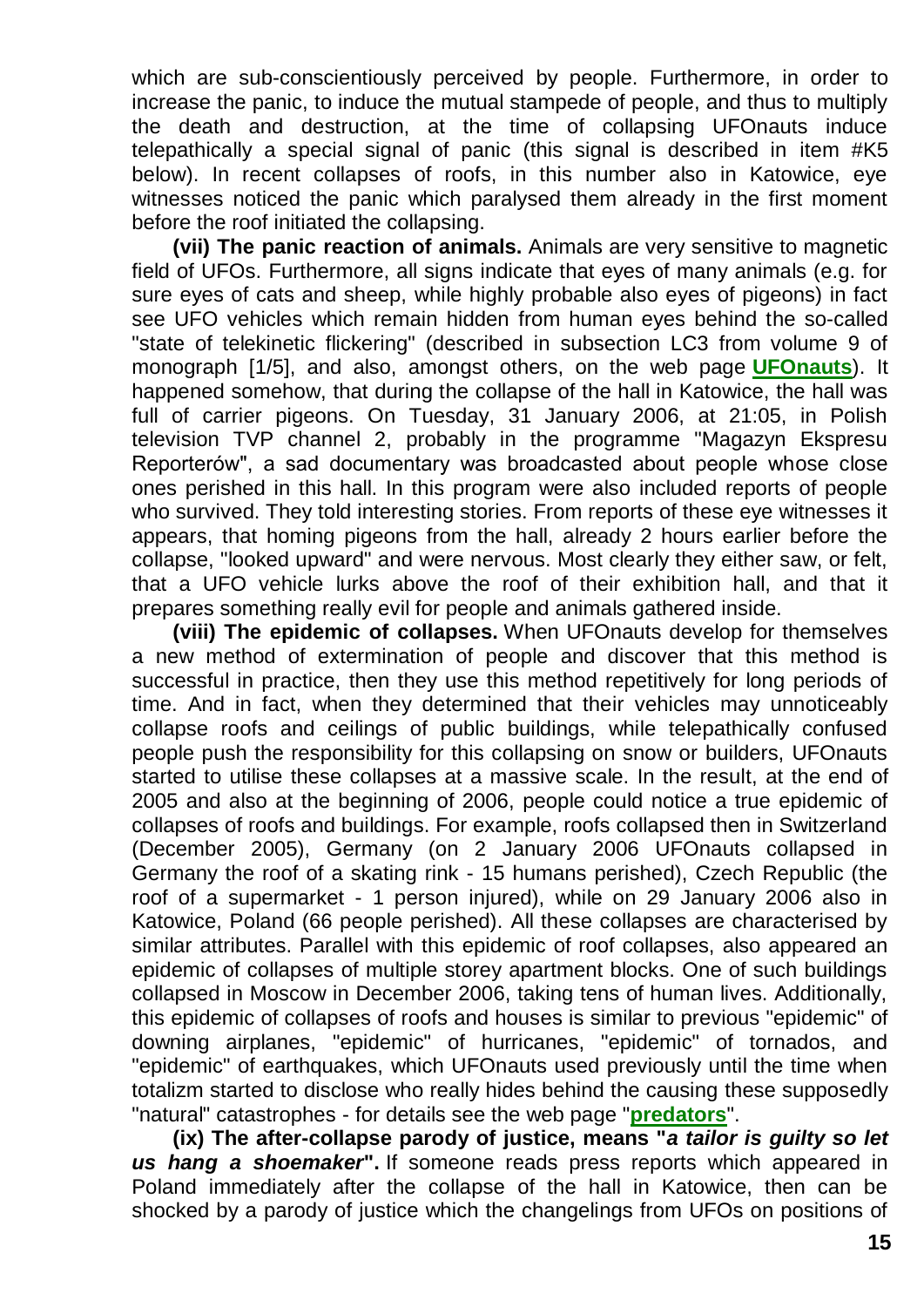responsibilities served to the nation in tact of hysteric attacks of highly biased mass media. While reading these reports I wonder how it happened that as evidence of sure guilt for the collapse, of designers, builders, and owners of this hall, mass media still did not use the blockages of toilet plumbing in past, which blockages periodically appear in practically every home - thus surely must take place in this hall as well (perhaps the reason for missing on plumbing in the collection of "evidence" was a lack of toilets in this building). Practically in almost no press report a constructive and objective informing can be found, which would be based on research and empirically established facts. Almost all accusations and attacks are based on speculations unsupported by facts and on "evidence" which was obviously invented, and thus which could not be any further from the truth and reality.

As an example how absurd are accusations spread by mass media about the overloading of the roof of the hall by snow and ice, I will repeat here the constructive and objective (because based on measurements) explanation which reveal how insignificant was the actual value of the loading of the roof of the hall by snow and ice. This explanation was written into the blog of totalizm nr #57 (which has the address indicated in item #N2 below), under the date "2006/02/04 18:55:17", by a follower of totalizm having the pseudonym "czarny tygrys". Here is the text of it, quote:

*"... It so happened that I live around 15 km from the place of this event. So I tried to calculate the true layer of snow which lied on the roof. At my estimates the roof which was the most covered with snow (low roof, i.e. located only at 3-4 meters above the ground) has the layer not thicker than 20 cm. It somehow happened, that on Tuesday (i.e. 3 days after the event, while there was no snowfall in the meantime) I measured the layer of snow for my acquaintance who owns 5-storey apartment block. The height of this block is approximately 20 meters (3.5 m each level, 2m attic). The layer of snow on this roof was 6 - 10 cm. The roof was uncovered - means windy. The conclusion from it that the higher the building - the smaller layer of snow which lies on it. The unfortunate hall is 12 meters tall. The roof of it is also uncovered - means windy. Due to this information, the probable true layer of snow lying on the roof can be determined: h = 4m - layer = 20 cm*

*h = 20 m - layer 8 cm*

*h = 12 m - layer equal to ?? cm*

*I draw a small diagram to the scale and it turned out ... around 14 cm. Leaving the layer of ice = 7 cm and again calculating the weight of the snow it turned out that the new loading of the roof, caused by the snow, amounted to ... 34.3 kg. ... ... "*

At this point we need to realise, that unitary weight of one square meter of many kinds of wooden roofs covered with tiles exceeds this 34.3 kg and this happens when it is not loaded with any additional weight. This means that the loading on the roof did not exceed the weight of the roof - in designs such a case is considered to be an absence of any overloading. Thus the claim, that so insignificant loading of snow could cause a rapid collapse of the steel structure of a modern hall, as an absurd and a parody of rational thinking. Earlier in his voice of discussion the same totalizt "czarny tygrys" stated that mass media provided mutually contradictive information, unsupported by data, that the weight of snow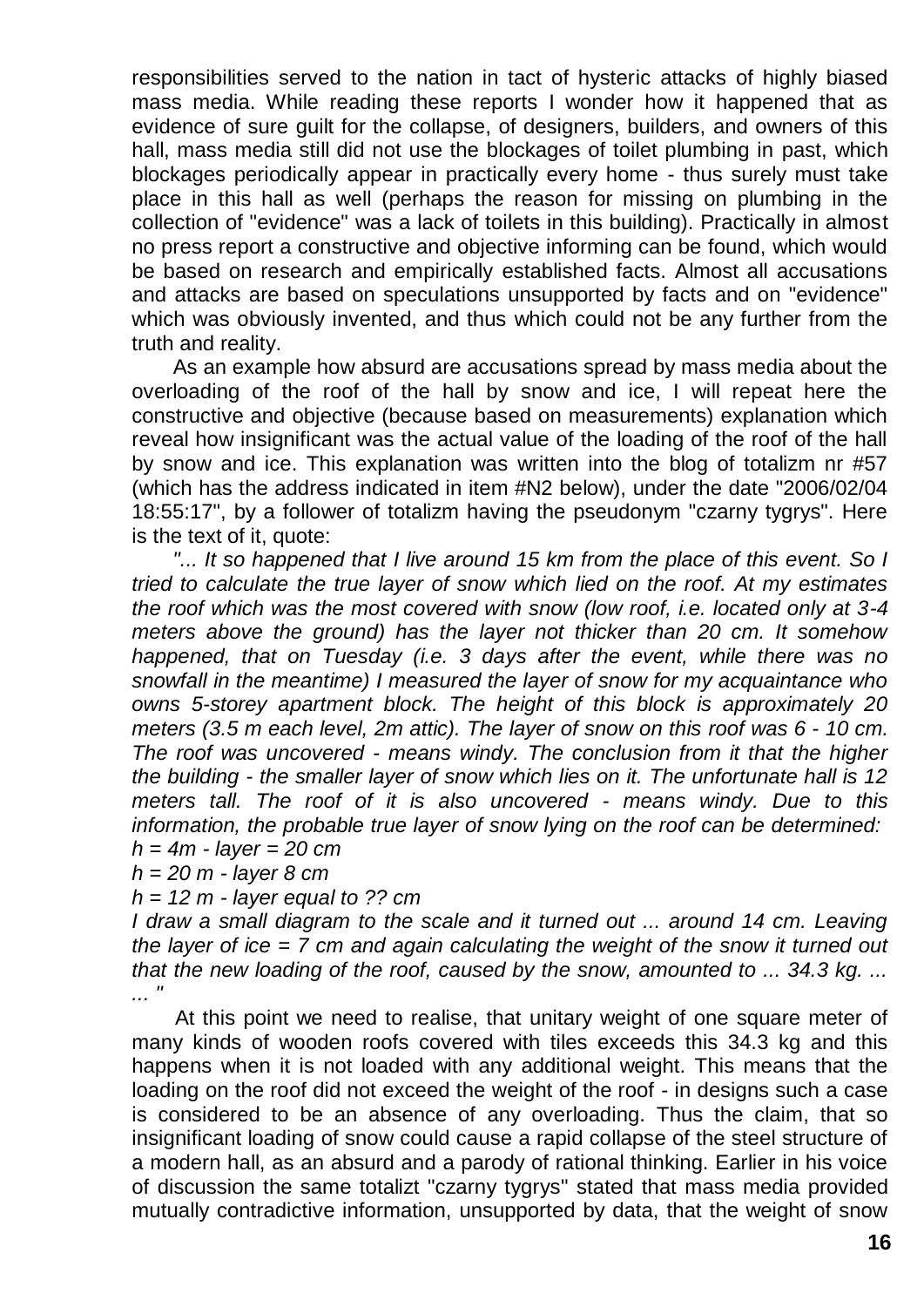and ice on the roof amounted to 2500 tonnes, and that the roof was 6-times overloaded. Starting from these values provided by mass media, he show with his calculations that in order the information is true, one litre of water would need to weight 3 kilograms (while in reality a litre of water was announced to be a unit of weight as it weights exactly 1 kilogram).

The above is also worth to complement with a comment written to the same blog #57 under the date "2006/02/04 17:52:04" by a follower of totalizm who uses the pseudonym "uniwersum2006", quote:

*" The snow must accumulate gradually. This means that the loading of the*  roof grew linearly as the snowfall progressed. If the design of the structure would *be "thrifty" then the effects of overloading would need to appear earlier, as soon as the mass of snow and ice reached the level which was critical. Then in a cumulative but slow manner the structure could bend, creep, and crack. The rapid collapse without any prior signals should certify that a rapid pressing force was applied. "*

## **#H2. Why attacking Poland was a huge strategic mistake of UFOnauts:**

By attacking Poland UFOnauts committed a significant strategic error. In fact they voluntarily "exposed" themselves to Poles. Should not Poles be "a nation clever only after a loss", then they could teach UFOnauts a lesson. After all, in rubbles of the hall from Katowice lies also further undeniable evidence of the direct responsibility of UFOnauts for the collapse of this hall. This evidence could now be brought to the daylight, documented, and disseminated throughout the world for disclosing the participation of UFOnauts in this crime on humanity. In turn, after the murderous attack of UFOnauts is finally documented and disclosed, their further secretive and unpunished destruction of humanity would become increasingly difficult.

Let us describe briefly examples of further such evidence for the participation of UFOnauts in this crime, which almost for sure could be identified in Katowice, but which were not commented so far in mass media nor shown in TV. Here there are:

**(i) Magnetisation of steel debris**. All steel objects existing in rubbles of this hall must be magnetised by the pulsating magnetic field of a UFO. This magnetisation can be currently detected by even common people who do not have any specialised measuring equipment - of course, while maintaining the required safety measures, see item # 5 below. After all, it is enough to place a needle of a compass near these objects. (Notice that the steel magnetised by magnetic field of a UFO attracts one end of such a needle, while it repels another end. In turn the steel non-magnetised, means such which arrives from the smelter to the area of montage of buildings, attracts equally both ends of the needle of compass. Also turning a piece of steel magnetised by the field of a UFO one can cause the needle of a compass to spin on principles of "magnetic gears".)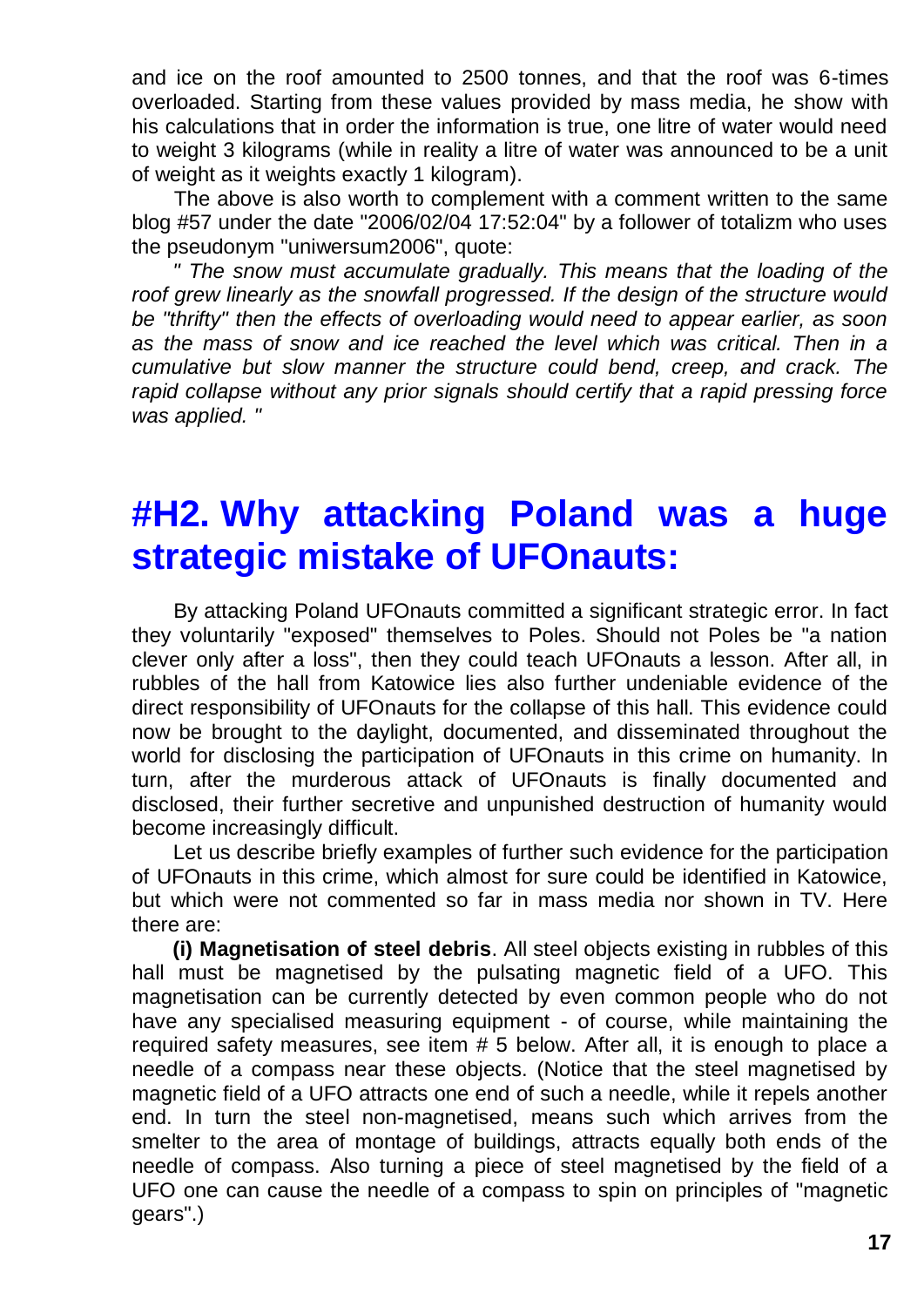**(ii) The tendency of steel brushed with the field of a UFO for rapid rusting**. Similarly as this happened to the steel magnetised during the evaporation of WTC skyscrapers in New York by a UFO vehicle, also the steel from the hall in Katowice will rust now much faster than normally. Therefore, changelings from UFOs will try now to cause the removal of this steel and melting it in furnaces as soon as they can.

**(iii) The speed in destruction of material evidence**. Changelings from UFOs which operate on Earth on behalf of UFOnauts always receive an order to destroy speedily all kinds of evidence for atrocities of UFOnauts, so that people have no access to this evidence. Therefore, as UFOnauts always make a habit of it, almost immediately after the hall in Katowice was collapsed, the speedy removal of rubbles must began, while the steel debris are subjected to melting and destruction.

**(iv) Tormenting of "escape goats"**. Immediately after the entire evidence from the hall is destroyed, UFOnauts will begin the tormenting and persecution of "escape goats" selected by them to accept responsibility for this atrocity. (These escape goats will not be able to defend themselves, as all evidence will disappear by then.) It is easy to predict, that these escape goats will be: designers of the hall, the builders of it, and the last owners of it. I personally would suggest them, that instead of being "Poles wise after the loss", these potential escape goats speedily pay an airline ticket to Poland for me and make me available an access to a research laboratory, before the rubbles from this hall are removed completely. In such a case I would try to gather on the spot the undeniable evidence that it was a UFO vehicle which caused the collapse of the hall. After all, before the rubbles are cleared out, this evidence still exists on the crime scene, so that we only need to bring it to the light and to the attention of people. In case when this evidence is documented and published in the Internet, UFOnauts will not be able to attack and to persecute potential escape goats. (Even if they attack these escape goats, then my research, as well as my scientific authority, will be able to easily overcome their arguments and disclose the participation of UFOnauts in this atrocity.)

Even if Poles still turn out to be unable to utilise correctly this attack of UFOnauts on Poland, still the attack will cost UFOnauts the loss of their previous secrecy of action. This is because of the revealing due to this attack, the actual existence of a campaign of hidden persecution of humanity by UFOnauts, that the evil activities of UFOnauts on Earth become increasingly visible to every Pole. I estimate that due to this attack on Poland, the previous number of around half a million of Poles - who were already convinced of the correctness of statements of the philosophy of **[totalizm](http://totalizm.com.pl/totalizm.htm)**, will be increased by further several hundred thousands of people.

# **#H3. Dangers of the "shadow of devil" from the hall in Katowice:**

**Motto: If you find yourself in a "shadow of devil", your health and life is in a**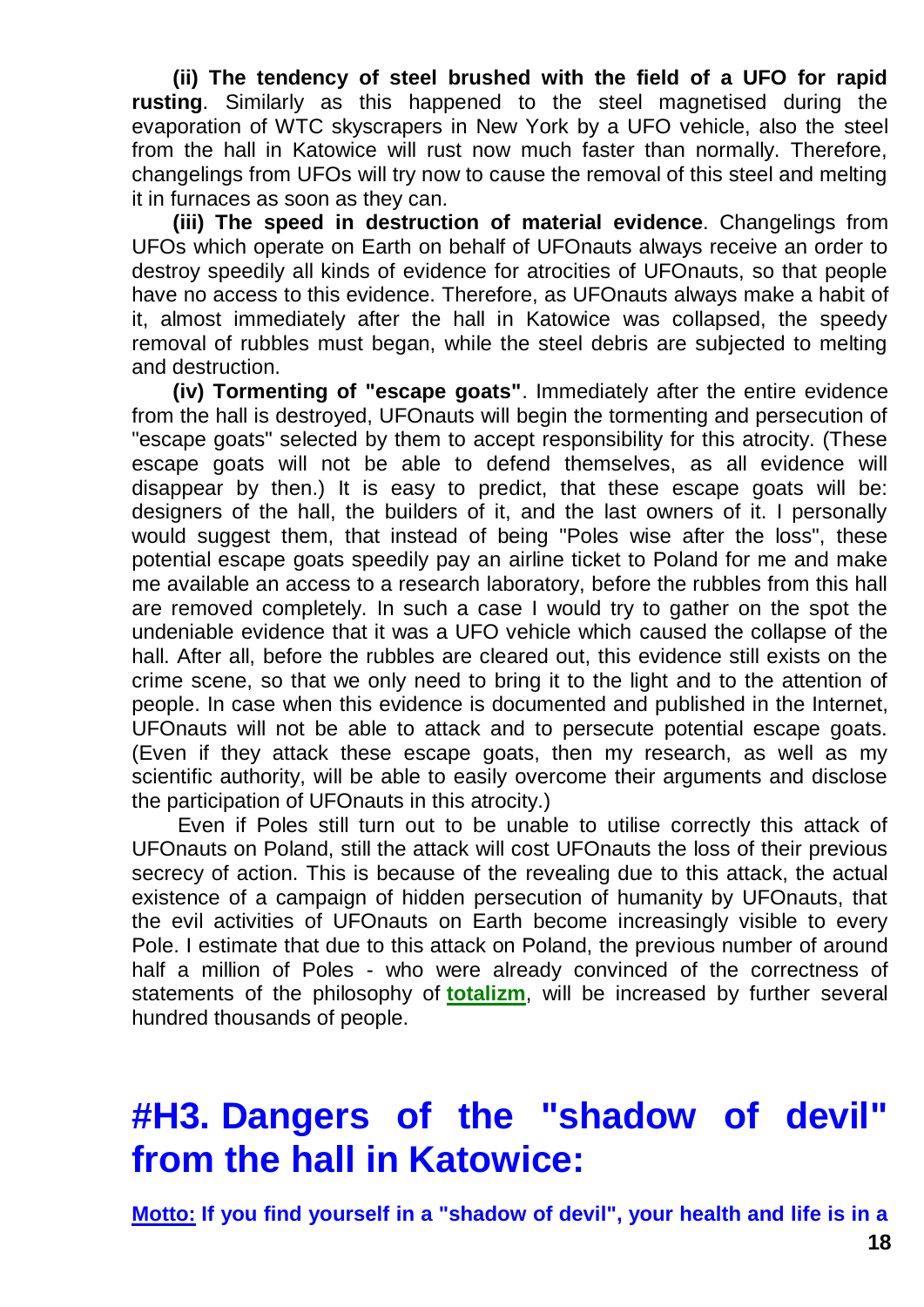#### **danger.**

The folklore of various nations always describes UFO vehicles (usually considered to be "devils") as a deadly threat to health and life. The folklore also used to describe the "shadow" which this "devil" casted upon earth, as being enormously dangerous for these people who accidentally find themselves in it. A bit of information on this subject is contained in the content of monograph [1/5] for example see there a description of Chinese "chay fung" means "devil wind" described e.g. in subsections V5.1 and V6 from volume 17 of monograph [1/5]. Currently we already know that this "shadow of devil" is simply an extremely powerful magnetic field generated by propulsors of UFO vehicles.

The problem with this "shadow of devil" is that practically no-one is researching the true impact of it onto health and life of people. We are only able to speculate about it. However, the evidence is growing which seems to suggest that this impact is deadly. Namely it appears, that the powerful magnetic field from UFO propulsors is able to kill people on several different ways. One of the most invisible ways of this killing is to e.g. accidentally enter the range of this field and later fall sick to cancer (UFOlogy knows such cases). Other way of killing with the field of UFOs depends probably on the possible ability of this field to induce an especially dangerous kind of permanent telekinetization of matter, the emission from which, radiesthesia usually describes as the "negative green". (This permanent telekinetization of matter is described in subsections H8.1 and KB1 from volumes respectively 4 and 9 of monograph [1/5].) There are premises which seem to suggest, that people who breathe dust containing particles of matter permanently telekinetized in this way, into lungs, may later become victims of still unidentified kind of illness, which cannot be healed even by Americans. Perhaps just such particles of matter permanently telekinetized with the "negative green", were this "breathed death", which later killed a noticeable proportion of Polish workers employed in the removal of rubbles from the **[WTC](http://totalizm.com.pl/wtc.htm)** skyscrapers in New York - as this is described on the web page devoted to the evaporation of **[WTC](http://totalizm.com.pl/wtc.htm)** skyscrapers by UFOs.

The hall in Katowice was destroyed in a different mode of operation of UFO's field, than were buildings of the WTC from New York. (The WTC buildings were evaporated in a highly dangerous "mode of magnetic whirl", while the hall in Katowice was collapsed in a safe "throbbing mode" of a UFO field - for details see volume 3 of monograph [1/5].) The logic seems to suggest, that for a typical "throbbing" mode of UFO operation, when generated is the field which is "neutral" and does not produce magnetic forces, this field should NOT create a dangerous telekinetization of matter. After all, if it forms it - this would be destructive even for the own planet of UFOnauts. But in Katowice parameters of this neutral field were altered so as to create a powerful repulsion of ferromagentic objects. In turn, for such a repulsion the logic is unable to suggest what are atrributes of the field. Also there is no way to check this empirically. After all, present human science is still at a too low level of advancement to be able to detect charactreristics of permanent telekinetization of matter. Therefore, even if there is only a small probability that rubbles of the hall from Katowice contain dust permanently telekinetized with any dangerous version of telekinetic vibrations, we are not sure of this fact. Thus I would still recommend a high caution when one has to deal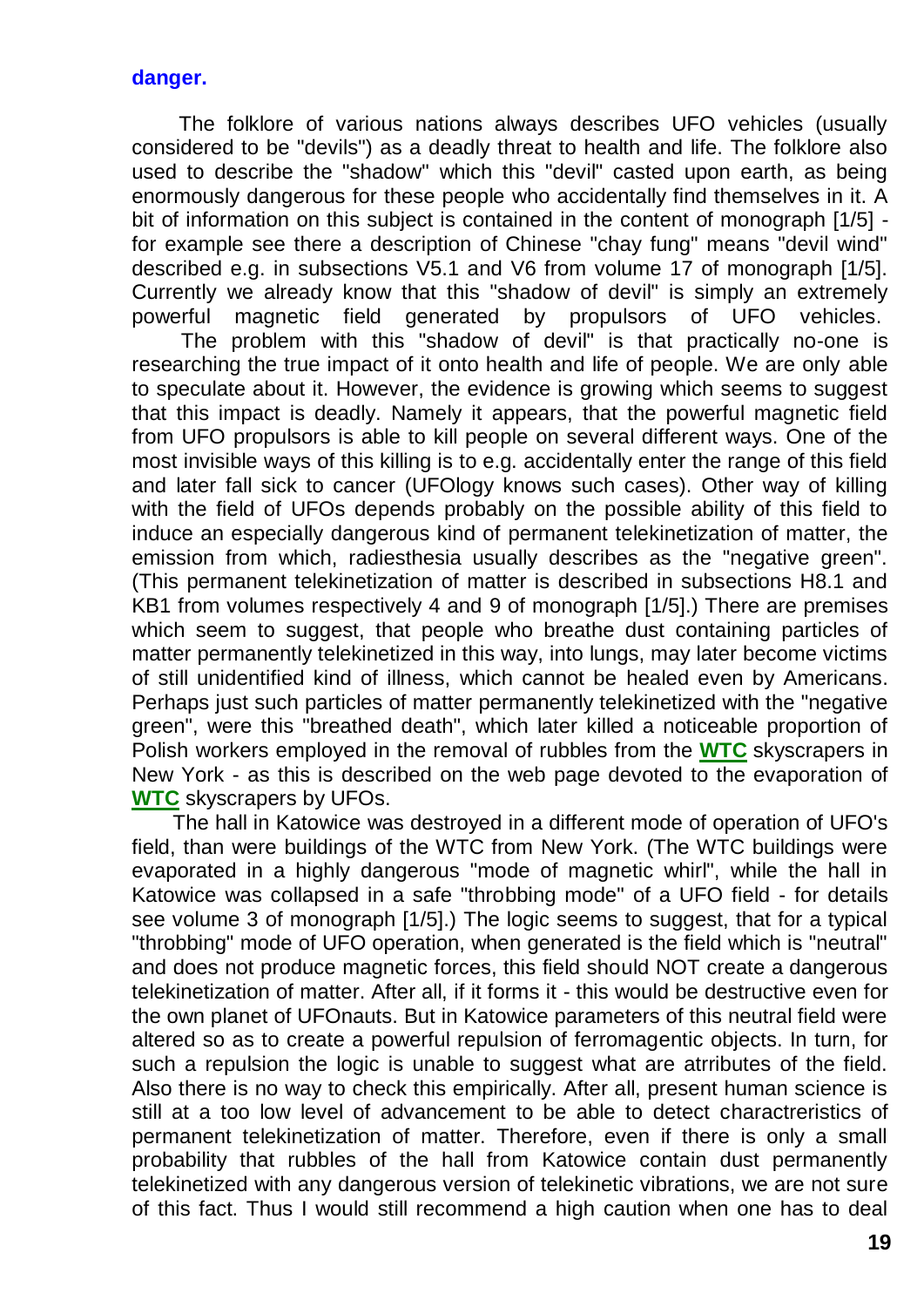with these rubbles. Namely I would advice to always put hermetic masks while on this hall. Especially if someone is within the range of dust originating from the hall, e.g. because he or she works on the removal of rubbles. Furthermore, if someone researches or takes samples from this hall - I would advice to firstly wash them thoroughly in running water. It is also good to avoid research which would induce dust from these samples - e.g. grinding them. If I ever have something to do with the rubbles from this hall, to be on a safe side I would treat them just in case as if they contain a mixture of asbestos and radioactive isotopes. For a peace of mind I would also avoid storing samples of this hall in the vicinity people, e.g. in homes, or in laboratory near workers.

It is worth to add here, that the "shadow of devil" was casted not only upon these people who worked with rubbles from the hall in Katowice. Practically rubbles from all buildings and roofs which were secretly collapsed by UFOs display the same characteristics. Furthermore, without knowing this, in the "shadow of devil" remained for some time also these people who visited the hall several hours before the collapse, and also these ones who took part in the rescue operation immediately after the collapse. So for the scientific exactitude it is worth to watch now how the future fate of all these people is going to shape. After all, the murderous action of dusts from the New York **[WTC](http://totalizm.com.pl/wtc.htm)** revealed itself only after almost 3 years (for details see item #E10 on the web page **[predators](http://totalizm.com.pl/predators.htm)**). This means, that the "shadow of devil" from the hall in Katowice, as well as from several other collapses of roofs in this epidemics of January 2006, may begin to take possible human victims not earlier than near the end of 2008.

## **Part #I: The duty of defence - means how we can defend ourselves from attacks of UFOnauts:**

## **#I1. The best defence method is the help from God:**

Everything that exists in our universe is under the control of God. So the most effective method of defence boils down to the **elimination of reasons for which God allows that we are affected by a given disaster**. In turn how to implement this method of defence, it is described on a number of totaliztic web pages - for example in item #I1 from the web page named **[quake.htm](http://totalizm.com.pl/quake.htm)**, or in items #I1 to #I5 from the web page named **[petone.htm](http://totalizm.com.pl/petone.htm)**.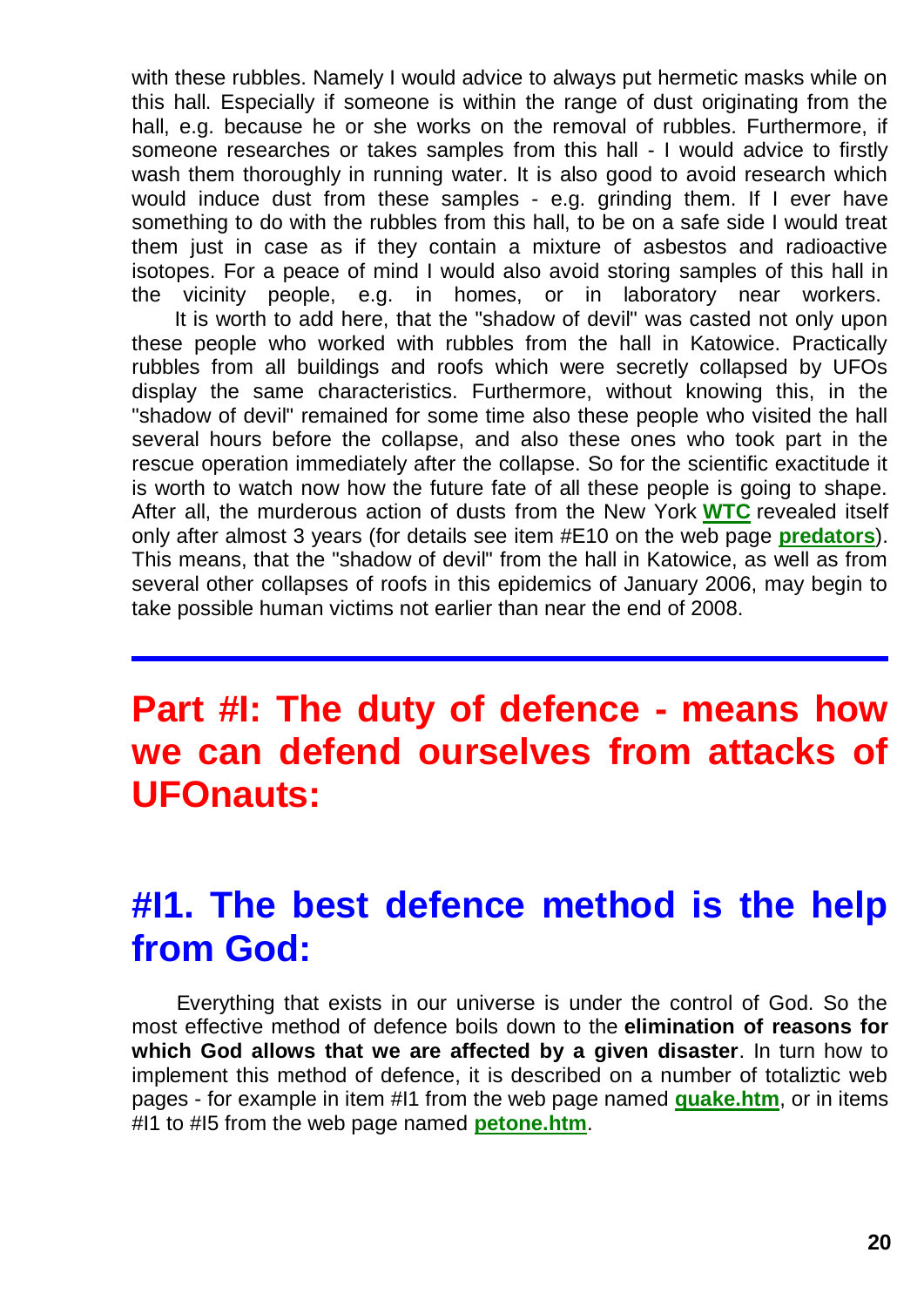# **#I2. What methods of self-defence we have in our disposal to defend against the escalation of this type of crimes committed by UFOnauts on humanity:**

The only method of our self-defence against murderous attacks of UFOnauts, the physical effectiveness of which was already confirmed in action many times, is**the thorough documenting, describing, publishing, and loud disclosing, the participation of UFOnauts in a given kind of crime on humanity** (in this case - in the collapse of the roof of hall in Katowice). Only after the loud and convincingly documented publicity is initiated in every case of the atrocity which UFOnauts commit on people, UFOnauts begin to be afraid to commit further such atrocities. This is because if UFOnauts commit them further, they would give people additional evidence on their murderous activities on Earth. Furthermore, when the knowledge of these atrocities committed by UFOnauts finally spreads amongst people, it never will be forgotten nor forgiven. Therefore one day UFOnauts will be asked to pay back to the last cent for every atrocity that they commit today.

There is one more method of defence against attacks of UFOnauts. It results from the research of totalizm on the mechanism of the operation of the counterworld. This method boils down to the **acomplishing a moral victory**. It is described in item #C4 from the web page about "**[karma\\_pl.htm](http://totalizm.com.pl/karma_pl.htm)**".

Another method of our self-defence, the outcomes of which cannot be physically confirmed, but about the effectiveness of which many Poles have no slightest doubts, are **prayers**. Below I copied a prayer concerning the matter of collapsing of the hall in Katowice by a UFO. In this prayer the murders of UFOnauts are symbolised by the atrocities of the "dragon" and the "beast" from the Biblical Book of Revelation. It was written into the blog of totalizm number #57 under the date "2006/02/04 12:32:42" by an individual who uses the pseudonym "Har\_magedon". (This prayer can be found in comments to the blog of totalizm no #57, under the address of the blog indicated in item #N2 of this web page.) Here is the prayer, quote:

*" I am accusing you, the ancient Dragon and your descendants, of the enormity of crimes which you committed on all nations and people of Earth. I am accusing you, the Beast and false prophet and your descendants, of the enormity of the crimes which you committed on the nation that you selected. I accuse you the descendants of the Beast, of the crimes committed on my Brothers and Sisters in Katowice. The Righteous God, I accuse in front of You the ancient Dragon and his descendants, and I accuse in front of You the Beast and his descendants. The Almighty and Righteous, I beg you to judge my accusation. The Almighty, I beg You - listen to Your nation, which reaches to You from an overwhelming persecution. And I beg You - help us to distinguish the atrocities of bandits, committed with a premeditation - from human sins committed from stupidity or from the instigation of Satan. I beg You, God - help us to forgive those*  who sinned unknowingly, while now are sorry for it and repair damage they have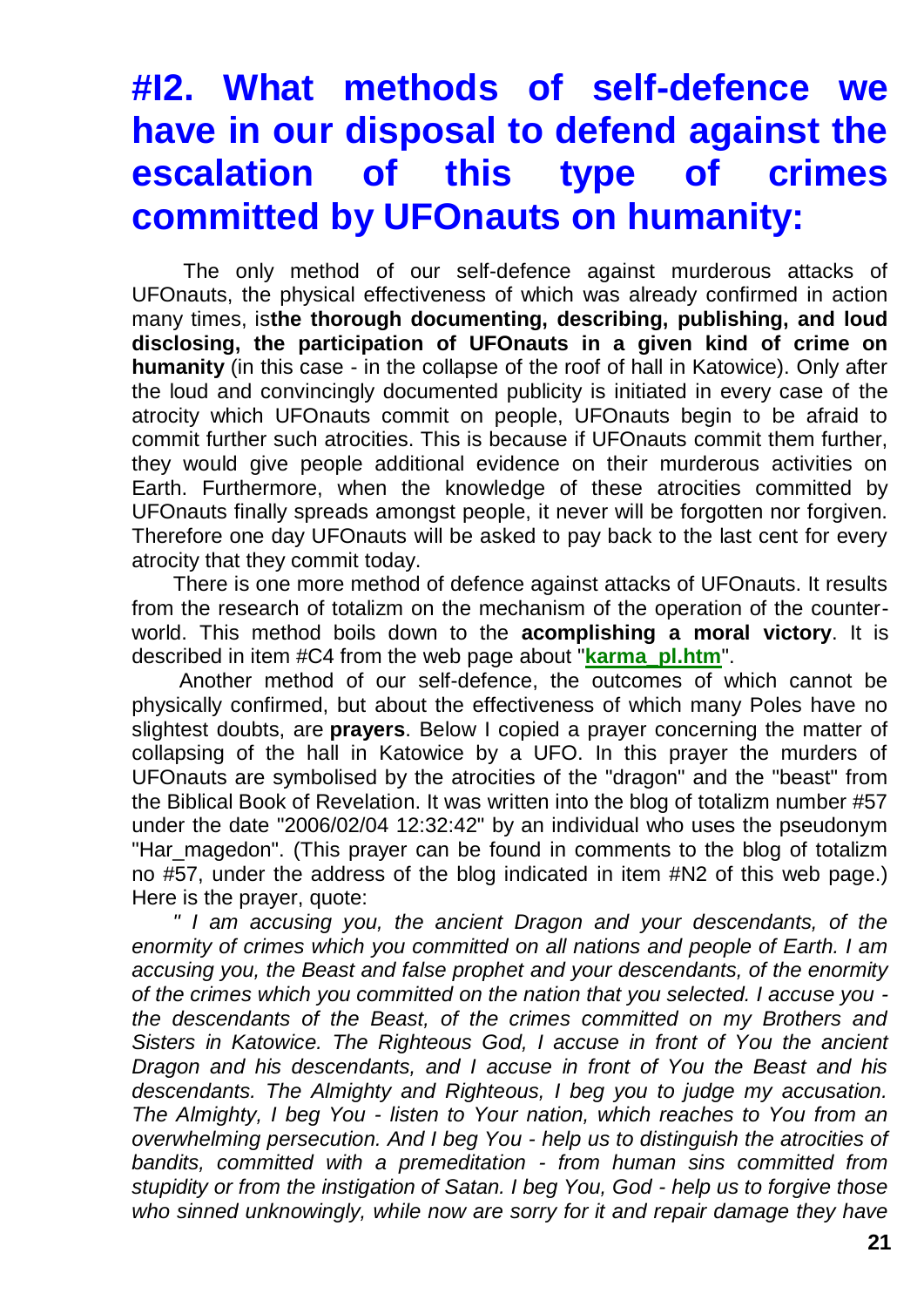*done. Thank You God - for the lesson, which you served to non-humble inhabitants of Earth. Amen. "*

An extremely interesting aspect in the above comment to the blog of totalizm is, that the author of it turns out to be very controversial individual. For example, from the later writings of the same individual it appears, that this "Har\_Magedon" most probably in reality is a UFOnaut (in old times UFOnauts were called "devils"). Only that he intentionally impersonated a sympathiser of totalizm and a religious person, in order to be able to destroy this philosophy even more effectively. It appears that the above his prayer he invented just as a kind of propaganda move in order to induce amongst totalizts an interest in his statements and in order his later attacks on totalizm were tolerated slightly longer than they should. Of course, I have no doubt that the omni-knowledgeable God without slightest difficulty reads the true intentions of everyone who prays and then programs the course of future events appropriately to these intentions.

## **#I3. Independently who attacks us, we still have the moral duty of seeking and finding an effective way of defending ourselves from the attacks:**

When I read what in the matter of this collapsed roof in Katowice happened in Poland, I cannot get over it. How it is that almost 40 millions of Poles allow that a handful of **[changelings from UFOs](http://totalizm.com.pl/changelings.htm)** dictates them so much. How it is that inhabitants of other countries, which also were harmed by UFOnauts, can silently allow that someone murders them in such an open manner. Here we have an obvious situation, which even to a blind person reveals the undeniable evidence of a massacre organised purposely for people by UFOnauts. In turn these people sit quietly like sheep before gates of a slaughter-house and allow these changelings from UFOs to claim that black is white. People, where is your common sense gone. Where is gone the courage of your ancestors. If you allow that today UFOnauts get away with this outrageous atrocity, tomorrow the same UFOnauts collapse on your heads roofs of your own houses, or even explode atomic bomb in your garden. You cannot sit in this matter quietly and believe in everything that the deceitful propaganda of UFOnauts tells you. You need to move your back sides and begin to fight actively so, that the truth on UFO subject can be stated in Poland openly, that the truth is NOT discriminated, and that governmental institutions do not force the truth to walk aside in order to give the way to absurd speculations. Do you, the reader, ever considered, that if **[changelings](http://totalizm.com.pl/changelings.htm)** who held power over people will stubbornly pretend, that the problem of present attacks of UFOnauts on the humanity does not exist, then perhaps it turns necessary to even come out openly with banners onto streets, and begin (peacefully) demonstrate by governmental buildings and by court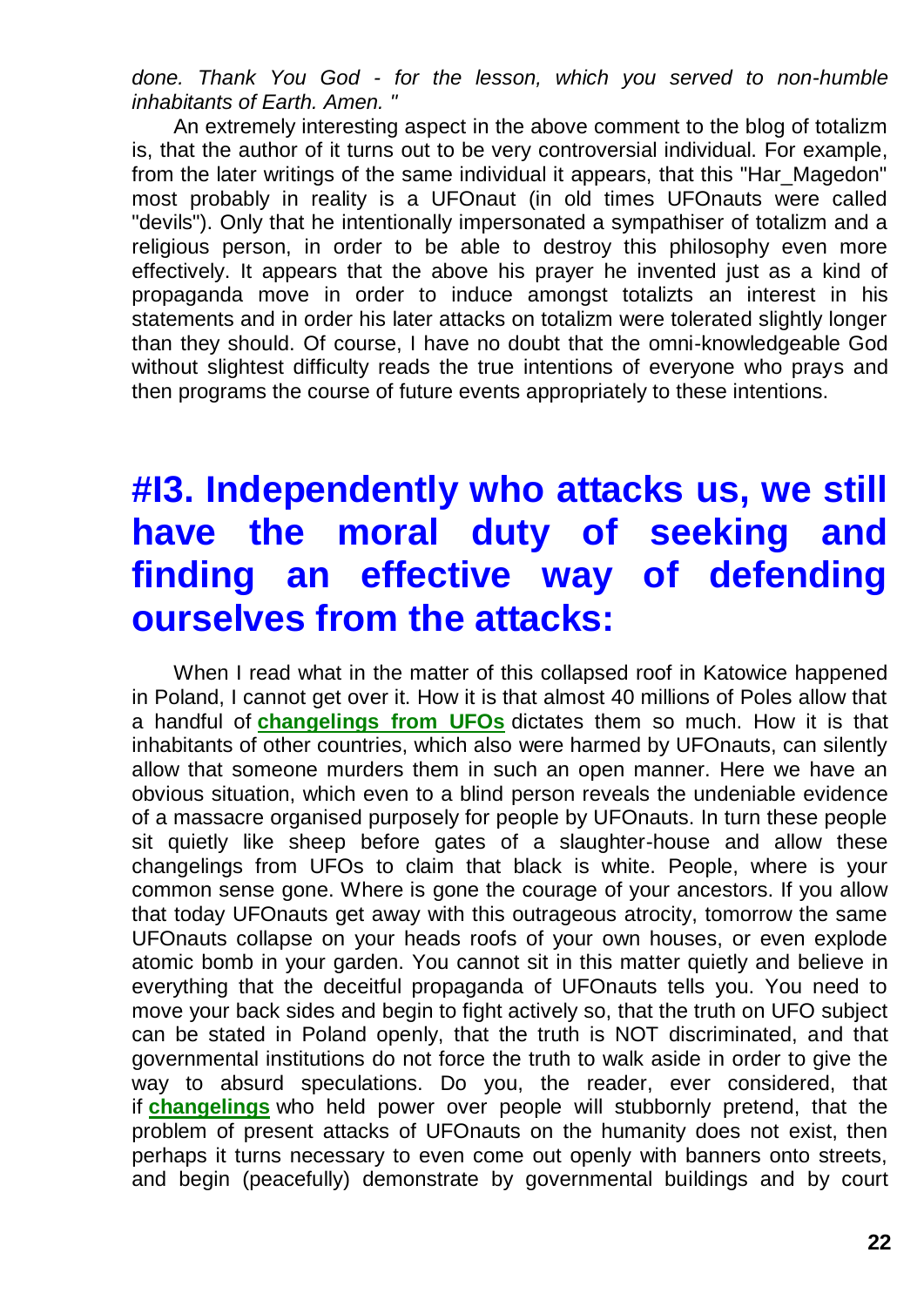#### **Part #J: Other then Katowice callepses of buildings and roofs:**

# **#J1. Next after Katowice collapses of roofs and buildings - the evidence that [UFOnauts](http://totalizm.com.pl/evil.htm) impudently continue their frenzy of collapsing:**

Let us for a moment look inside of twisted minds of UFOnauts, in order to guess what most probably they are going to do after this web page disclosed, that these are them who hides behind the recent epidemics of collapses of roofs and buildings in the entire world. We must remember, that UFOnauts are creatures evil to the bone, with unlimited pride and extremely high opinion of themselves, that they are used to cheat people for tens of thousands of years, and that so-far they never encountered the situation that someone stood up to them and charged them with the responsibility for crimes that they committed against humanity. So what such **[evil](http://totalizm.com.pl/evil.htm)** creatures will do when people point fingers at them and disclose their horrible actions. Well, firstly they will try to outwit the one who discloses their actions, and with the use of some other evil tricks try to frame people into a belief, that these are NOT them to be blamed - as I described this in item #J2 below. If this fails, then most probably they show tantrums and for some time will exert their revenge on innocent people - as I also described in item #J3 web page. So our present task is to notice all errors that evil UFOnauts commit during the incoming attack of rage, and consequently reveal to people attributes of every single atrocity of UFOnauts. After all, their killing frenzy should be utilised for teaching people how to distinguish atrocities of UFOnauts from the acting of forces of nature. Here is a chronological description of most important attributes manifested during further collapses of roofs and buildings carried out by UFOnauts, after their attack on the hall in Katowice:

#### **#J2. The intentional collapse of a market hall in Moscow (23 February 2006) - means an attempt to frame a human escape goat into the collapse carried out by UFOnauts:**

This web page disclosed for all interested people the truth about murderous spree of intentional collapsing of roofs and buildings by UFO vehicles. In spite of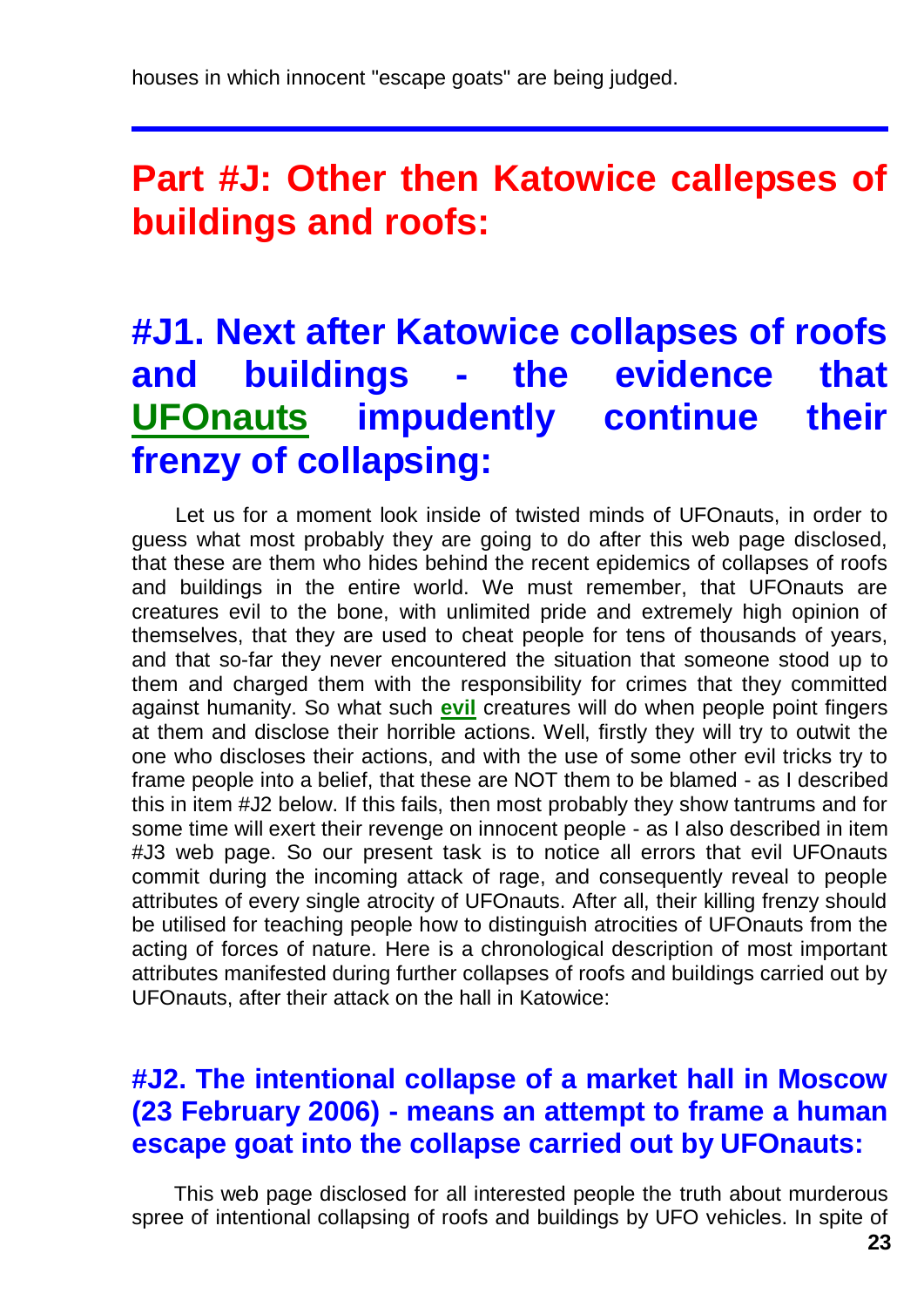this disclosure, UFOnauts displayed a complete impudence, and still repeated their trick of collapsing a next hall - after this web page was already published. Namely at 5:20 am, on Thursday, 23 February 2006, means slightly over three weeks after the collapsing of the Katowice exhibition hall (the description of which was the main reason for publishing this web page), UFOnauts collapsed another roof. This time it was a roof in a covered vegetable market hall from **[Moscow,](http://www.google.com/search?q=roof+collapse+Moscow)  [Russia](http://www.google.com/search?q=roof+collapse+Moscow)**. This hall was build in 1974. So it was slightly more than 30 years old. This means that it was in the prime time from the strength and power point of view. The initial reports indicated that the collapse took at least 56 human lives (I would not be surprised, if the number of victims again turns to be 66). But because of the early time of this collapse, the victims of it were mainly poor emigrants from central Asia, who worked in this hall. (If UFOnauts would NOT design, that this collapse was to be "botched", and thus collapsed it several hours later, then there would be killed thousands of vegetable buyers from Moscow.)

During this collapse of the vegetable market hall in Moscow, UFOnauts repeated many features which are already well know to us from their typical methods of action, and also from other crimes which they committed so-far on humanity, e.g. from collapsing of the roof in Katowice. Therefore, the evidence for a direct involvement of UFOnauts in this next crime on humanity hits our eyes instantly. Below I am going to list examples of the most important pieces of such evidence which confirm that UFOnauts were the ones who intentionally collapsed this roof of the market hall in Moscow. Here is this evidence:

**(i) The use of collapse of the roof in Moscow was a typical for UFOnauts repetition of the "botched" crime, aimed at framing the fault at a selected "escape goat"**. During thousands of years of constant bluffing of humanity, UFOnauts developed a range of effective methods of hiding their own crimes. For example, whenever they "**botch**" a crime - so that people begin to suspect the participation of UFOnauts in it, then UFOnauts speedily repeat exactly the same crime, but they do it in such a manner that from a very beginning they frame an "escape goat" onto whom they later push the entire responsibility for it. For example, exactly according to this method UFOnauts acted in case of the hurricane Katrina which on 29 August 2005 devastated New Orleans in the USA. When the totaliztic web pages **[predators](http://totalizm.com.pl/predators.htm)** and **[hurricanes](http://totalizm.com.pl/hurricane.htm)** begin to disclose to all people, that the hurricane Katrina was intentionally induced by UFOnauts, in around three weeks later UFOnauts created a repeated hurricane called Rita (on 24 September 2005), which they controlled so that it make an impression that both hurricanes (i.e. Katrina and Rita) had a "natural" character. In a similar manner UFOnauts acted also when on 7 July 2005 they botched the bombing of London metro, so that the totaliztic web page **[predators](http://totalizm.com.pl/predators.htm)** could indicate unambiguous evidence which confirmed their responsibility for this bombing. In the case of the London metro bombing, already two weeks later, means on 21 July 2005, UFOnauts repeated with hands of human escape goats the bombing of the same London metro, this second time intentionally "botching up" their attack. In the result, the fault for both bombing again was passed onto human "escape goats" - for details see totaliztic web pages **[predators](http://totalizm.com.pl/predators.htm)**, and **[changelings](http://totalizm.com.pl/changelings.htm)**. Similarly UFOnauts did in case of the collapse of roof in this vegetable market hall from Moscow. UFOnauts again used the same method of diverting the human attention from themselves. Namely, the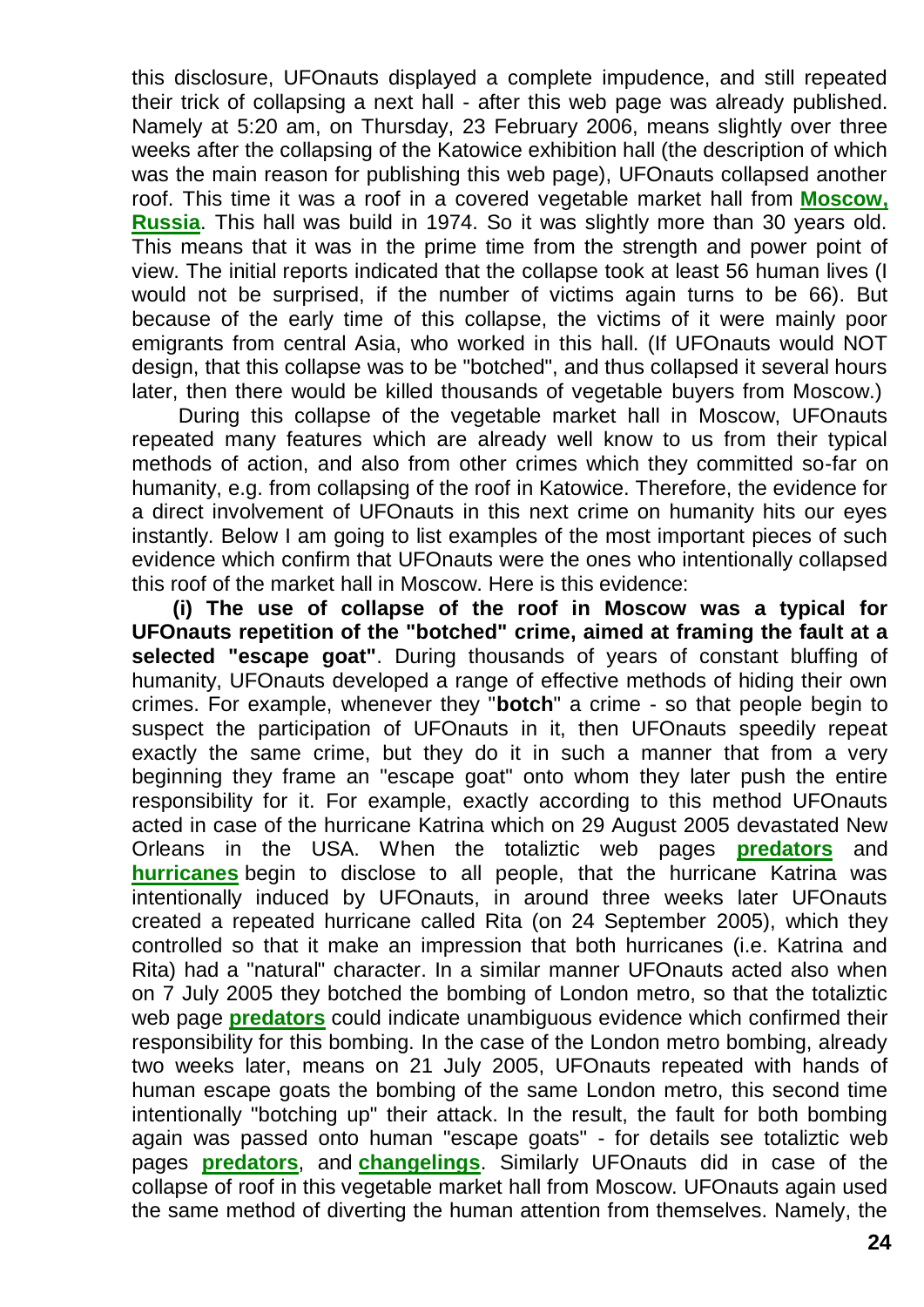collapse of this hall from Moscow they carried out for the purpose of diverting the attention of people from the collapse of the hall in Katowice, Poland.

**(ii) The earlier choice of the "escape goat" who in advance was prepared to be responsible for this collapse from Moscow**. The shocking in the matter of this collapse from Moscow is, that already in first reports from it, journalists in advance knew what exactly has happened and who is to be blamed for it. This is because already first reports from this collapse implied, that the fault for it is to be blamed on the architect of the building, Nodar Kaucheli. The reports loudly claimed, that this hall was already the second building which collapsed and which was designed by the same architect (of course, the reports did not mention that the first building of this architect most probably was also collapsed by a UFO). In 2004 collapsed was the roof of a covered swimming pool from Moscow, designed by the same architect. As many as 28 people died then. From methods of action of UFOnauts to-date we know exactly, that UFOnauts act just in this manner very frequently. Namely, when they prepare an attack, they prepare in advance who for this attack become an "escape goat" onto whom they later push the entire fault. So in order to indicate the "escape goat" immediately, this time UFOnauts chose for the collapsing the hall which was designed by the same architect whose covered swimming pool the same UFOnauts collapsed 2 years earlier. Furthermore, from the very beginning they instructed their changelings from the press (who were to report about this collapse), that they supposed to charge the architect with the responsibility for it. In this manner UFOnauts used again their old trick, to indicate the guilty in advance, and thus to disallow authorities to even research who, or what, is really responsible for this next crime from a strange epidemics of recent roof collapses. All people will probably pounce now on this "escape goat" framed in such a manner by **[changelings](http://totalizm.com.pl/changelings.htm)[journalists](http://totalizm.com.pl/changelings.htm)**, without even making a slightest check whether this collapse is really his fault.

**(iii) The loud bang at the moment of collapsing this hall**. The hall in Moscow was made of steel enforced concrete. So when a UFO vehicle collapsed it with the use of method described in item #G1 of this web page, the UFO needed to smash the concrete structure. As I explained this in item #K7 below, when large forces cause the cracking of concrete slabs or stones, a powerful bang must be heard. Therefore, when a UFO vehicle smashed with the powerful force of its propulsion system the hall in Moscow, a powerful bang needed be heard like from a cannon shot. This bang was reported later by numerous eye witnesses. For example, it was described by someone named Ukhtai Salmanov (52 years old), whose report from the collapse was repeated widely in the world by press agencies, including into this the article "Scores of corpses after market roof collapses" published on page B3 from the New Zealand newspaper "**[The](http://www.dompost.co.nz/)  [Dominion Post](http://www.dompost.co.nz/)**", issue dated on Saturday, February 25, 2006. Here is how he describes this bang in the article "Phone calls from rubble fade away" from page B10 of the New Zealand newspaper "**[Weekend Herald](http://www.nzherald.co.nz/)**", issue dated on Saturday, February 25, 2006: "There was a huge groaning sound and then a bang." ... "The whole building felt as though it was shuddering and then the roof started to cave in." The actual appearance of this loud bang similar to a shot from a cannon, is another one from a whole pool of evidence stating that the market hall in Moscow was smashed intentionally by a UFO vehicle with the powerful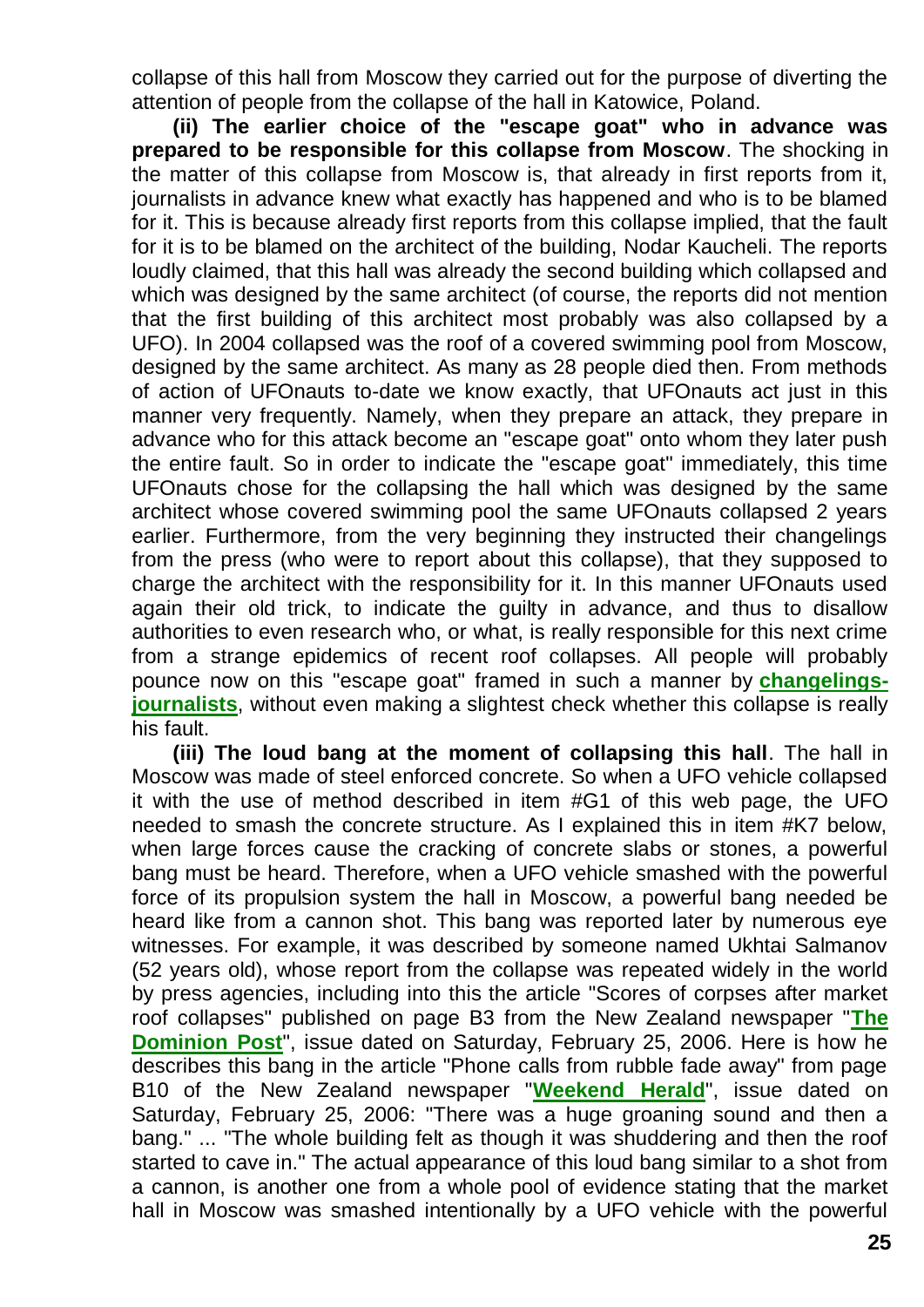force of the magnetic propulsion system.

**(iv) The high speed of the collapse - in the range of seconds**. When UFO vehicles cause a collapse, the destructive force that they release is so huge, that the collapse takes place in seconds. And this was also the case in Moscow. Notice that any natural overloading of the hall would increase gradually, in the result causing also a gradual collapse.

**(v) Asymmetrical collapse - and in the point of the highest strength of the hall**. Interesting, that UFOnauts who caused the collapse of hall from Moscow, had no idea about the action of a "torque" on structure of the building. In the result they collapsed this hall asymmetrically, near the wall, means in the area where it has the highest strength. This is also a significant evidence for the fact, that the collapse was done intentionally by a UFO vehicle which remained invisible to human sight.

#### **#J3. The collapsing of a building in Dhaka, Bangladesh (25 February 2006) - means how UFOnauts show tantrums by killing people:**

On Saturday, 25 February 2006, UFOnauts again impudently continued their frenzy of collapsing. They collapsed six-storey building in the central **[Tejgaon](http://www.google.com/search?q=roof+collapse+Dhaka)  [from Dhaka, capital of Bangladesh](http://www.google.com/search?q=roof+collapse+Dhaka)**. At the time of collapsing the building was occupied by offices and shops. But just a renovation was started to transform it into a hospital. Soon after the collapse 16 bodies was recovered from the ruins.

The building in Dhaka for sure was also collapsed by a UFO vehicle. This is certified by the presence of several attributes that characterise the collapses carried out by UFOs. Especially at the UFO are pointing:

**(i) Reports of eye witnesses that they heard a powerful bang from the crushed structure of the building**. In turn, as this is explained in previous item, the bang is an evidence that the structure cracked because of a powerful and a rapid pressure from forces created by a propulsion system of a UFO.

**(ii) Strange behaviour of the dust**. Eye witnesses reported very unusual behaviour of the dust after the collapse of this building. Namely the dust would not fall down and it kept suspended in mid-air for untypical long period of time similarly as this happened after a UFO evaporated **[WTC](http://totalizm.com.pl/wtc.htm)** skyscrapers in New York. It is possible, that this untypical behaviour of the dust was caused by the fact, that an invisible for humans UFO vehicle which carried out the collapse still hovered above, because the sadistic crew of it wished to have a fun by gorging on the sight of suffering and death of people they destroyed. In turn the pulsating magnetic field of this UFO electrified the dust particles, this caused their motionless hovering in the air for an unusually long period of time.

**(iii) Speed of the collapse**. Eye witnesses of the collapse from Dhaka reported, that this building collapsed "in a blink of eye". In turn such a fast collapse is one of attributes which characterise the collapses carried out by UFO vehicles.

**(iv) Secrecy imposed by UFOnauts-changelings on this collapsing**. Taught by previous experience, that I will immediately disclose their participation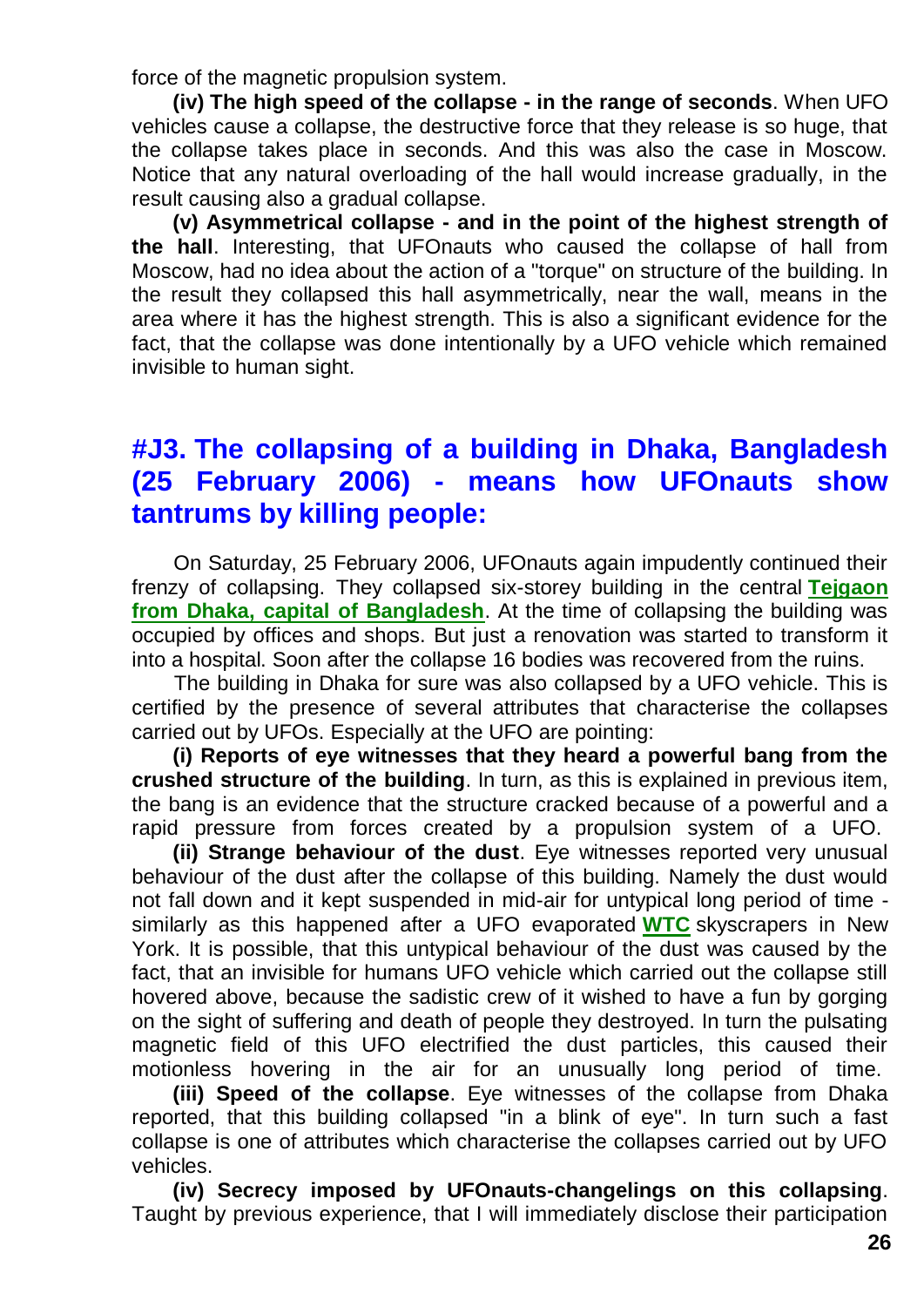in a given collapse, **[UFOnauts-changelings](http://totalizm.com.pl/changelings.htm)** imposed a strict censorship on publishing anything on this subject in New Zealand. Therefore, about details of this collapse from Dhaka I needed to learn from sources published outside of borders of New Zealand.

**\* \* \***

The impudent collapsing of roofs and buildings described above, carried out after the atrocities committed on humanity by UFOnauts were disclosed to interested people, are also a way of UFOnauts to openly scoff in face of human civilisation. It has the meaning of a spitting us in face and stating something along the lines "see people, we can torment you as we are pleased, while your leaders are so obedient to our commands that will NOT allow to accuse us of the responsibility for our murderous actions." Are you, readers, going to accept meekly this next insult of cosmic bandits spitted straight into your face, and do nothing in this matter? Do you intend to wait until UFOnauts collapse something heavy on your own head, before you awake from the present mesmerising and mobilise yourself for an action? Are you aware, that when UFOnauts smash something on your own head, for you it will be too late to begin a squeal?

## **Part #K: Other manifestations of UFO attacks on humans:**

## **#K1. Other ways of secretive attacking of humanity by the superior technology of UFOnauts:**

**Motto:** *In natural events everything displays natural consistency. In events secretly organised by UFOnauts always something disturbs the natural course of things. In order to recognise them, it is enough to open our eyes and minds for the acceptance of truth.*

Independently from utilizing their advanced technical devices for collapsing buildings and roofs, UFOnauts recently developed, and implemented on a massive scale, a whole range of further manners and methods of criminal scaring and murdering people with their advanced **[vehicles](http://totalizm.com.pl/military_magnocraft.htm)** and devices. An interesting fact about these methods is, that each one of them in a drastic manner disturbs a natural course of events. In turn this disturbing always either results from the attributes of UFO propulsion system, or from capabilities of advanced devices which in a given case UFOnauts use against people. Thus, if someone analyses closely circumstances of each such a case, then the secretive participation of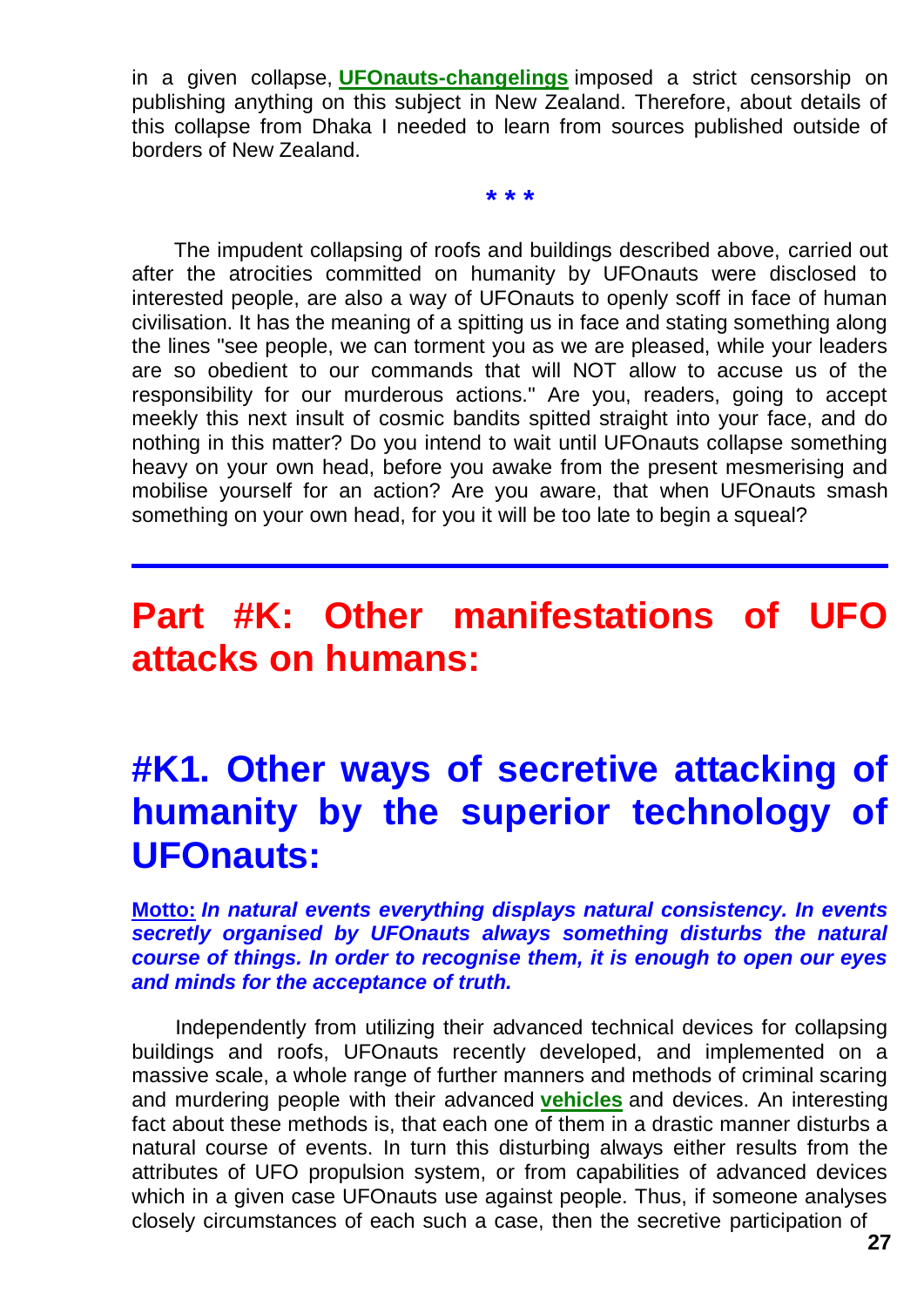UFOs becomes obvious. Here are the most significant out of these further technical methods of killing and tormenting humanity by evil UFOnauts:

## **#K2. The burning and sinking of ferries and ships overloaded with passengers:**

UFOnauts sink ferries and ships overloaded with passengers increasingly frequent lately. They carry out this sinking by forcefully pushing them down into the sea depths - in a similar manner as they do this with collapsing of buildings and roofs described earlier on this web page. Namely, a UFO vehicle invisible to human eyes flies over such a ferry or ship and forces it under the water. But just in case that any passengers survives this catastrophe and tell other people what really has happened, almost always just before the sinking UFOnauts arson these ships and induce rapid fires in them. Thus, human detectives declare later this fire to be the main reason for the sinking.

Exactly in the above manner, an Egyptian sea ferry named "Al Salam 98" was sank on the Red Sea while on its way from Duba in Saudi Arabia to Safaga in Egypt, during the night from Friday to Saturday, 3/4 February 2006. The ferry was loaded with around 1400 passengers - pilgrims from Mecca (mainly of Egyptian nationality). The ferry one moment was visible on radar screens, a next moment was gone. In the result of sinking it, around 1000 passengers have perished. An article **[DP2]** which refers to this sinking, entitled "Survivors found as ferry anger grows", was published on page B2 of the New Zealand newspaper "**[The Dominion Post](http://www.dompost.co.nz/)**", issue dated on Tuesday, February 7, 2006.

The intentional sinking of ships and ferries by UFOs, similarly as intentional collapsing of roofs and buildings, are always accompanied by very mysterious circumstances. An example of these can be the collection of strange events which accompanied the sinking of the Egyptian ferry "Al Salam 98" described above. A part of these events was reported in the article **[DP3]** "Captain refused to help doomed ferry" published on page B3 in the New Zealand newspaper "**[The](http://www.dompost.co.nz/)  [Dominion Post](http://www.dompost.co.nz/)**", issue dated on Thursday, February 9, 2006. Namely, firstly this ferry rapidly disappeared from radar screens, in spite that the later investigation revealed that for some time afterwards it still floated on the surface of sea. This means, that the UFO vehicle which intended to sink it, screened it with the "magnetic lens" from the radar beams. Secondly, the ferry broadcasted an SOS message, but this message could not break through the "magnetic lens" of the UFO vehicle. (Similarly happened during the evaporation of the **[WTC](http://totalizm.com.pl/wtc.htm)** skyscrapers by UFOs, when the entire radio communication rapidly ceased.) Therefore noone heard this SOS, apart from another Egyptian ferry named "Saint Catherine" which was passing close by. But for some reasons this other ferry did not passed the SOS message further. Finally, the captain of another ferry called "Saint Catherine", which was passing just near the sinking ferry, refused to assist it. The captain later explained, that he was afraid to expose to a danger his own ship and passengers (newspapers did not explain why the same captain would not inform anyone about the SOS message which his ship intercepted). For me this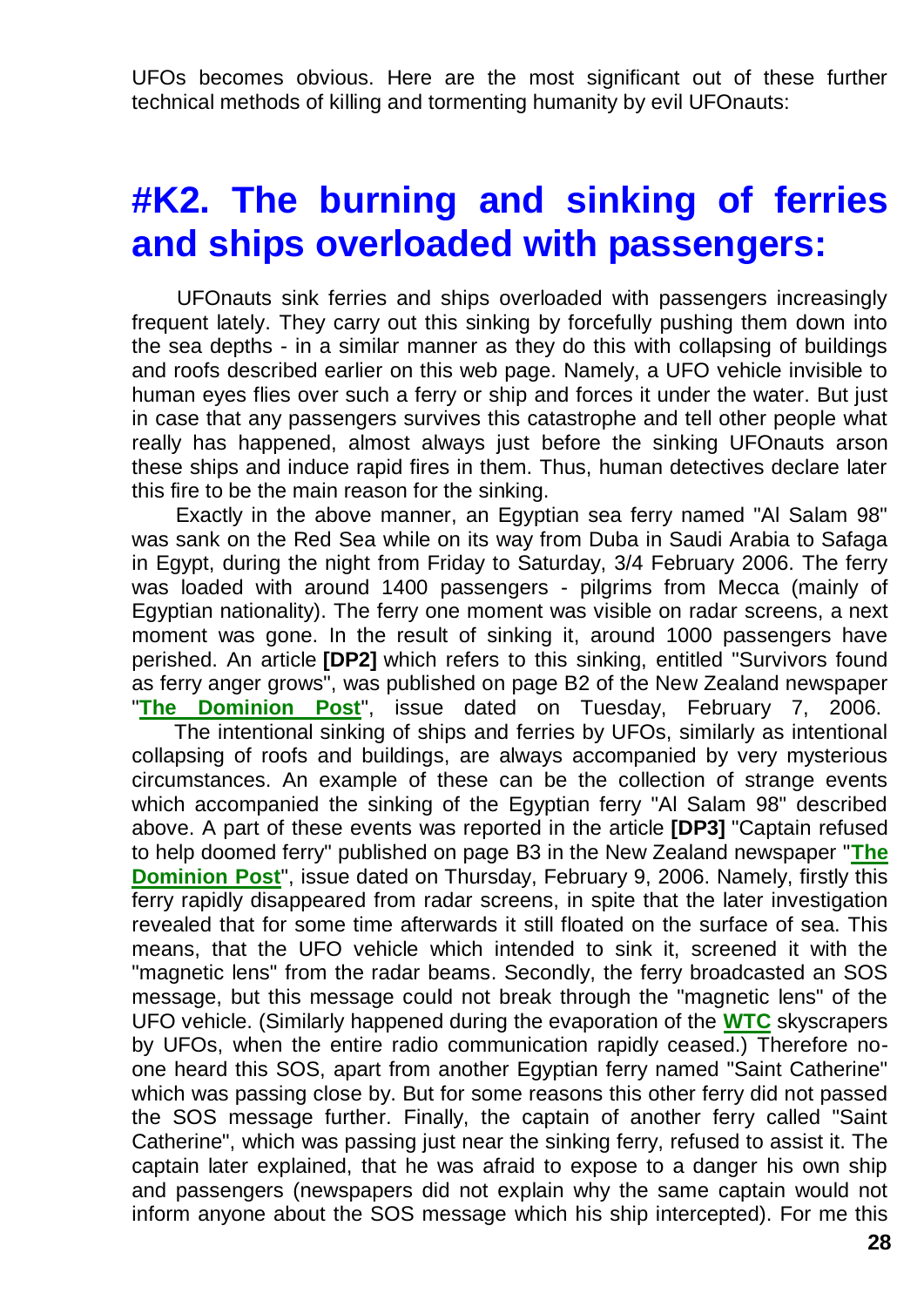refusal to help seems like a telepathic order from a UFO which was sinking the "Al Salam 98" ferry, to not dare helping. From other sources I am aware, that whenever UFOnauts attack and try to destroy someone, then they always send such a scary telepathic command to not dare to help the attacked people. For the existence of this telepathic signal of terror and the command to escape in panic, certifies also the fact that the captain and crew of the sunk Egyptian ferry escaped first from the sinking ship, leaving behind all passengers stranded and deprived of any professional help.

# **#K3. Igniting murderous fires (amongst others - burning buildings with people sleeping inside and igniting gigantic fires from Australia of 2006/7)**

Near the end of 2005 there was a whole epidemic of just such fires. This epidemic lasts practically until today. Burned are apartment blocks, factories, refineries, hotels, care giving institutions, hospitals, forests, villages, etc. Practically almost every-day television news report something new is burned, while culprits who initiated the burning managed to escape. Of course, how to catch UFOnauts-arsonists who on a wish can become invisible, while from the crime scene they escape flying in the air.

Probably one amongst the biggest bush fires which were repetitively ignited by UFOnauts continually for the duration of several months at the end of 2006 and the beginning of 2007, were gigantic fires from several areas of Australia. These fires displayed all attributes which documented their intentional although secretive igniting by the technology of UFOnauts. In their results burned were forests on the area much larger than the area of Poland. These fires are described in more details in item #B15.1 from the web page about **[destructive](http://totalizm.com.pl/military_magnocraft.htm)  [uses of UFO vehicles](http://totalizm.com.pl/military_magnocraft.htm)**.

#### **#K4. Downing our airplanes**

Interesting whether the reader have noticed, that lately various airplanes fall from heaven to earth like ripe pears. Circumstances which lead to this falling usually give a lot to think about. E.g. when their debris are shown in TV, around remains of these airplanes frequently visible are UFO landing sites scorched in the grass (i.e. sections of rings, in which grass has a different colour, because was magnetically scorched or telekinetically stimulated - for details see chapter V in monograph [1/5]).

On Thursday, 9 February 2006, in New Zealand took place a next such a downing of airplanes. Namely, two teaching airplanes supposedly "collided" in the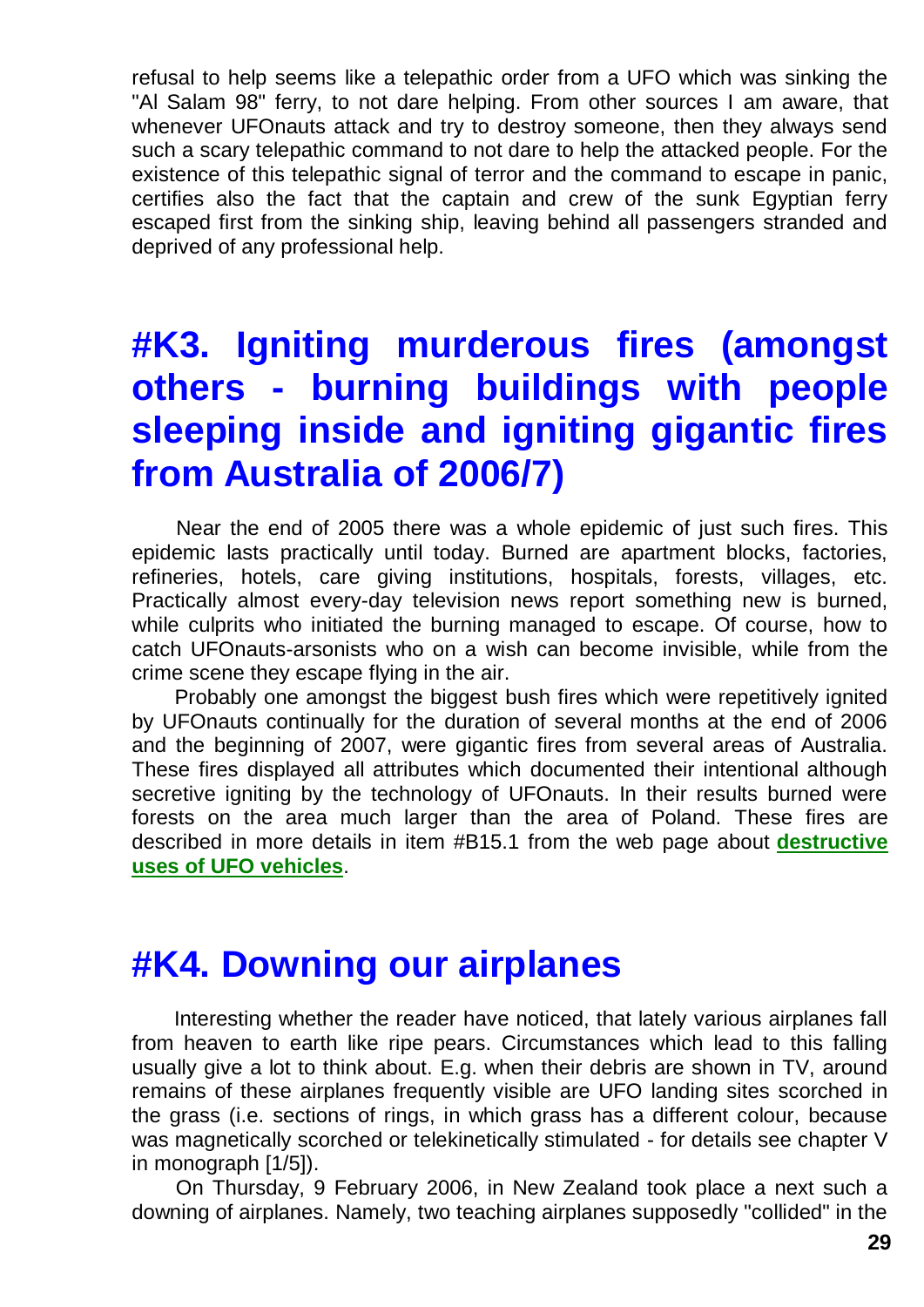midair. They belonged to the Airspace Department of the local "Massey University". Both students-pilots got killed. A photograph of remains of one of these airplanes taken from a helicopter, and also a description of the entire tragedy, are published in the article **[NZH4]** "Death plane's close call with rescue helicopter", which appeared on page A1 from the New Zealand newspaper "**[The](http://www.nzherald.co.nz/world)  [New Zealand Herald](http://www.nzherald.co.nz/world)**", issue dated on Friday, February 10, 2006. Similarly as every other action of UFOnauts, this downing of airplanes was full of evidence for the direct involvement of UFOnauts in the tragedy. For example, on the photograph from the article [NZH4], a wreckage of the airplane was clearly surrounded with almost a close ring of darkened grass, which always indicates the area where the grass was subjected to a powerful telekinetic field of a UFO. The ring discloses unambiguously that a telekinetic UFO vehicle hovered above the wreckage for a longer period of time. But even more meaningful was an event which tool place a while earlier before the collision of both airplanes. Namely, through the area where both airplanes trained, a rescue helicopter was passing. The pilot of this rescue helicopter reported later, that one of the airplanes flew straight at him and would not change the direction - as if would not see him or wanted to ram into him. The helicopter saved itself from the collision with this airplane only due a sharp dive down, to get away from the airplane. So clearly already then the control over the behaviour of this pilot was taken by an invisible telekinetic UFO. The enormously strange was also the fall down of debris after the collision. Eye witnesses stated that two main (large) pieces of both airplanes fell down as they should. But simultaneously a cloud of smaller debris looked as if it was stopped by something in midair and fell down very slowly - with its behaviour resembling a cloud of "confetti". So again, an invisible force of some sort disturbed the normal fall down of these debris. All such strange facts document together that the collision of the airplanes was arranged on purpose by UFOnauts, while the presence of invisible UFOs in midair caused the additional extraordinary effects. Of course, similar extraordinary events accompany the majority of airplanes downed lately. Only that people do not take notice of them and do not analyse them from the point of view of phenomena induced by propulsion of invisible UFOs. The above case was described here only as a further example of what happens around us, and what people stubbornly do now wish to know about. However, by denying that the problem of destruction of our airplanes by UFOs do not exist, we never get rid of this problem - but only make it bigger and more painful.

## **#K5. Inducing panics and stampedes in closed spaces, and in this way causing tramping numerous people to death**

UFOnauts induce these panics through emitting from their invisible UFO vehicles special telepathic signal which carries inside the feeling of huge fear. (An example of the report of personally known to me someone named Wojciech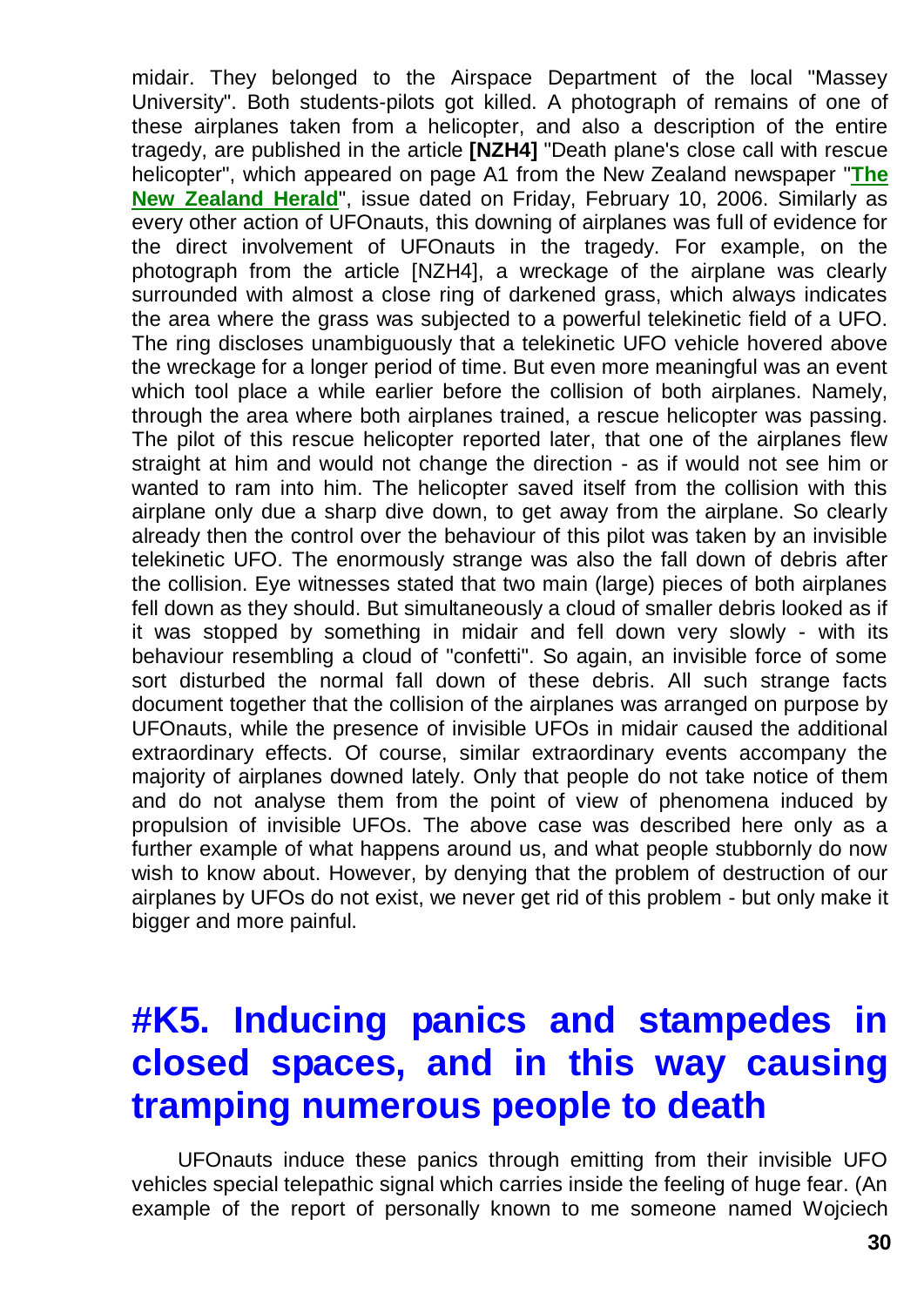Godziszewski, who via the use of just such a telepathic signal was filled with indescribable fear after he approached a UFO vehicle hidden in the forest, is described in subsection R2 from volume 15 of monograph [1/5].) In turn the signal for initiation of mutual stampede, is usually a scream "a bomb" yelled repetitively by a UFOnaut-changeling intentionally inserted into the crowd and working as a provocateur. An example of a subsequent case of just such panic initiated by UFOs, was the panic induced during a TV show on the stadium in Philippines on 4 February 2006. "Someone" initiated it with screams "a bomb". In the result of this stampede 66 people have perished. (It is puzzling, that 66 people died also in the effect of collapsing of the roof in Katowice. Interesting whether by repeating this "devil" number 66, Providence wants to tell us something discreetly.) Similar panics, also initiated with screams "a bomb", and also taking numerous human lives, are described on the web page named "**[predators.htm](http://totalizm.com.pl/predators.htm)**".

## **#K6. Collapsing of mines with miners inside:**

UFOnauts lately got enthusiastic about collapsing various mines, thus burying alive miners who work inside. I wonder whether the reader have noticed, that manner in which collapses of all mines were accomplished lately, were such that these could easily be caused by the technology of UFOnauts.

### **#K7. Inducing murderous landslips and mudslides:**

In subsection G11.1 from volume 3 of **[monograph \[1/5\]](http://totalizm.com.pl/text_1_5.htm)** is explained, amongst others, the mechanism of formation of so-called "rotations" of the soil. In turn illustrations of such "rotations" are shown in Figures marked as "rys. Z\_3a\_B5.6" and "rys. Z\_3b\_B5.6" from the **[Polish treatise \[4c\]](http://totalizm.com.pl/tekst_4c_2.htm)**. Here is one example of such "rotations" of the soil - which was taken from a separate web page that in "Menu 2" is named "**[landslips](http://totalizm.com.pl/landslips.htm)**":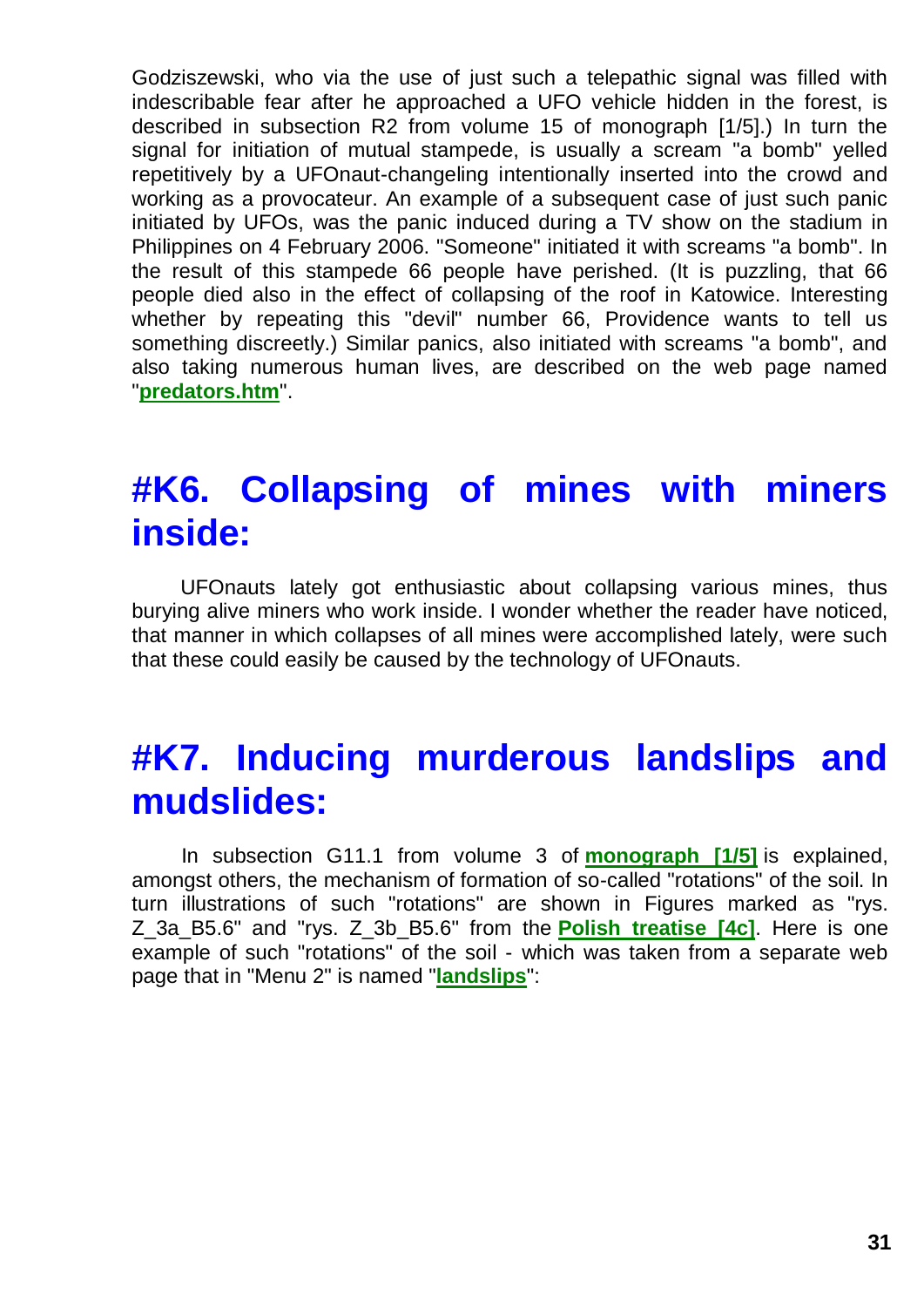

#### **Fig. #K1: Shown is a typical appearance of circular "rotations" of the soil, formed when magnetic circuits of UFO vehicles are submerged under the ground and then rocked sideways.**

Taken on 8 March 2006 near the New Zealand township Culverden, Weka Pass. Please notice an ideally circular shape of such "rotations" which results from the fact that they are formed when magnetic circuits of a UFO vehicle "rock" (means slightly "rotate" in a vertical plane) the soil which is enveloped by these circuits. If such a "rotation" of the soil is formed by a UFO on a slope of a mountain which is very steep or strongly saturated with water, then it initiates a landslip or a mudslide. Such technically initiated landslips or mudslides recently are used by UFOnauts for murdering and tormenting scores of people. (For more details about the formation of such landslips by UFOs, and also for more accurate descriptions of these their attributes which differentiate them from natural landslips or natural mudslides, as well as for numerous illustrations of technically formed and natural landslips or mudslides - see separate web pages named "**[landslips](http://totalizm.com.pl/landslips.htm)**".)

These "rotations" of the soil are formed most frequently during angular rotating of a circular disk of soil that is cut off from the rest of the ground by spinning circuits of a UFO or Magnocraft. The result looks quite similar to angular rotation of soil that surrounds roots of a tree which collapsed. The only difference is that typically no tree is going to be present in such soil rotated (rocked) by a UFO, and also that the rotated soil has a very regular shape (i.e. the shape of almost perfect circle or ellipsis). If magnetic circuits of a UFO vehicle cut off such a "rotation" on a slope of hill, then in the moment when it is curved in, a mudslide or a landslip frequently is initiated. Especially when just before this cutting UFOnauts induced intense rainfalls on the same area. In mountainous terrains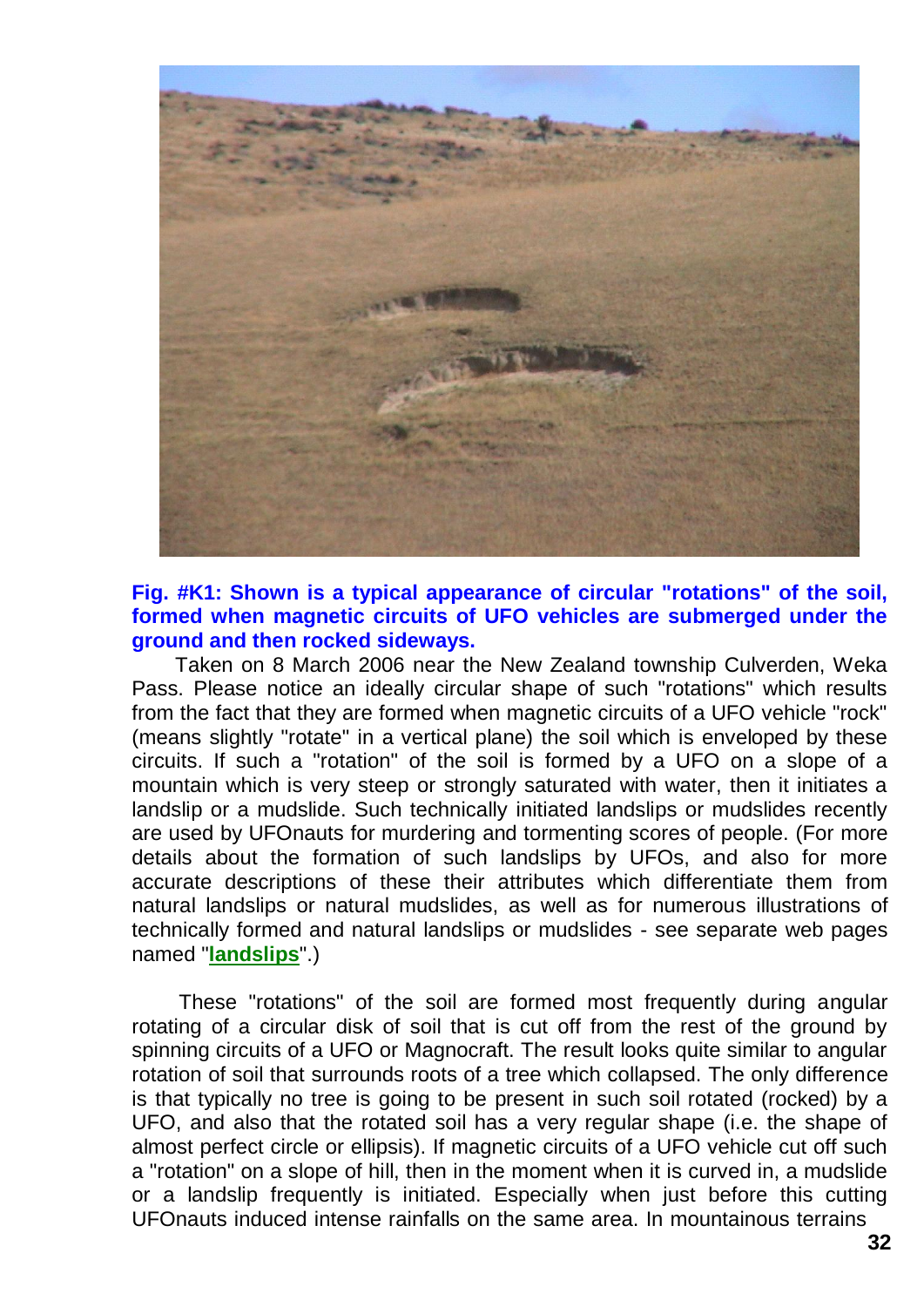such mudslides and landslips are initiated by UFOs relatively frequent just by accidents during careless landings. But recently UFOnauts begin to utilise them also for intentional murdering of people and for tormenting humanity.

I am interested for a long time in such avalanches of mud and soil initiated by UFOs. The reason is that I intend to determine a set of attributes by which these technical formations can be distinguished from natural mudslides and landslips. One of these I managed to determine many years ago, due to observation of remains of such landslips and mudslides visible on many New Zealand mountain slopes. This **first (1) attribute of technically induced mudslides and landslips is the existence of a typical circular or elliptical "rotation" in the initial point of the avalanche of soil**. The second vital attribute of such avalanches of soil or mud initiated technically by UFOs I determined by an accident, when around 1996 a UFO vehicle created it in front of the city Ipoh on the "expressway southnorth" which leads from Kuala Lumpur to Ipoh in Malaysia. (This soil avalanche buried then around 300 meters of the expressway, killing several people perhaps it was created on purpose to kill these people.) Eye witnesses reported then, that at the moment when the avalanche was initiated (in the middle of night), a powerful bang was heard - like blast from a large cannon or a bomb. As I believe, this bang is formed when magnetic circuits of a UFO vehicle crack forcefully fragments of stones out from the bedrock of the mountain, to form from them the initial "rotation". After all, as a Mechanical Engineer I had many opportunities in my life to watch strength-tests done on samples of stones, rocks, concrete, etc. So I remember quite well, that when such a sample of rock or concrete is forced to crack, it always generates a powerful bang. The cracking of a rock or concrete sample thick only like a human finger generates a bang that sounds like a rifle shot. So one can imagine how loud bang must be generated when a UFO vehicle forcefully cracks a piece of native rock sized like a UFO vehicle. Then I also watched many documentary films about natural soil avalanches and mudslides. But I never encountered an information, that the initiation of such natural avalanches is accompanied by any loud bang. All natural avalanches and mudslides always are initiated in silence. Only after they acquire a momentum, they begin to induce a loud rumbling. (This rumbling noise appears also in avalanches and mudslides induced technically by UFOs. Only that it can be heard after the initial laud bang, and the acoustic of it is distinctively different from this loud bang sounding like a cannon shot.) Therefore presently I am sure, that the **second (2) attribute of avalanches of soil and mud formed technically by UFOs on slopes of mountains is, that at the moment when these avalanches are initiated, a loud bang sounds similar to a shot from a large cannon**. Another attribute can be deduced from the second one. Namely, the **third (3) attribute of avalanches of soil and mud formed technically by UFOs is that the initiation of such avalanches is always accompanied by a small earthquake the epicentre of which is located on the "rotation"**. The reason is, that when magnetic circuits of a UFO forcefully rotate and crack pieces of rocks from the rest of a mountain, the mountain must generate violent vibrations.

On Friday, 17 February 2006, at 9 am local time, on the **[Philippines' island](http://www.google.com/search?q=mudslide+Philippines+Leyte)  [of Leyte](http://www.google.com/search?q=mudslide+Philippines+Leyte)** (675 km on the south-east from Manila), a huge mudslide appeared which buried an entire village named Guinsaugon. On the basis of what I already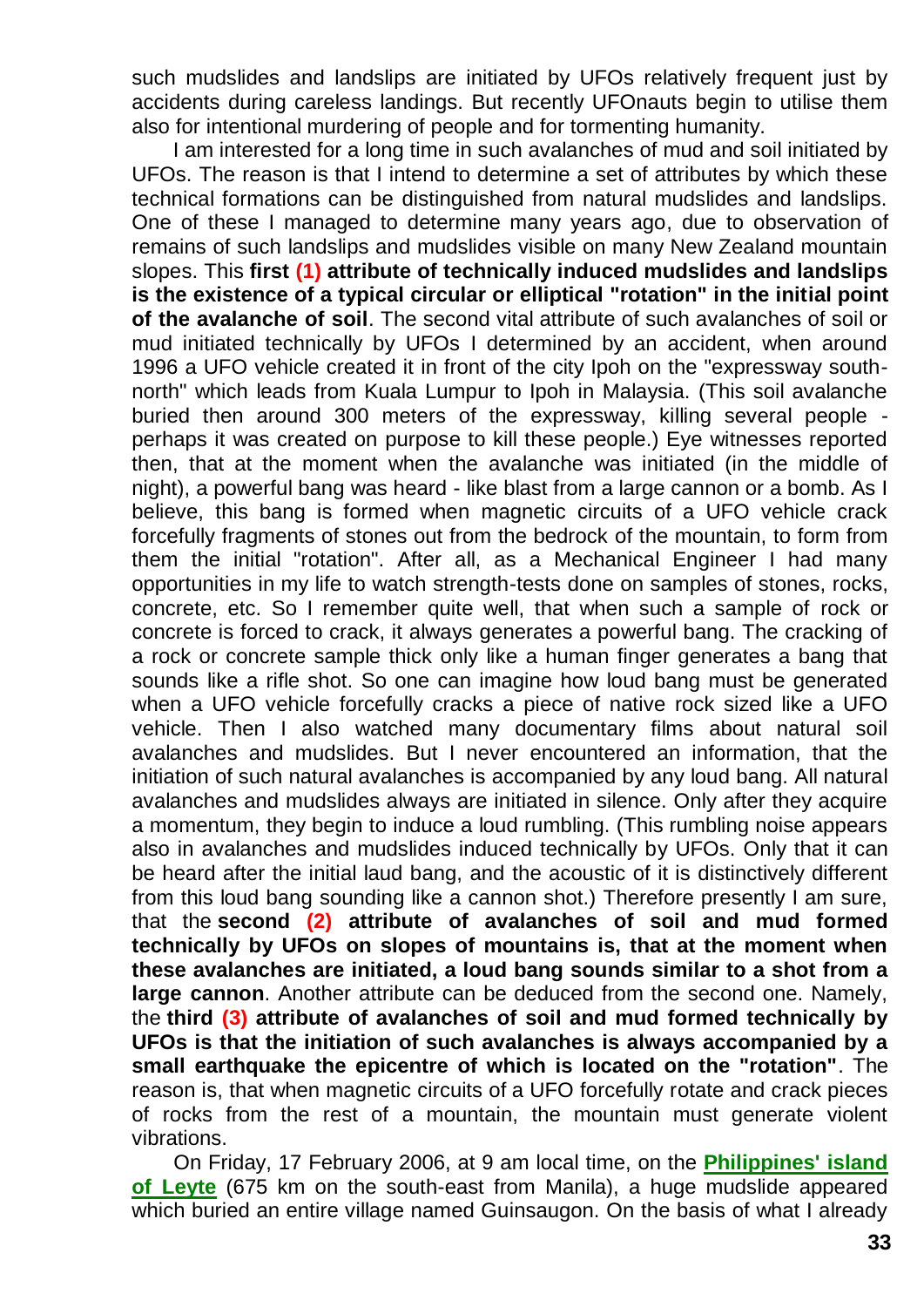know about methods of action of UFOnauts, and also what I know about characteristics of technical devices that UFOnauts use, it is absolutely sure for me, that this Philippines' mudslide was created on purpose by UFOnauts, as a part of their current campaign of scaring and tormenting humanity. Here is the most vital evidence which documents the direct involvement of UFOnauts in this next atrocity committed on humanity.

**(i) The presence in this Philippine mudslide of all attributes which characterise avalanches induced technically by UFOs**. All three attributes of technically induced avalanches explained previously, were clearly confirmed by news from the crime scene of this atrocity of UFOnauts. Means, news confirmed: (1) the presence of a circular "rotation" in the initiation point of this Philippine mud avalanche, as well as (2) a loud bang - as if from a cannon shot, heard at the moment of the initiation of this mud avalanche, and (3) the location of the epicentre of an earthquake in the "rotation". And so, the circular "rotation" in the initiation point was visible on films from this mudslide, which (films) were broadcasted in television news. The loud bang was reported by numerous eye witnesses. In turn, the fact that the epicentre of a small earthquake induced by the cracking of rocks was located inside of the "rotation", was obvious from reports, that witnesses firstly heard the loud bang, then they heard rumbling of the avalanche, and only at the very end they felt how the earth was shaking. It is worth to add here, that from the point of view of the theory of probability, it is impossible that all three such untypical attributes appeared in the same mudslide just by a pure coincidence.

**(ii) Intelligently controlled rainfalls which "watered" the area of planned mudslide**. In addition to all this, two weeks before the mudslide, the area of this island was drenched with powerful localised rainfall, which was persisting until the moment when the mudslide appeared. It is reported, that during 2 weeks around 680 mm of rain fell. These rains looked exactly as if they were created over there on purpose by an advanced technology of UFOnauts. For example, rained exclusively in the designated area and there was no rain in the neighbourly islands. Furthermore, immediately after the mudslide was induced, the rain rapidly stopped and sunshine appeared (after all, UFOnauts did not have a reason for further continuation of the rain).

**(iii) Evidence of the use of advanced technology of UFOnauts present on the crime scene**. One such evidence is, that UFOnauts used again in Philippines their old trick with the "deleting of SMSs" (this trick is described more extensively in item #E12 from the web page **[predators](http://totalizm.com.pl/predators.htm)**). In a very sad article **[DP5]**entitled "Mudslide text messages: 'We are alive. Dig us out.' ", which was published on page A1 of the New Zealand newspaper "**[The New Zealand](http://www.nzherald.co.nz/world)  [Herald](http://www.nzherald.co.nz/world)**", issue dated on Monday, February 20, 2006, one of teachers buried alive in the local school sent just such (SMS) text message to her mother, Pamela Tiempo. Furthermore, several children also buried alive in buildings of the school, posted similar text messages to their parents. But in order to make impossible the tracking of the location of this school, and thus to make impossible saving the children, UFOnauts deleted all these messages. Furthermore, they also blocked the arrival of further messages of this type. Only UFOnauts have the technology and know-how to implement such deletions and blocking of SMSs in Philippines.

The first description of this Philippine mudslide which got into my hands was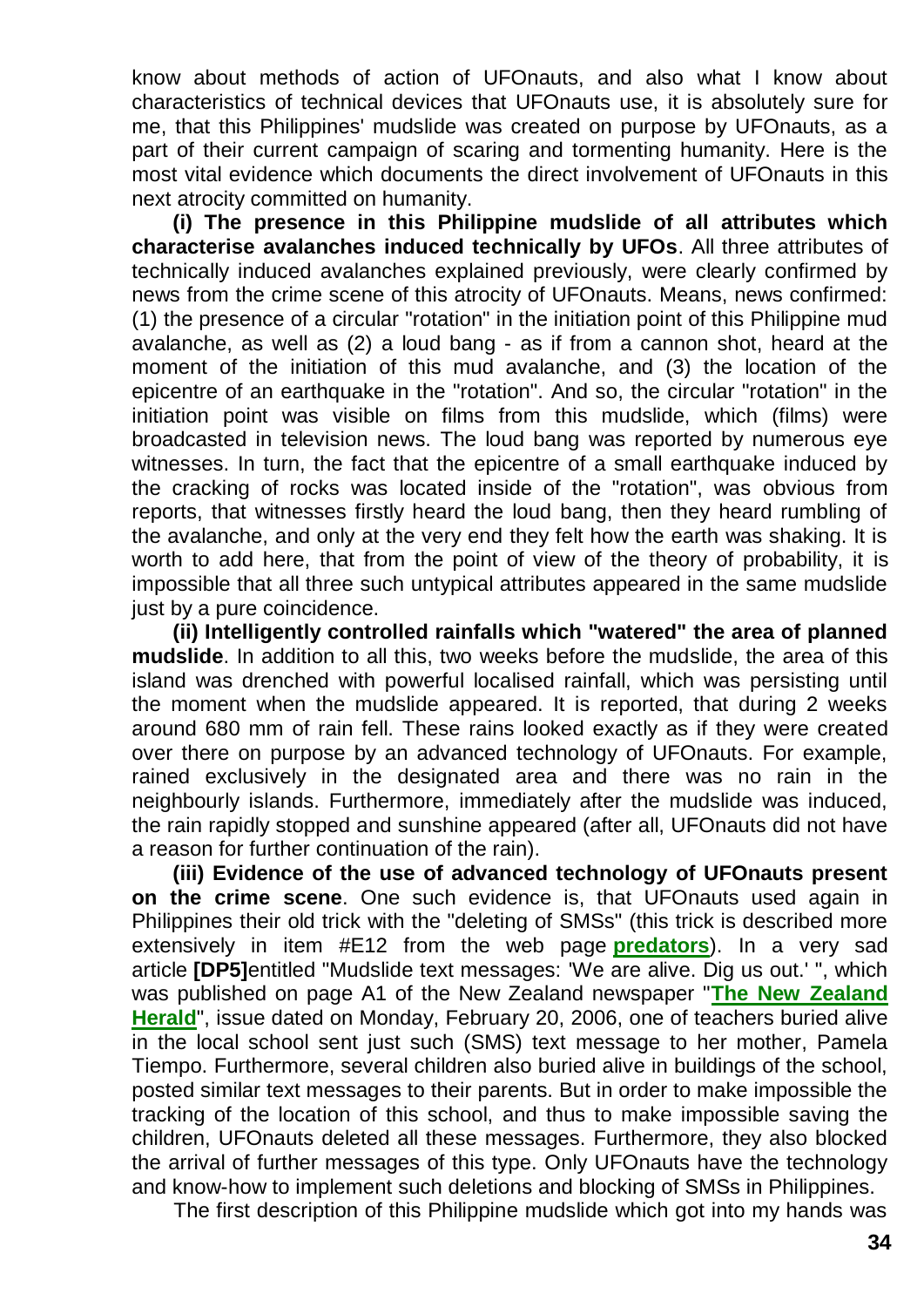in the article **[DP6]** "Mudslide kills hundreds" published on page A1 of the New Zealand newspaper "**[The Dominion Post Weekend](http://www.dompost.co.nz/)**", issue dated on Saturday/Sunday, February 18-19, 2006. Further reports and interviews with eye witnesses, and also pictures of it, were broadcasted in all New Zealand TV news on Saturday, 18 February 2006. In the article [DP6] was written, that in the result of it, over 500 homes were buried, in which for sure died at least 200 people, while further 1500 was considered to be missing. In turn TV news reported, that the number of victims reached around 3000 people - in this only in a local school died around 300 children. Further 300 women died in the hall of that village, where a women's conference just was held. (It is possible that UFOnauts arranged this tragedy only because they wanted to assassinate a woman which was inconvenient for them, and about which they knew that she will be present on this conference. This is because their typical way of assassinating looks just like this.) To what kind of revolting and cunning methods of murdering UFOnauts are resorting lately. It is difficult to believe that so evil creatures are close relatives of humans.

# **#K8. The provoking by UFOnauts of a third world war on religious grounds (i.e. between Christians and Muslims)**

This is probably the most dangerous out of all attacks of UFOnauts on humanity, which carries the potential for taking the largest number of human lives, and for practical destruction of the entire present technical civilisation on Earth. UFOnauts push with this attack from the first moment of evaporation of **[WTC](http://totalizm.com.pl/wtc.htm)** skyscrapers with their UFO vehicles - and thus the initiating of so-called "war on terror". The method which is used by UFOnauts for this provocation, depends on the typical for these evil aliens continuous mutual instigating Muslims against Christians, while Christians against Muslims. This method of mutual instigation is extensively described on the web page about "**[UFOnauts](http://totalizm.com.pl/changelings.htm)[changelings](http://totalizm.com.pl/changelings.htm)**". A next stadium of this provocation was initiated by UFOnauts almost at the same time when they collapsed the roof of the hall in Katowice. Namely changelings-UFOnauts firstly convinced several newspapers controlled by them (initially in Denmark, then also in several other countries, e.g. in Norway, France, Germany, and New Zealand) to collect together and to republish again caricatures which symbolically reflect current feelings in a majority of the world about the role which radical Muslims perform. Each of these caricatures earlier was already published somewhere without gaining any attention. Then other changelings-provocateurs from UFOs - this time acting within Muslim countries, instigated crowds of Muslim fanatics to "make mountains out of molehills" and to initiate a truly hysteric campaign of hostilities and persecution under the excuse of feeling offended with these caricatures. Furthermore, changelings-UFOnauts from the Muslim side come up with their own initiatives of offending feelings of Christians and Jews. For example, they caused production of an offensive film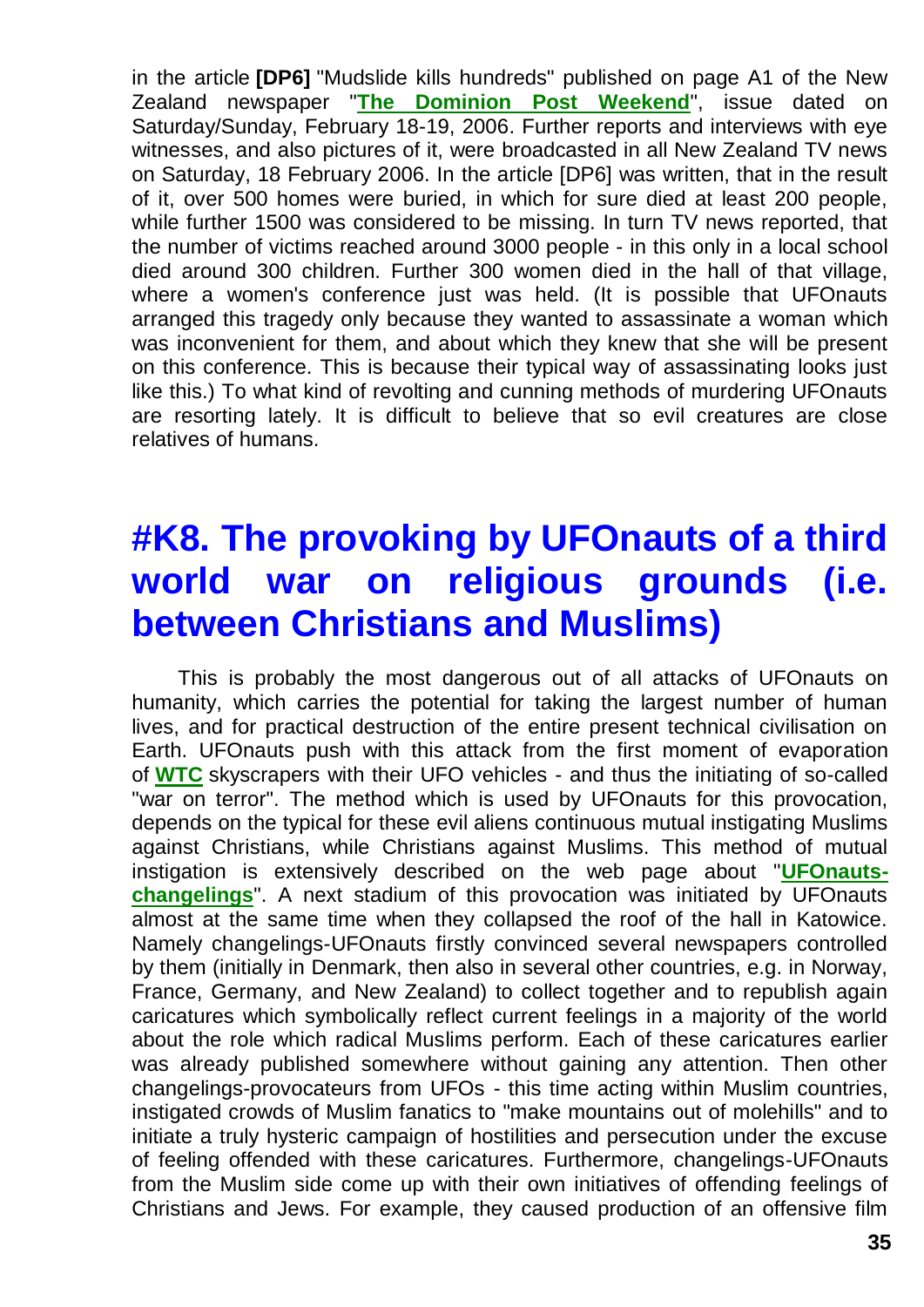about Jesus, and spread offensive claims regarding relationship of Jesus with his mother. On 8 February 2006 newspapers from Iran announced a competition on caricatures of holocaust. In turn "al Qaeda" announced high prizes for these who murder authors of discussed caricatures (supposedly the prise was 100 pieces, or kg, of gold). Behaviours of these provocateurs-UFOnauts from the Muslim side were so offensive, that even in the reserved England (which did NOT publish caricatures that sparked all these hostilities), some banners carried out by Muslims, e.g. these ones which called for murdering and which prized bombing attacks on metro in London, were officially recognised as breaking the law. In the result of these instigations of both sides by UFOnauts - already tense relationship between Christians and Muslims got even more tense. In the middle of all this Iran started openly construct its own nuclear bomb. Knowing methods of action of UFOnauts, it is easy to predict already now what these evil UFOnauts are going to try next. Namely, changelings-UFOnauts from the countries that already have the bomb, will secretly assist Iran in building its bomb. In turn when Iran finally builds the bomb, changelings-UFOnauts working on the territory of it will cause that for sure it will be used immediately. Of course, for the magnification of the effect of this bombing, UFOnauts simultaneously detonate secretly next out of their UFO vehicles - as this is described on the web page **[26th day](http://totalizm.com.pl/day26.htm)**. In turn the destruction that such an exploding will cause, provide UFOnauts-changelings from the Christian countries an excuse to erase with their own nuclear arsenal the most aggressive Muslim countries completely from the map of Earth. Unfortunately, the nuclear winter and radioactive fallouts which will follow, cause that there will be no victorious nor defeated people left on Earth. Those ones who survive the destruction will be so degenerated and mutated, that will be unable to maintain the present level of our civilisation. So if currently humanity does not maintain the peace and distance towards these provocations of UFOnauts, and in fact allow to be pulled into physical hostilities, then all this will finish for Earth enormously sad. As a king of bitter sarcasm in the whole this matter is the fact, that both religions which will stand on opposite sides during a possible third world war, in fact almost everyday warn their faithful against the evil acts of UFOnauts. Muslims receive these warnings as an information about the intentions of "Satan" whom they symbolically throw stones during every pilgrimage to Mecca. In turn Christians are warned and educated about UFOnauts in practically every mass in which these evil creatures are described as "devils". The same bitter is also the fact, that the clergy of both sides fighting presently, are only able to talk theoretically about the Satan and devils, while practically it does nothing to indicate to people the actual examples of real and deceiving actions of these evil creatures in present life of Earth. So if the clergy of both sides do not join fast our fight with UFOnauts, soon they will NOT have followers for teaching, as almost the entire population of Earth (including the clergy as well) become expedited to another world by the third world war.

**\* \* \***

Independently from methods of murdering and scaring people with the use of advanced technical devices, as described above, UFOnauts utilise in exactly the same manner the forces of nature which they control, e.g. viruses, plagues,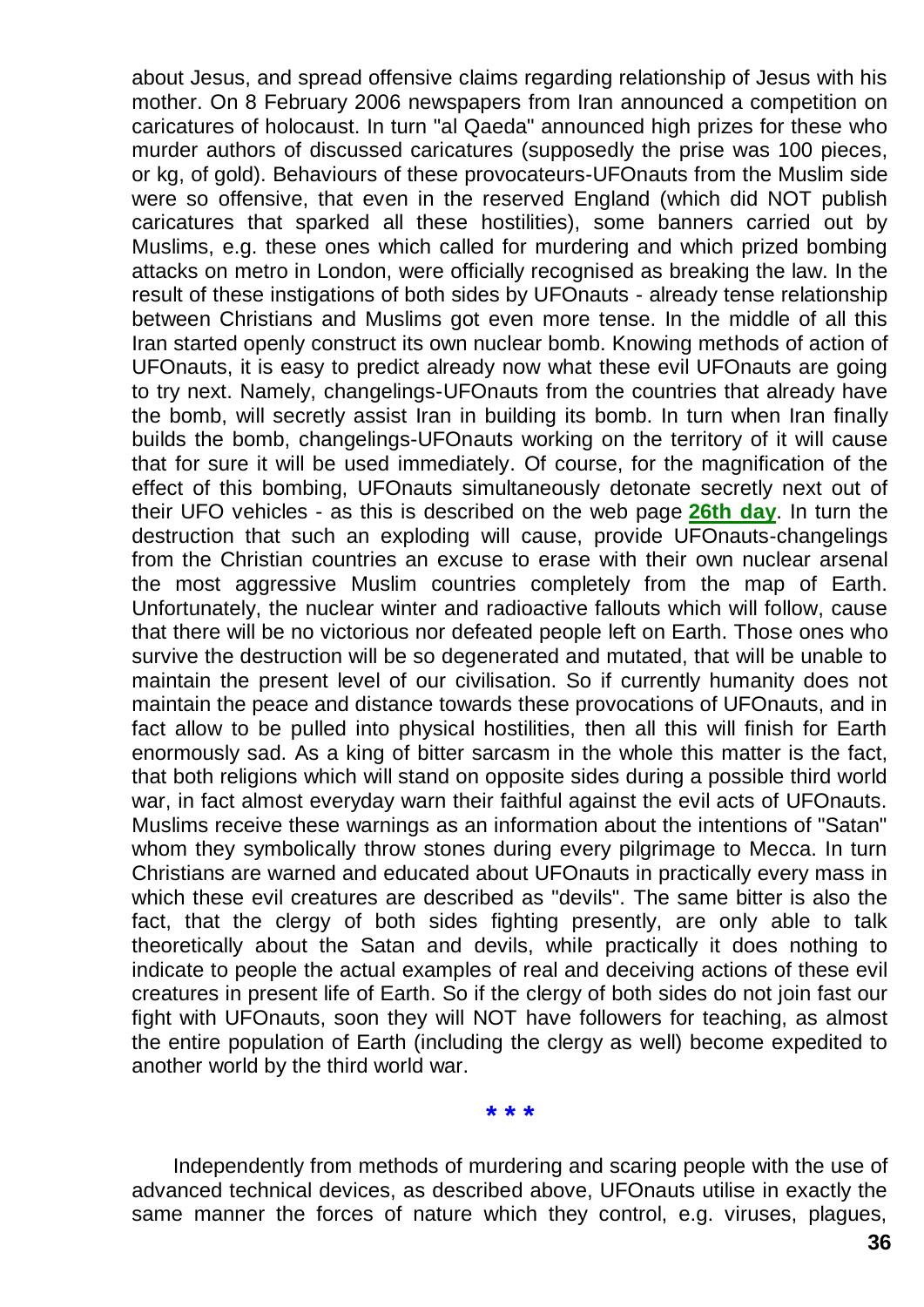tornados, hurricanes, floods, etc. The discussion of the most vital forces of nature which are utilised by UFOnauts for this sinister purpose is provided on web pages "**[predators](http://totalizm.com.pl/predators.htm)**" and "**[26th day](http://totalizm.com.pl/day26.htm)**". In the light of all these vicious and multi-frontal attacks of UFOnauts on humanity, as described above, the practitioners of totalizm are still the only people and force on Earth, who know exactly what really happens around, and who hold the key to literal salvation of humanity. Knowledge is responsibility. Totalizts receive also lately a constant assistance from the universal intellect (**[God](http://totalizm.com.pl/god.htm)**), which (the help) we are not allowed to waste. So we are not allowed to let down our fellow humans nor the universal intellect (God) who invested in us. We all have now the duty to explain to those who still remain blind, what actually is happening around us. The future of the entire humanity depends currently on whether we implement this our responsible task as we should.

### **Part #L: Consequences of UFO activities on the Earth:**

### **#L1. Selected implications of the sinister attacking of humanity by UFOnauts:**

#### **Motto:** *Totalizm is like a small dog which sunk teeth in nostrils of a huge beast of UFOnauts and is about to throw this beast to the ground. But it must be extremely careful because the collapsing beast may smash it with the enormous weight.*

There is only one way to stop the present escalation of destruction of humanity by UFOnauts. Namely it is necessary to permanently remove UFOnauts from the Earth. Currently in Poland a political "party of totalizm" is being arranged (described on the web pages "**[party of totalizm](http://totalizm.com.pl/partia_totalizmu_uk.htm)**"). The chief goal, that this party assumes for itself, is to permanently remove UFOnauts from our planet, means to clear the Earth from this cosmic vermin. Until the time when we clear the Earth from UFOnauts, this vermin is going to bite us without a break, and in every corner of the world. After all, there is no escape from its murderous bites. UFOnauts are able to find us in practically every place where we hide. So where is the courage of our ancestors and their will to fight. Why presently we allow these devilish cosmic bandits to meddle in our affairs so much.

Recently I received a meaningful letter from Poland. The author of it is Michał R. of Gdańsk. This letter contains a description of vision of the future, that the author of it was allowed to see for the times when the "party of totalizm" will finally gain the power in Poland and begins the defence of Polish citizens from these nightmares which presently torment human societies ruled by changelings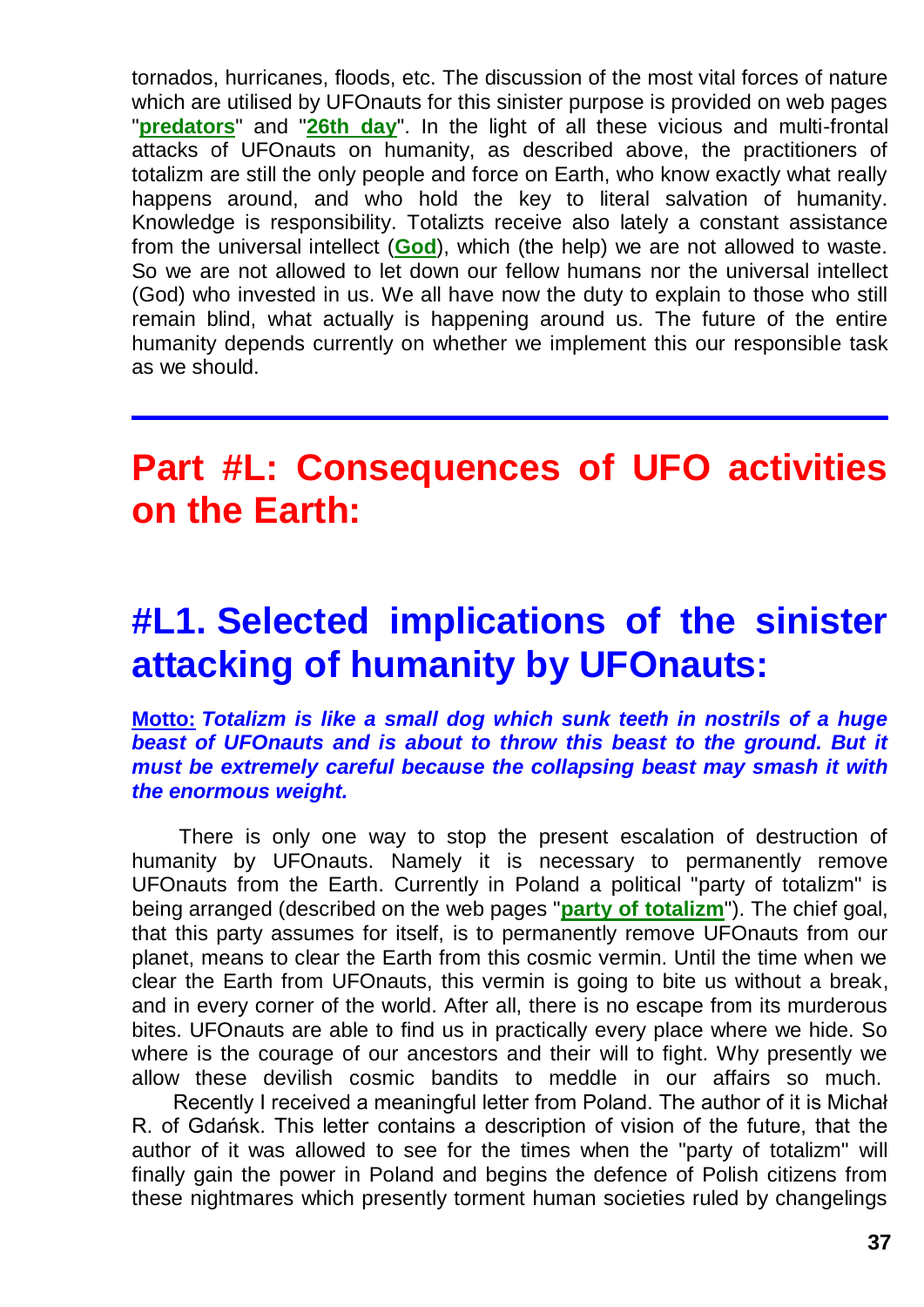from UFOs. The vision in a significant proportion coincides with what I predict myself that will come to Earth when people awake from the present hypnosis and will support with action the intentions of the "party of totalizm", so that this party finally wins against the forces of evil and immorality. Below I took the liberty of quoting a fragment of this extraordinary letter:

"... in Poland the government which will implement TOTALIZM in the political *and social life. It will be the era of Poland in which the Magnocraft will be used by Polish militaries. The political divisions and the influences of powerful of this world will disappear. New technologies will be used in Polish industry and science. The governing become a HARMONY of scientists, clerics, and wise people. Factories will be controlled by robots and computers, without human workforce. In every home will be a super-computer which will be able to create a holographic reality and to replicate food, medicine, clothing, and objects of everyday use. Advanced magnetic devices will be used by everyone. There will be new technologies in farming, industry, and everyday life. ... rules of capitalism and communism will disappear. Governments will be based on the TOTALIZTIC SOCIALISM. New sources for energy production will come, also crude oil and gas will not be used any more. The energy industry will be based on advanced magnetic-gravitational devices. Due to this propulsion will travel boat, car, airplane. The geothermal and telekinetic energy will replace the coal, crude oil, and gas. The monopoly of gold and oil will be removed from the monetary systems. Money will the measure of worth of work and goods created by this work. ..."*

Dear reader. Just for such a world the "party of totalizm" is going to fight. Also for such a future are aimed the drastic economic, law, and social reforms which this party is going to implement in real life. So if you do not wish to suffer endlessly in the increasingly tight spiral of immorality, poverty, enslaving, and tormenting of people, join us for this fight. We need your hands, your hot heart, and your will to change the world into a better place to live. What you should do is explained on a separate web page which in "Menu 2" is marked as the "**[party of](http://totalizm.com.pl/partia_totalizmu_uk.htm)  [totalizm](http://totalizm.com.pl/partia_totalizmu_uk.htm)**".

### **Part #M: Other information on the subject discussed here:**

**#M1. Where one can familiarise oneself with the newest course of events concerning collapses of buildings and other attacks of UFOnauts:**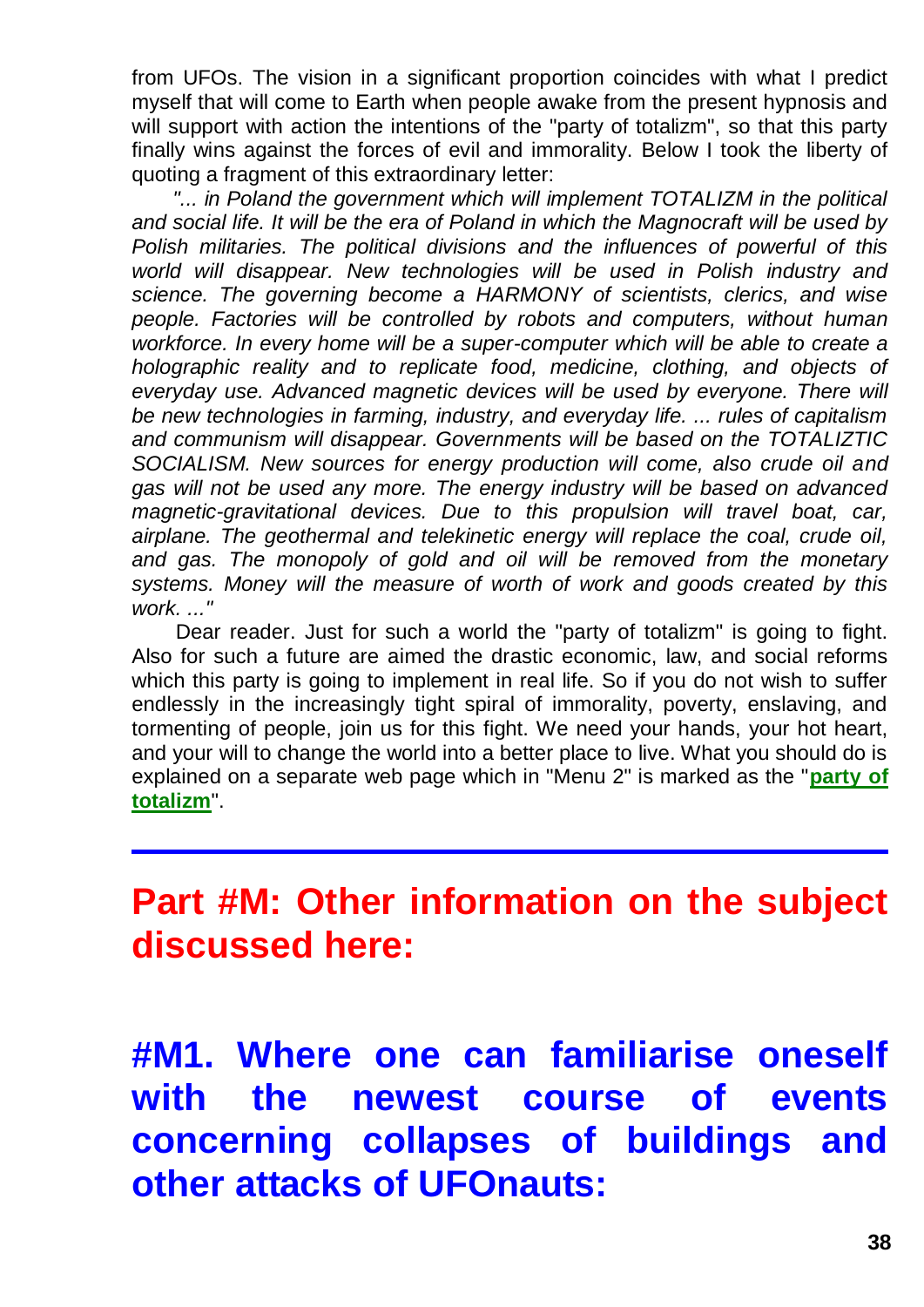Current news regarding events in all matters from the area of interests of the philosophy of **[totalizm](http://totalizm.com.pl/totalizm.htm)**, are currently presented in the so-called "blog of totalizm" (unfortunately, only in the Polish language). So this is the blog where one can learn the newest development of events regarding the political "party of totalizm" and all other matters concerning the philosophy of totalizm. Current addresses of the blog of totalizm are always provided on the web page **FAQ - [questions](http://totalizm.com.pl/faq.htm)**. At the time of preparing this web page, the "blog of totalizm" was accessible under the address **[totalizm.blox.pl/html](http://totalizm.blox.pl/html/)** (i.e. in order to view it either click here on the "green" address which links this web page with it, or write the address **http://totalizm.blox.pl/html/** in the addressing window of your own browser). Notice however, that similarly like all other web pages and activities of totalizm, the blog of totalizm can be sabotaged at any time. In case it is sabotaged, the next location of it will be provided on the updated version of the web page **FAQ - [questions](http://totalizm.com.pl/faq.htm)**.

Blog of totalizm has also two mirror copies. At the time of preparation of this web page these copies were available under addresses: **[totalizm.wordpress.com](http://totalizm.wordpress.com/)**, and **[totalizm.blogspot.com](http://totalizm.blogspot.com/)**.

## **Part #N: Summary, and the final information of this web page:**

#### **#N1. Summary of this web page:**

So here is such a small event as the collapse of a hall in Polish Katowice, that is so simply explained by official sources, and how many mysteried and thought-provoking matters in it.

## **#N2. I would suggest to return periodically to this web page in order to check the further development of situation in the matter of murderous collapsing of buildings by UFOnauts:**

In order to keep checking how is going to develop the matter of disclosing by the philosophy of totalizm the atrocities committed on humanity by UFOnauts, it is worth to return periodically to this web page. By the definition, this web page is going to be improved and extended further, as soon as a possible contribution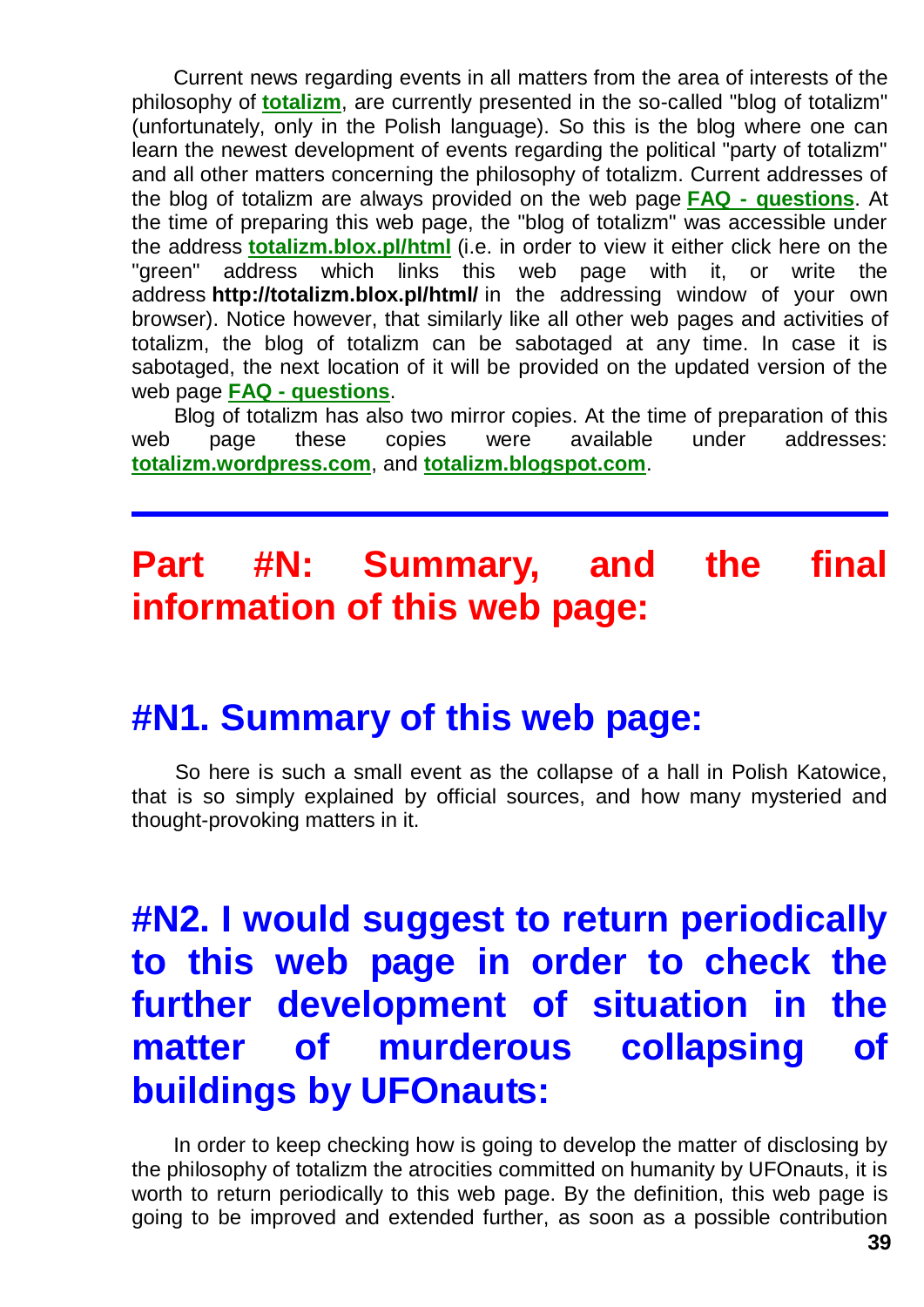from readers, and also the course of events on Earth, is going to influence the people's perception of UFOnauts, or cause a next action in matters described here. So if in the future, you wish to learn what further roofs or buildings UFOnauts collapsed, or what happened with the hall in Katowice, then visit this web page again. I am going to systematically update the content of this web page, as the development of situation brings some new events worth reporting.

If one knows the Polish language, it is also worth to check periodically the blog of totalizm available under the address: **[totalizm.blox.pl/html](http://totalizm.blox.pl/html/)** (with two mirror copies available under addresses **[totalizm.republika.pl](http://totalizm.republika.pl/)** and **[energia.sl.pl/news](http://energia.sl.pl/news)**). On this blog many events discussed here are also explained with additional details written as these events unveil before our eyes.

Notice that readers can also download to their own computers a source replica of this web page, as this is explained on web pages **FAQ - [questions](http://totalizm.com.pl/faq.htm)** or **[replicate](http://totalizm.com.pl/replicate.htm)** available through "Menu 1" and "Menu 2". (In order to download this replica, you just need to click in "Menu 1" on the item **[source replica of this](http://totalizm.com.pl/katowice.zip)  [page](http://totalizm.com.pl/katowice.zip)**. Note however, that if after such a click the replica does NOT download, this probably means that on a given web site this replica could not be offered to interested users, e.g. because of memory limits of some sort, or because UFOnauts just sabotaged the capability to download it. In such a case it is advisable to change the server and web site by using one of the addresses listed in "**[Menu 4](http://totalizm.com.pl/menu.htm)**" or "Menu 3", and then try to download this replica again from a next server and next web site.)

## **#N3. How with the web page named ["skorowidz\\_links.htm"](http://totalizm.com.pl/skorowidz_links.htm) one can find totaliztic descriptions of topics in which he is interested:**

A whole array of topics equally interesting as these from the above web page, is also discussed from the angle that is unique to the philosophy of totalizm. All these related topics can be found and identified with the use of **[content index](http://totalizm.com.pl/skorowidz_links.htm)** prepared especially to make easier finding these web pages and topics. The name "index" means a list of "key words" usually provided at the end of textbooks, which allows to find fast the description or the topic in which we are interested. My web pages also has such a content "index" - only that it is additionally supplied in green **[links](http://totalizm.com.pl/petone.htm)** which after "clicking" at them with a mouse immediately open the web page with the topic that interest the reader. This content "index" is provided on the web page named **[skorowidz\\_links.htm](http://totalizm.com.pl/skorowidz_links.htm)**. It can be called from the "organising" part of "Menu 1" of every totaliztic web page. I would recommend to look at it and to begin using it systematically - after all it brings closer hundreds of totaliztic topics which can be of interest to everyone.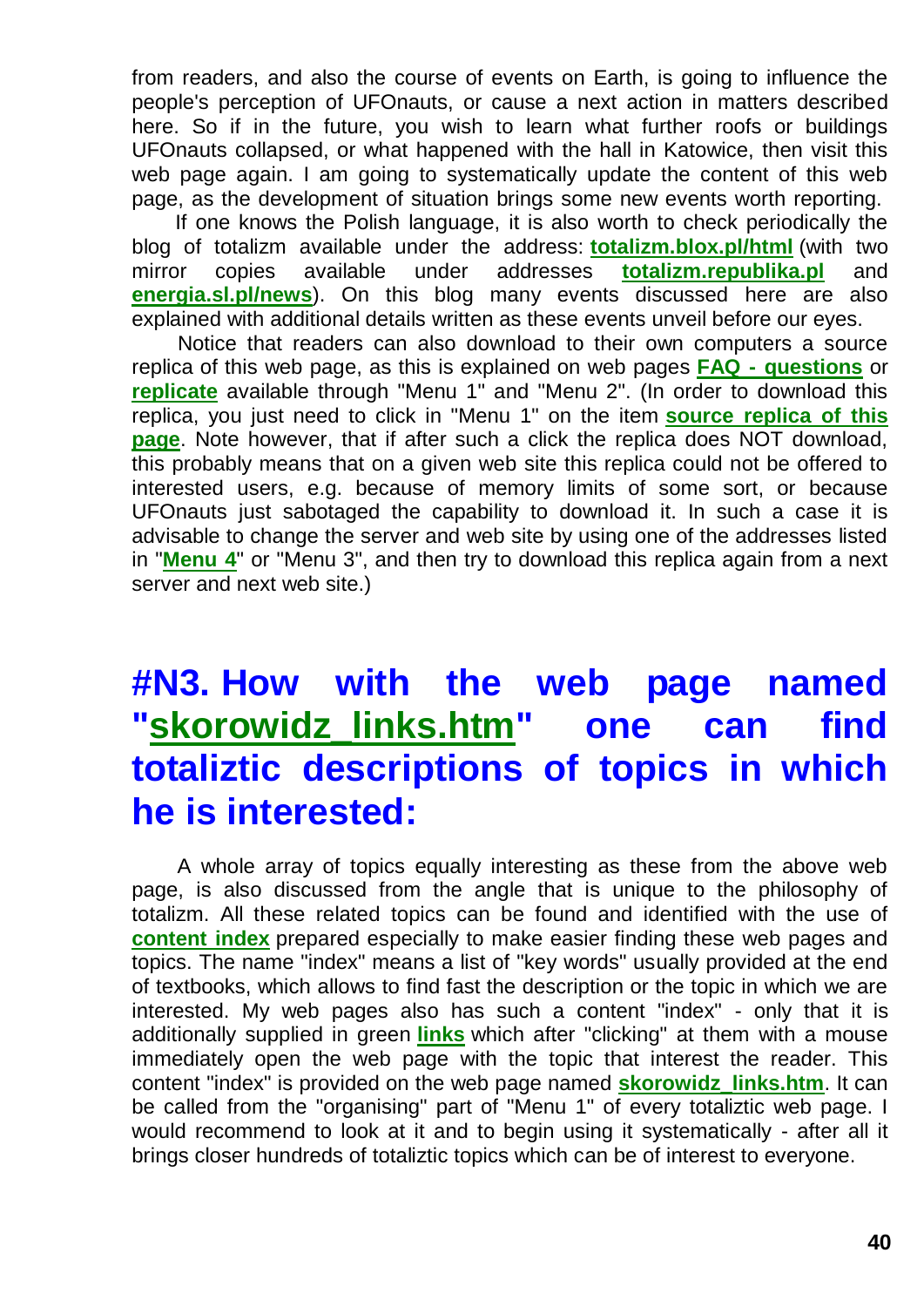## **#N4. Emails to the [author](http://totalizm.com.pl/pajak_jan_uk.htm) of this web page:**

Current email addresses to the author of this web page, i.e. officially to **[Dr](http://images.google.co.nz/images?hl=en&q=Jan+Pajak&btnG=Search+Images&gbv=1)  [Eng. Jan Pajak](http://images.google.co.nz/images?hl=en&q=Jan+Pajak&btnG=Search+Images&gbv=1)** while courteously to **Prof. Dr Eng. Jan Pajak**, at which readers can post possible comments, opinions, descriptions, or information which in their opinion I should learn, are provided on the web page named **[pajak\\_jan\\_uk.htm](http://totalizm.com.pl/pajak_jan_uk.htm)** (for its version in the HTML language), or the web page named **[pajak\\_jan\\_uk.pdf](http://totalizm.com.pl/pajak_jan_uk.pdf)** (for the version of the web page "pajak\_jan\_uk.pdf" in safe PDF format - which safe PDF versions of further web pages by the author can also be downloaded via links from item #B1 of the web page named **[text\\_11.htm](http://totalizm.com.pl/text_11.htm)**).

The author's right for the use of **courteous** title of "Professor" stems from the custom that "with professors is like with generals", namely **when someone is once a professor, than he or she courteously remains a professor forever**. In turn the author of this web page was a professor at 4 different universities, i.e. at 3 of them, from 1 September 1992 untill 31 October 1998, as an "Associate Professor" from English-based educational system, while on one university as a (Full) "Professor" (since 1 March 2007 till 31 December 2007 - means at the last place of employment in his professional life).

However, please notice that because of my rather chronic lack of time, **I reluctantly reply to emails which contain JUST time consuming requests**, while simultaneously they document a complete ignorance of their author in the topic area which I am researching.

# **#N5. A [copy of this web page](http://totalizm.com.pl/katowice_uk.pdf) is also disseminated as a [brochure from series](http://totalizm.com.pl/text_11.htm)  [\[11\]](http://totalizm.com.pl/text_11.htm) in the safe format "PDF":**

This web page is also available in the form of a brochure marked **[\[11\]](http://totalizm.com.pl/text_11.htm)**, which is prepared in "PDF" ("Portable Document Format") - currently considered to be the most safe amongst all internet formats, as normally viruses cannot cling to PDF. This clear brochure is ready both, for printing, as well as for reading from a computer screen. It also has all its **[green links](http://totalizm.com.pl/antichrist.htm)** still active. Thus, if it is read from the computer screen connected to internet, then after clicking onto these green links, the linked web pages and illustrations will open. Unfortunately, because the volume of it is around a double of the volume of web page which this brochure publishes, the memory limitations on a significant number of free servers which I use, do NOT allow to offer it from them (so if it does NOT download from this address, because it is NOT available on this server, then you should click onto any other address from **[Menu 3](http://totalizm.com.pl/menu.htm)**, and then check whether in there it is available).